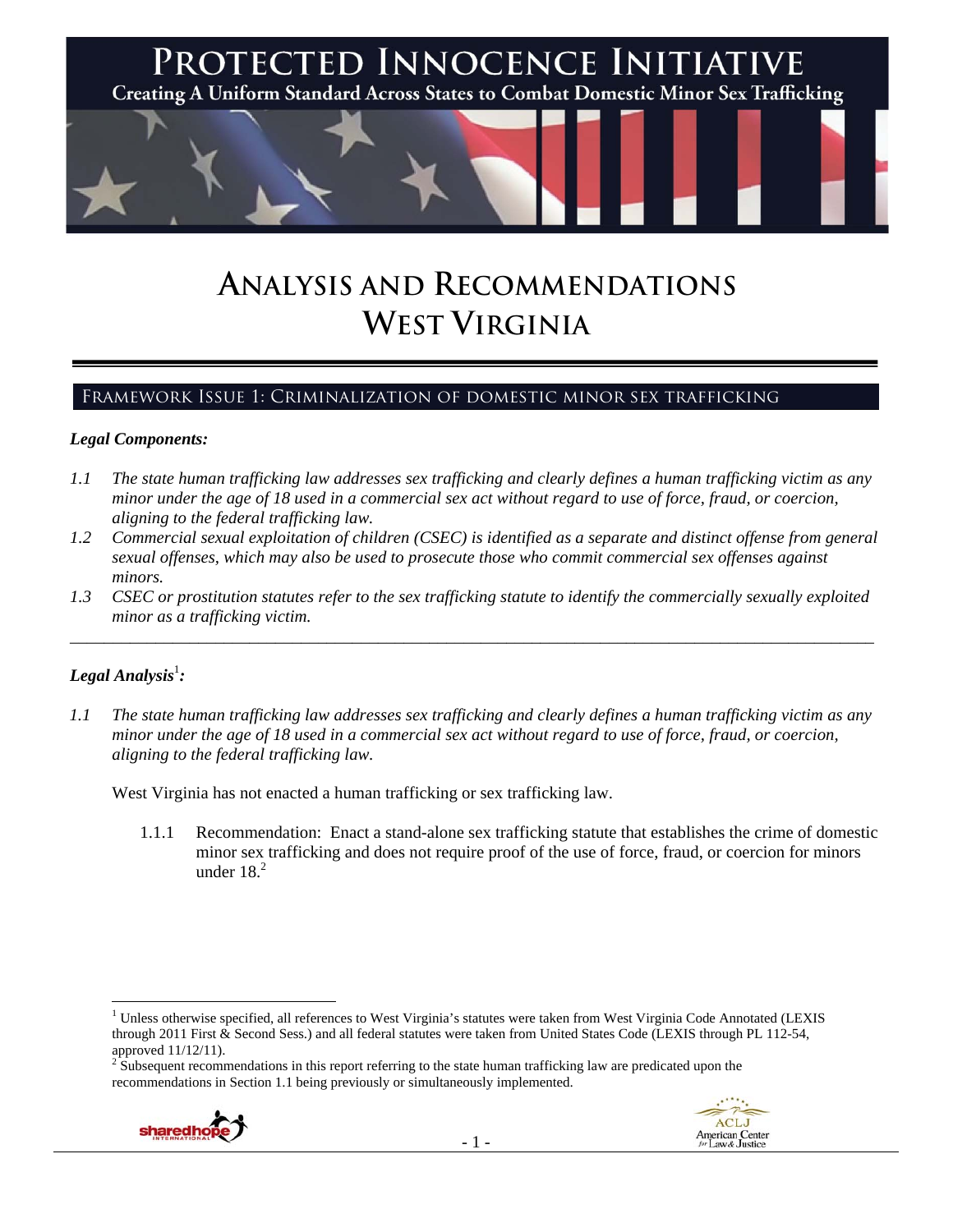*1.2 Commercial sexual exploitation of children (CSEC) is identified as a separate and distinct offense from general sexual offenses, which may also be used to prosecute those who commit commercial sex offenses against minors.*

West Virginia has several statutes specifically criminalizing CSEC, including the following:

- 1. W. Va. Code Ann. § 61-2-14(a) (Abduction of person; kidnapping or concealing child; penalties) states in part, "Any person who . . . takes away a child under the age of sixteen years from any person having lawful charge of such child, for the purpose of prostitution or concubinage, shall be guilty of a felony . . . . " A conviction under this statute is punishable by imprisonment for 3–10 years. W. Va. Code Ann. § 61-2-  $14(a)^{3}$
- 2. W. Va. Code Ann. § 61-8-6 (Detention of person in place of prostitution; penalty) states,

Whoever shall by any means keep, hold, detain, or restrain any person in a house of prostitution or other place where prostitution is practiced or allowed; or whoever shall directly or indirectly, keep, hold, detain, or restrain, or attempt to keep, hold, detain, or restrain, in any house of prostitution or other place where prostitution is practiced or allowed, any person by any means, for the purpose of compelling such person, directly or indirectly, to pay, liquidate or cancel any debt, dues or obligations incurred or said to have been incurred by such person shall, . . . where the person so kept, held, detained or restrained is a minor, any person violating the provisions of this section shall be guilty of a felony, and, upon conviction, shall be confined in the penitentiary not less than two years nor more than five years or fined not more than five thousand dollars, or both.

3. Pursuant to W. Va. Code Ann. § 61-8-7 (Procuring for house of prostitution; penalty),

Any person who shall procure an inmate for a house of prostitution, or who, by promises, threats, violence, or by any device or scheme, shall cause, induce, persuade or encourage a person to become an inmate of a house of prostitution, or shall procure a place as inmate in a house of prostitution for a person; or any person who shall, by promises, threats, violence, or by any device or scheme cause, induce, persuade or encourage an inmate of a house of prostitution to remain therein as such inmate; or any person who shall, by fraud or artifice, or by duress of person or goods, or by abuse of any position of confidence or authority, procure any person to become an inmate of a house of ill fame, or to enter any place in which prostitution is encouraged or allowed within this state, or to come into or leave this state for the purpose of prostitution, or who shall procure any person to become an inmate of a house of ill fame within this state or to come into or leave this state for the purpose of prostitution; or shall receive or give or agree to receive or give any money or thing of value for procuring or attempting to procure any person to become an inmate of a house of ill fame within this state, or to come into or leave this state for the purpose of prostitution, shall be guilty of pandering  $\dots$ .

A conviction under this statute, if the "inmate" is a minor, is punishable as a felony by imprisonment for 2– 5 years, a fine not to exceed \$5,000, or both. W. Va. Code Ann. § 61-8-7.

Persons with two prior convictions for "crime[s] punishable by confinement in a penitentiary . . . shall be confined in the state correctional facility for life." W. Va. Code Ann. § 61-11-18(c).





 <sup>3</sup> Pursuant to W. Va. Code Ann. § 61-11-18(a) (Punishment for second or third offense of felony), with some exceptions,

when any person is convicted of an offense and is subject to confinement in the state correctional facility therefor, and it is determined, as provided in section nineteen [§ 61-11-19] of this article, that such person had been before convicted in the United States of a crime punishable by confinement in a penitentiary, the court shall, if the sentence to be imposed is for a definite term of years, add five years to the time for which the person is or would be otherwise sentenced. Whenever in such case the court imposes an indeterminate sentence, the minimum term shall be twice the term of years otherwise provided for under such sentence.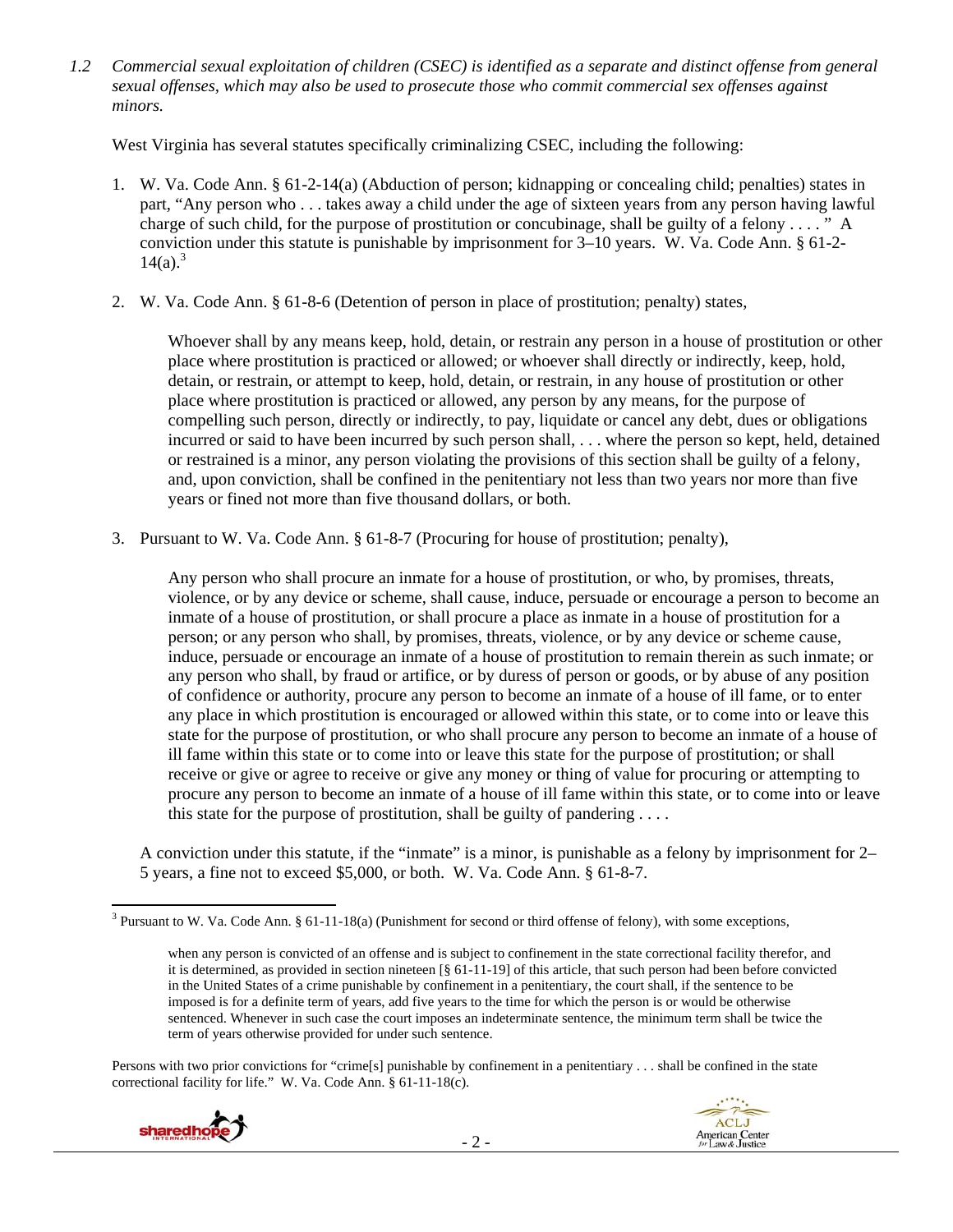4. W. Va. Code Ann. § 61-8-8 (Receiving support from prostitution; pimping; penalty) provides,

Any person who, knowing another person to be a prostitute, shall live or derive support or maintenance, in whole or in part, from the earnings or proceeds of the prostitution of such prostitute, or from money loaned or advanced to or charged against such prostitution by any keeper or manager or inmate of a house or other place where prostitution is practiced or allowed, or shall tout or receive compensation for touting for such prostitution, shall be guilty of pimping  $\ldots$ .

A conviction under this statute, if the prostituted person is a minor, is punishable as a felony by imprisonment for a minimum of 2 years, a fine not to exceed \$5,000, or both. W. Va. Code Ann. § 61-8-8.

5. W. Va. Code Ann. § 61-8A-5 (Employment or use of minor to produce obscene matter or assist in doing sexually explicit conduct; penalties) states, "Any adult who, with knowledge that a person is a minor or who fails to exercise reasonable care in ascertaining the age of a minor,<sup>4</sup> hires, employs or uses such minor to produce obscene matter<sup>5</sup> or to do or assist in doing any sexually explicit conduct,<sup>6</sup> is guilty of a felony ...."

A conviction under this statute is punishable by imprisonment for up to 10 years, a fine not to exceed \$50,000, or both. W. Va. Code Ann. § 61-8A-5.

6. W. Va. Code Ann. § 61-8C-2(a) (Use of minors in filming sexually explicit conduct prohibited; penalty) states, "Any person who causes or knowingly permits, uses, persuades, induces, entices or coerces such minor to engage in or uses such minor to do or assist in any sexually explicit conduct<sup>7</sup> shall be guilty of a felony when such person has knowledge that any such act is being photographed or filmed."

Under subsection (b), "Any person who photographs or films such minor engaging in any sexually explicit conduct shall be guilty of a felony  $\dots$ ." W. Va. Code Ann. § 61-8C-2(b).

Additionally, pursuant to W. Va. Code Ann. § 61-8C-2(c),

Any parent, legal guardian or person having custody and control of a minor, who photographs or films such minor in any sexually explicit conduct or causes or knowingly permits, uses, persuades, induces,

<sup>7</sup> Pursuant to W. Va. Code Ann.  $\S$  61-8C-1(c) (Definitions),

Sexually explicit conduct includes any of the following, whether actually performed or simulated:

 <sup>(10)</sup> Exhibition of the genitals, pubic or rectal areas of any person in a sexual context.



<sup>&</sup>lt;sup>4</sup> A "minor" is defined as "an unemancipated person under eighteen years of age." W. Va. Code Ann. § 61-8A-1(i).<br><sup>5</sup> "Obseans Mattar" is defined as "mattar that. (1) An ayerses person, applying agatemparary edult communit

<sup>&</sup>lt;sup>5</sup> "Obscene Matter" is defined as "matter that: (1) An average person, applying contemporary adult community standards, would find, taken as a whole, appeals to the prurient interest, is intended to appeal to the prurient interest, or is pandered to a prurient interest; (2) An average person, applying community standards, would find depicts or describes, in a patently offensive way, sexually explicit conduct; and (3) A reasonable person would find, taken as a whole, lacks serious literary, artistic, political or scientific value." W. Va. Code Ann. § 61-8A-1(j).

<sup>6</sup> "Sexually explicit conduct" is defined as "an ultimate sexual act, normal or perverted, actual or simulated, including sexual intercourse, sodomy, oral copulation, sexual bestiality, sexual sadism and masochism, masturbation, excretory functions and lewd exhibition of the genitals." W. Va. Code Ann. § 61-8A-1(m).

 <sup>(1)</sup> Genital to genital intercourse;

 <sup>(2)</sup> Fellatio;

 <sup>(3)</sup> Cunnilingus;

 <sup>(4)</sup> Anal intercourse;

 <sup>(5)</sup> Oral to anal intercourse;

 <sup>(6)</sup> Bestiality;

 <sup>(7)</sup> Masturbation;

 <sup>(8)</sup> Sadomasochistic abuse, including, but not limited to, flagellation, torture or bondage;

 <sup>(9)</sup> Excretory functions in a sexual context; or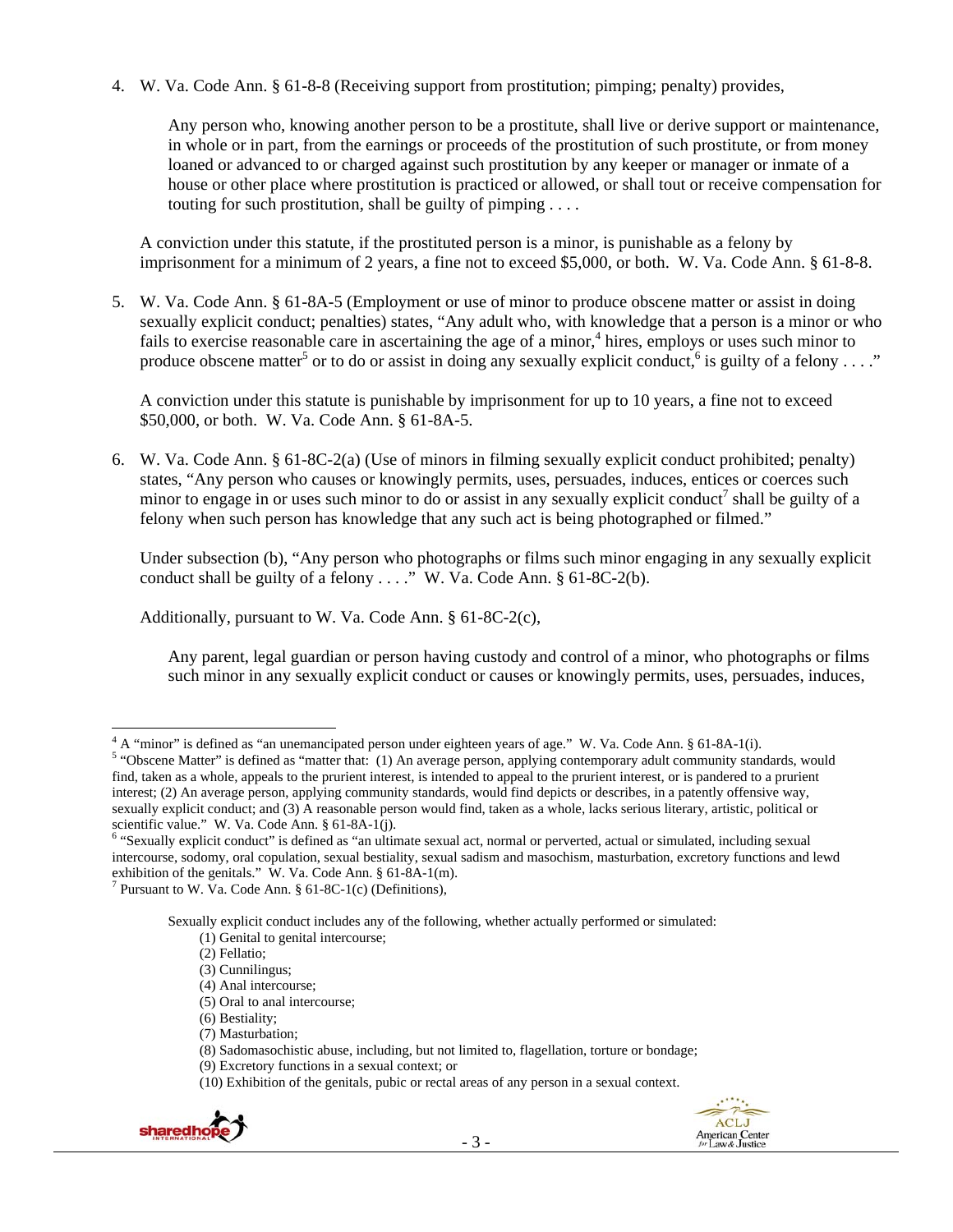entices or coerces such minor child to engage in or assist in any sexually explicit act shall be guilty of a felony when such person has knowledge that any such act may be photographed or filmed.

A conviction under any of the provisions of this statute is punishable by imprisonment for up to 10 years, a fine not to exceed \$10,000, or both. W. Va. Code Ann.  $\S 61-8C-2(a)-(c)$ .

7. According to W. Va. Code Ann. § 61-3C-14b (Soliciting, etc. a minor via computer; penalty), "Any person over the age of eighteen, who knowingly uses [or attempts to use] a computer to solicit, entice, seduce or lure . . . a minor known or believed to be at least four years younger than the person using the computer . . . to commit  $\ldots$  [several crimes, including prostitution] is guilty of a felony  $\ldots$ ." A conviction under this statute is punishable by imprisonment for 2–10 years, a fine not to exceed \$5,000, or both. W. Va. Code Ann. § 61-3C-14b.

Several other laws, while not expressly commercial in nature, may also apply in cases involving CSEC.<sup>8</sup> These include the following:

1. Pursuant to W. Va. Code Ann. § 61-8B-3(a)(2), (b) (Sexual assault in the first degree), a person older than 14 years old who "engages in sexual intercourse<sup>9</sup> or sexual intrusion<sup>10</sup> with another person who is younger than twelve years old and is not married to that person" is guilty of a felony. A conviction under W. Va. Code § 61-8B-3 is punishable by imprisonment for 15–35 years in a state correctional facility and a possible fine of \$1,000–\$10,000. W. Va. Code Ann. § 61-8B-3(b). However, if the defendant is 18 or older and the

one of the following aggravating circumstances exists:

(2) The offense constituted, resulted from or involved a predatory act as defined in subsection (m), section two, article twelve, chapter fifteen of this code;

(3) The person was armed with a weapon or any article used or fashioned in a manner to lead the victim to reasonably believe it to be a dangerous weapon and used or threatened to use the weapon or article to cause the victim to submit; or

(4) The person removed the victim from one place to another and did not release the victim in a safe place. For the purposes of this section, "release the victim in a safe place" means release of a victim in a place and manner which realistically conveys to the victim that he or she is free from captivity in circumstances and surroundings wherein aid is readily available.

Subsequent convictions of certain sex offenses by persons with convictions for "sexually violent offenses" against a victim under 12 also result in enhanced penalties. W. Va. Code § 61-8B-9b. W. Va. Code Ann. § 15-12-2(i) defines a "sexually violent offense" as

<sup>&</sup>lt;sup>10</sup> "Sexual intrusion" is defined as "any act between persons involving penetration, however slight, of the female sex organ or of the anus of any person by an object for the purpose of degrading or humiliating the person so penetrated or for gratifying the sexual desire of either party." W. Va. Code Ann. § 61-8B-1(8).





<sup>&</sup>lt;sup>8</sup> Pursuant to W. Va. Code Ann. § 61-8B-9a(a) (Mandatory sentence for person committing certain sex offenses against children), an offender convicted of certain sex crimes (sexual assault in the first, second, or third degree or sexual abuse in the first, second, or third degree) is not "eligible for probation, home incarceration or an alternative sentence" when the perpetrator is over 18, the victim is under 12, and

<sup>(1)</sup> The person employed forcible compulsion in commission of the offense;

<sup>(1)</sup> Sexual assault in the first degree as set forth in section three, article eight-b, chapter sixty-one [§ 61-8B-3] of this code or of a similar provision in another state, federal or military jurisdiction;

<sup>(2)</sup> Sexual assault in the second degree as set forth in section four, article eight-b, chapter sixty-one [§ 61-8B-4] of this code or of a similar provision in another state, federal or military jurisdiction;

<sup>(3)</sup> Sexual assault of a spouse as set forth in the former provisions of section six, article eight-b, chapter sixty-one [§ 61-8B-6] of this code, which was repealed by an Act of the Legislature during the two thousand legislative session, or

of a similar provision in another state, federal or military jurisdiction;

<sup>(4)</sup> Sexual abuse in the first degree as set forth in section seven, article eight-b, chapter sixty-one of this code [§ 61-8B-

<sup>&</sup>lt;sup>9</sup> W. Va. Code Ann. § 61-8B-1(7) (Definition of terms) defines "sexual intercourse" as "any act between persons involving <sup>9</sup> W. Va. Code Ann. § 61-8B-1(7) (Definition of terms) defines "sexual intercourse" as "any act b penetration, however slight, of the female sex organ by the male sex organ or involving contact between the sex organs of one person and the mouth or anus of another person."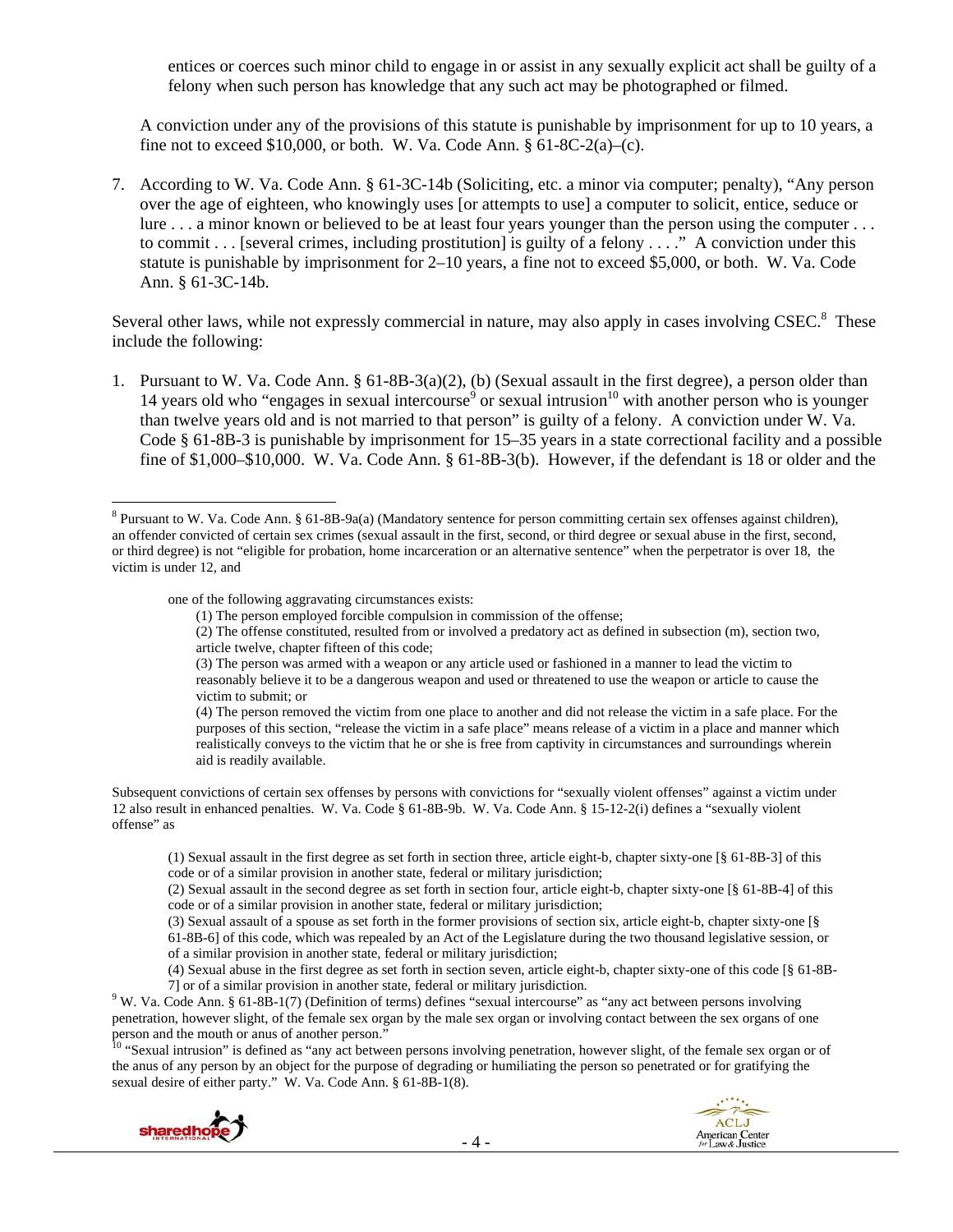victim is under 12, a conviction is punishable by imprisonment for 25–100 years in a state correctional facility and a mandatory fine of  $$5,000–$25,000$ . W. Va. Code Ann. § 61-8B-3(c).

- 2. W. Va. Code Ann. § 61-8B-5(a)(2), (b) (Sexual assault in the third degree) states that a person, who is at least 16 years old, who "engages in sexual intercourse or sexual intrusion with another person who is less than sixteen years old and who is at least four years younger than the defendant and is not married to the defendant" is guilty of a felony punishable by imprisonment for 1–5 years in a state correction facility and a possible fine not to exceed \$10,000. W. Va. Code Ann. § 61-8B-5(b).
- 3. W. Va. Code Ann. § 61-8B-7(a)(3), (b) (Sexual abuse in the first degree) states that a person 14 years or older who "subjects another person to sexual contact<sup>11</sup> who is younger than twelve years old" commits a felony. A conviction under this statute is punishable by imprisonment for 1–5 years in a state correctional facility and a possible fine not to exceed \$10,000. W. Va. Code Ann. § 61-8B-7(b). However, if the defendant is 18 or older and the victim is under 12, a conviction is punishable by imprisonment for 5–25 years and a mandatory fine of \$1,000–\$5,000. W. Va. Code Ann. § 61-8B-7(c).
- 4. W. Va. Code Ann. § 61-8B-9(a), (c) (Sexual abuse in the third degree) makes it a misdemeanor when a person, 16 years or older and 4 years older than the victim, "subjects another person to sexual contact without the latter's consent, when such lack of consent is due to the victim's incapacity to consent by reason of being less than sixteen years old." A conviction under this statute is punishable by up to 90 days in jail and a possible fine not to exceed \$500. W. Va. Code Ann. § 61-8B-9(c).

Although these statutes may be applicable in prosecuting CSEC crimes, they have limited usefulness in sex offense prosecutions against older minors because a defendant can raise a consent defense when the victim is 16 years of age or older. W. Va. Code Ann. § 61-8B-2(a), (c)(1). W. Va. Code Ann. § 61-8B-2(a) specifically provides, "Whether or not specifically stated, it is an element of every offense defined in this article that the sexual act was committed without the consent of the victim." Under subsection  $(c)(1)$ , "A person is deemed incapable of consent when such person is: (1) Less than sixteen years old."

*1.3 CSEC or prostitution statutes refer to the sex trafficking statute to identify the commercially sexually exploited minor as a trafficking victim.*

West Virginia has not enacted a human trafficking statute.

1.3.1 Recommendation: Amend W. Va. Code Ann. § 61-2-14(a) (Abduction of person; kidnapping or concealing child; penalties), § 61-8-6 (Detention of person in place of prostitution; penalty), § 61-8- 7 (Procuring for house of prostitution; penalty; venue; competency as witness; marriage no defense), § 61-8-8 (Receiving support from prostitution; pimping; penalty; prostitute may testify), and § 61-8C-2 (Use of minors in filming sexually explicit conduct prohibited; penalty) to refer to a human trafficking statute and clarify the status of those under 18 involved in commercial sexual activity as trafficking victims.

<sup>[</sup>A]ny intentional touching, either directly or through clothing, of the breasts, buttocks, anus or any part of the sex organs of another person, or intentional touching of any part of another person's body by the actor's sex organs, where the victim is not married to the actor and the touching is done for the purpose of gratifying the sexual desire of either party.





 <sup>11</sup> W. Va. Code § 61-8B-1(6) defines "sexual contact" as the following: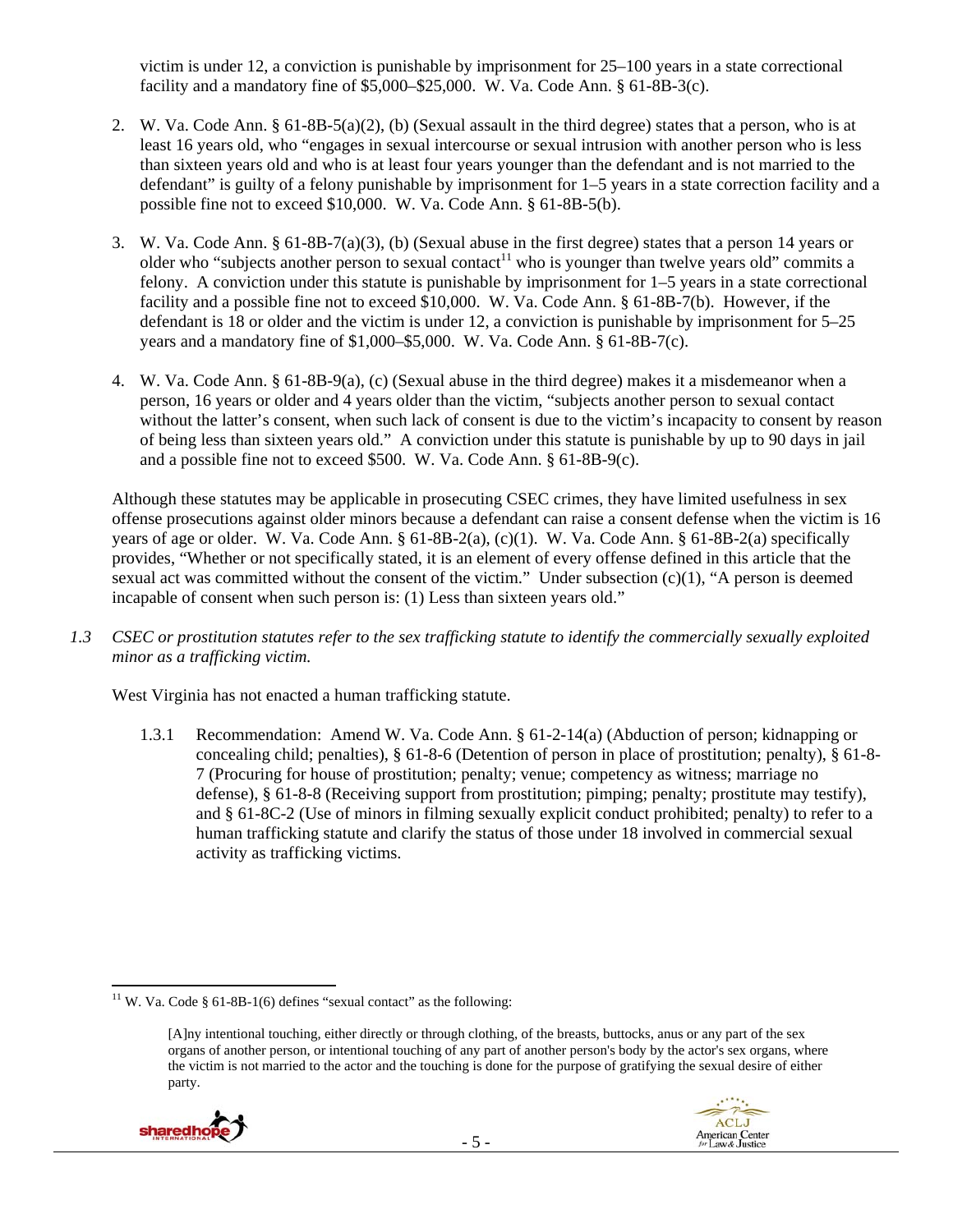## Framework Issue 2: Criminal provisions addressing demand

#### *Legal Components:*

- *2.1 The state sex trafficking law can be applied to buyers of commercial sex acts with a victim of domestic minor sex trafficking.*
- *2.2 Buyers of commercial sex acts with a minor can be prosecuted under CSEC laws.*
- *2.3 Solicitation of prostitution laws differentiate between buying sex acts with an adult and buying sex acts with a minor under 18.*
- *2.4 Penalties for buyers of commercial sex acts with minors are as high as federal penalties.*
- *2.5 Using the Internet to lure, entice, or purchase, or attempt to lure, entice, or purchase commercial sex acts with a minor is a separate crime or results in an enhanced penalty for buyers.*
- *2.6 No age mistake defense is permitted for a buyer of commercial sex acts with any minor under 18.*
- *2.7 Base penalties for buying sex acts with a minor are sufficiently high for all minors under 18 and not reduced for older minors.*
- *2.8 Financial penalties for buyers of commercial sex acts with minors are sufficiently high to make it difficult for buyers to hide the crime.*
- *2.9 Buying and possessing child pornography carries penalties as high as similar federal offenses.*
- *2.10 Convicted buyers of commercial sex acts with minors and child pornography are required to register as sex offenders.*

\_\_\_\_\_\_\_\_\_\_\_\_\_\_\_\_\_\_\_\_\_\_\_\_\_\_\_\_\_\_\_\_\_\_\_\_\_\_\_\_\_\_\_\_\_\_\_\_\_\_\_\_\_\_\_\_\_\_\_\_\_\_\_\_\_\_\_\_\_\_\_\_\_\_\_\_\_\_\_\_\_\_\_\_\_\_\_\_\_\_\_\_\_\_

## *Legal Analysis:*

*2.1 The state sex trafficking law can be applied to buyers of commercial sex acts with a victim of domestic minor sex trafficking.*

West Virginia has not enacted a human trafficking or sex trafficking law.

- 2.1.1 Recommendation: Enact a human trafficking law that applies the law to buyers of commercial sex with minors.
- *2.2 Buyers of commercial sex acts with a minor can be prosecuted under CSEC laws.*

W. Va. Code Ann. § 61-3C-14b (Soliciting, etc. a minor via computer; penalty) includes the crime of soliciting prostitution with a minor through electronic communications, stating, "Any person over the age of eighteen who knowingly uses a computer to solicit, entice, seduce or lure or attempt to solicit, entice, seduce, or lure . . . a minor known or believed to be at least four years younger than the person using the computer . . . to commit . . . [several crimes, including prostitution] is guilty of a felony . . . ." A conviction under this statute is punishable by imprisonment for 2–10 years, a fine not to exceed \$5,000, or both. W. Va. Code Ann. § 61-3C-14b.

In the absence of a CSEC law to prosecute those buyers of commercial sex acts with minors who do not use a computer to commit the offense, a buyer most likely would be prosecuted under West Virginia's general solicitation law, W. Va. Code Ann. § 61-8-5(b) (Houses of ill fame and assignation; penalties). W. Va. Code Ann. § 61-8-5(b) makes it illegal for a person to "solicit, induce, entice, or procure another to commit an act of prostitution, lewdness, or assignation  $\dots$  enter, or remain in any house, place, building, hotel, tourist camp,<sup>12</sup> or other structure or enter or remain in any vehicle, trailer, or other conveyance for the purpose of prostitution, lewdness, or assignation; or . . . aid, abet, or participate in the doing of any of the acts herein . . . ."

 <sup>12</sup> "Tourist camp" is defined as "any temporary or permanent buildings, tents, cabins, or structures, or trailers, or other vehicles which are maintained, offered, or used for dwelling or sleeping quarters for pay." W. Va. Code Ann. § 61-8-5(c).



**ACLJ**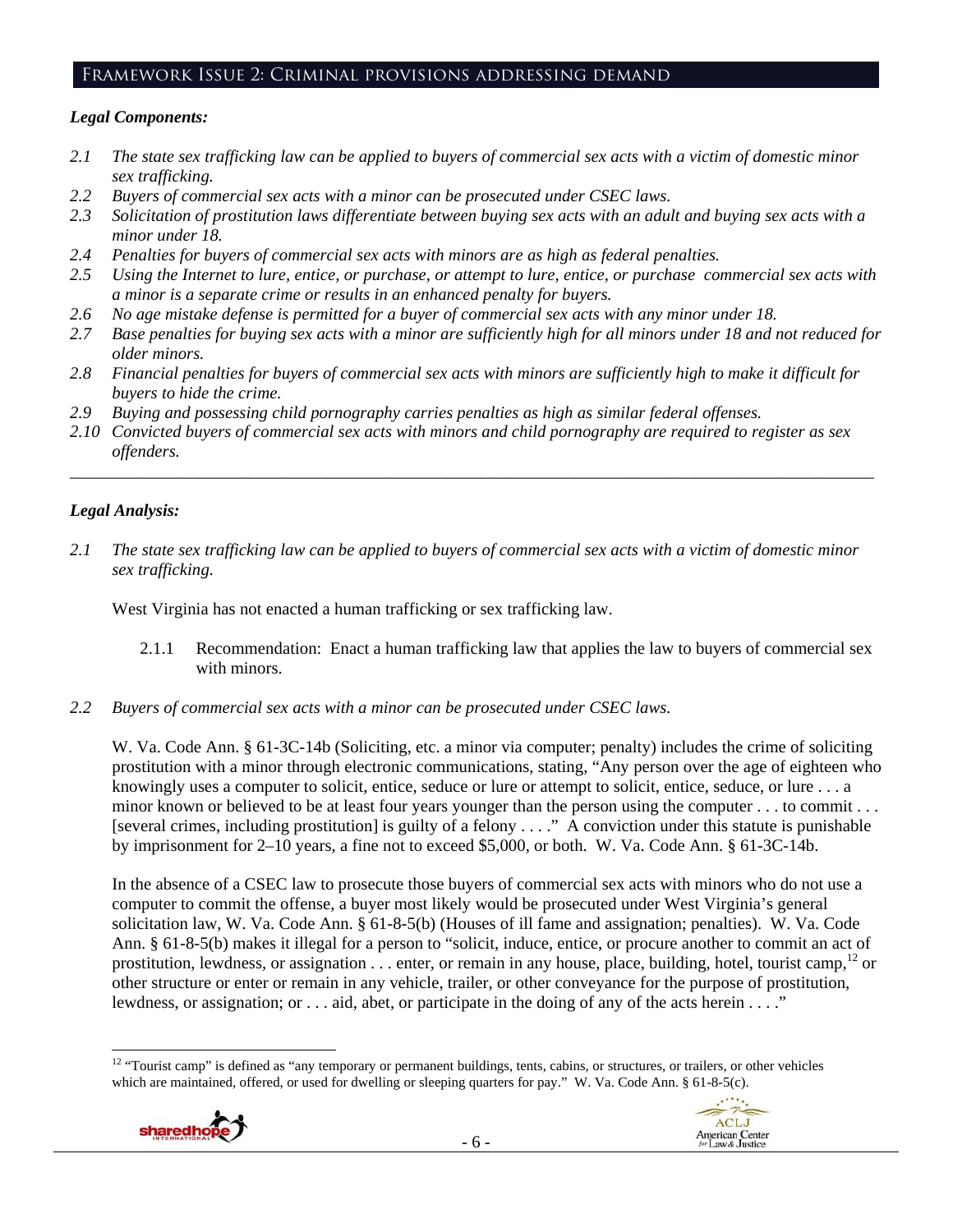First convictions under W. Va. Code Ann. § 61-8-5(b) are punishable by 60 days–6 months in jail and a fine of \$50–\$100. W. Va. Code Ann. § 61-8-5(b). Second convictions are punishable by 6 months–1 year in jail and a fine of \$100–\$250. W. Va. Code Ann. § 61-8-5(b).

Several sexual offenses could be used to prosecute some buyers of commercial sex acts with a minor but do not specifically criminalize the commercial sexual exploitation of a child, and do not identify the minors involved as human trafficking victims.<sup>13</sup> Furthermore, although these statutes may apply to buyers for CSEC crimes, they are of limited usefulness in sex offense prosecutions against older minors because a buyer can raise a consent defense when the victim is 16 years of age or older. W. Va. Code Ann. § 61-8B-2(a), (c)(1).

2.2.1 Recommendation: West Virginia should enact a law that makes purchasing commercial sex acts with children under 18 a separate offense.

## *2.3 Solicitation of prostitution laws differentiate between buying sex acts with an adult and buying sex acts with a minor under 18.*

West Virginia solicitation laws do not differentiate between buying sex with an adult and buying sex with a minor, unless a computer is involved. Buyers of commercial sex with adults and commercial sex with minors are guilty of W. Va. Code Ann. § 61-8-5(b) (Houses of ill fame and assignation; penalties).

According to W. Va. Code Ann. § 61-3C-14b (Soliciting, etc. a minor via computer; penalty), "Any person over the age of eighteen, who knowingly uses a computer to solicit, entice, seduce or lure or attempt to solicit, entice, seduce, or lure . . . a minor known or believed to be at least four years younger than the person using the computer . . . to commit . . . [several crimes, including prostitution] is guilty of a felony . . . ." A conviction under this statute is punishable by imprisonment for 2–10 years, a fine not to exceed \$5,000, or both. W. Va. Code Ann. § 61-3C-14b.

- 2.3.1 Recommendation: Establish a separate crime for buying or attempting to buy sex with a minor that imposes higher penalties than are currently imposed for buying sex with an adult under W. Va. Code Ann. § 61-8-5(b) (Houses of ill fame and assignation; penalties; jurisdiction of courts), and refer in this law to any human trafficking law.
- *2.4 Penalties for buyers of commercial sex acts with minors are as high as federal penalties.*

A conviction under W. Va. Code Ann. § 61-3C-14b (Soliciting, etc. a minor via computer; penalty) is punishable by imprisonment for 2–10 years, a fine not to exceed \$5,000, or both. W. Va. Code Ann. § 61-3C-14b. In the absence of a CSEC or trafficking law to prosecute buyers of commercial sex with minors who do not use a computer to commit the offense, buyers of sex with minors may be prosecuted under the general solicitation statute, W. Va. Code Ann. § 61-8-5(b) (Houses of ill fame and assignation; penalties). First offenses are punishable by 60 days–6 months in jail and a fine of \$50–\$100. W. Va. Code Ann. § 61-8-5(b). Second convictions are punishable by 6 months–1 year in jail and a fine of \$100–\$250. W. Va. Code Ann.  $§ 61-8-5(b).$ 

Several sexual offense laws may be used to prosecute certain buyers of sex acts with a minor.<sup>14</sup>

In comparison, if the victim is under the age of 14, a conviction under the Trafficking Victims Protection Act  $(TVPA)<sup>15</sup>$  for child sex trafficking is punishable by 15 years to life imprisonment and a fine not to exceed \$250,000. 18 U.S.C. §§ 1591(b)(1), 3559(a)(1), 3571(b)(3). If the victim is between the ages of 14–17, a

<sup>&</sup>lt;sup>14</sup> See discussion of relevant provisions that may apply to certain buyers *supra* Section 1.2.<br><sup>15</sup> Trafficking Victims Protection Act (TVPA) of 2000, Pub. L. No. 106-386, 114 Stat. 1464, 1466 (codified in scattered sec of 18 and 22 U.S.C.).





<sup>&</sup>lt;sup>13</sup> See supra Section 1.2 for a full description of the sexual offense laws that may be used to prosecute certain buyers.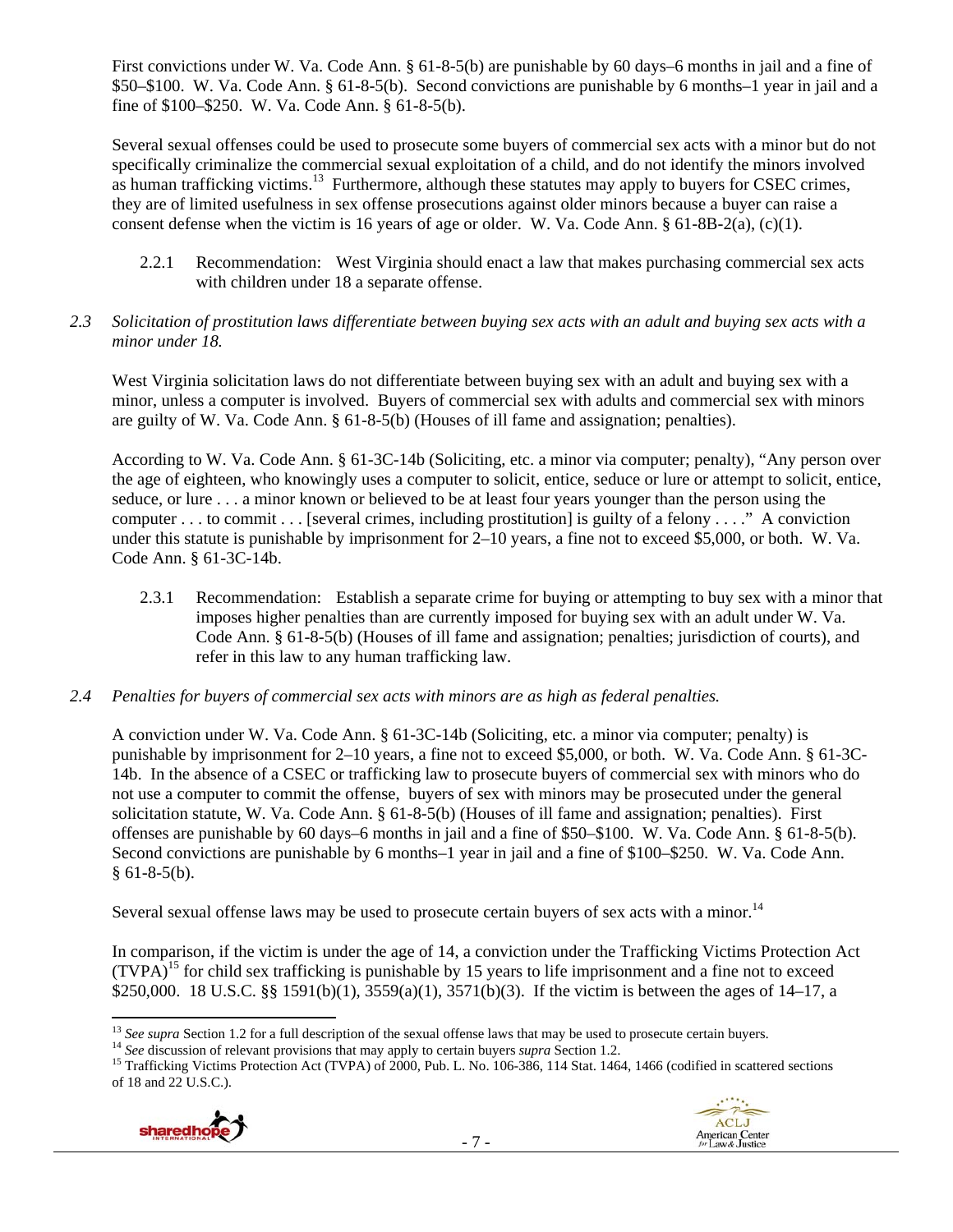conviction is punishable by 10 years to life imprisonment and a fine not to exceed \$250,000. 18 U.S.C. §§ 1591(b)(2), 3559(a)(1), 3571(b)(3). A conviction is punishable by mandatory life imprisonment, however, if the buyer has a prior conviction for a federal sex offense<sup>16</sup> against a minor. To the extent buyers can be prosecuted under other federal CSEC laws,<sup>17</sup> a conviction is punishable by penalties ranging from a fine not to exceed \$250,000 to life imprisonment and a fine not to exceed \$250,000.<sup>18</sup>

*2.5 Using the Internet to lure, entice, or purchase, or attempt to lure, entice, or purchase commercial sex acts with a minor is a separate crime or results in an enhanced penalty for buyers.* 

W. Va. Code Ann. § 61-3C-14b (Soliciting, etc. a minor via computer; penalty) makes the use of a computer to lure or entice commercial sex acts with a minor illegal. Pursuant to W. Va. Code Ann. § 61-3C-14b,

Any person over the age of eighteen, who knowingly uses a computer to solicit, entice, seduce or lure, or attempt to solicit, entice, seduce or lure, a minor known or believed to be at least four years younger than the person using the computer or a person he or she reasonably believes to be a minor, to commit any illegal act proscribed by the provisions of article eight [Crimes against chastity, morality and decency], eight-b [Sexual offenses], eight-c [Filming of sexually explicit conduct of minors], or eight-d [Child abuse] of this chapter  $\dots$  is guilty of a felony  $\dots$ 

Article 8, referred to in W. Va. Code Ann. § 61-3C-14b, includes W. Va. Code Ann. § 61-8-5(b), which makes it a crime for a person to "solicit, induce, entice, or procure another to commit an act of prostitution, lewdness, or assignation."

A conviction under W. Va. Code Ann. § 61-3C-14b is punishable as a felony by imprisonment for 2–10 years in a state correctional facility, a fine not to exceed \$5,000, or both. W. Va. Code Ann. § 61-3C-14b.

*2.6 No age mistake defense is permitted for a buyer of commercial sex acts with any minor under 18.* 

W. Va. Code Ann. § 61-3C-14b (Soliciting, etc. a minor via computer; penalty) does not provide for or prohibit a mistake of age defense.

- 2.6.1 Recommendation: Amend W. Va. Code Ann. § 61-3C-14b (Soliciting, etc. a minor via computer; penalty) to expressly prohibit a mistake of age defense.
- 2.6.2 Recommendation: Include a prohibition on mistake of age defense in a sex trafficking law.

<sup>&</sup>lt;sup>18</sup> 18 U.S.C. §§ 2251A(b) (conviction punishable by imprisonment for 30 years to life and a fine), 2251(e) (conviction punishable by imprisonment for 15–30 years and a fine), 2423(a) (conviction punishable by imprisonment for 10 years to life and a fine),  $2422(a)$  (conviction punishable by a fine, imprisonment up to 20 years, or both),  $2252(a)(2)$ , (4) (stating that a conviction under subsection (a)(2) is punishable by imprisonment for  $5-20$  years and a fine, while a conviction under subsection (a)(4) is punishable by imprisonment up to 10 years, a fine, or both.); *see also* 18 U.S.C. §§ 3559(a)(1) (classifying all of the above listed offenses as felonies), 3571(b)(3) (providing a fine up to \$250,000 for any felony conviction).



 <sup>16</sup> Pursuant to 18 U.S.C. § 3559(e)(2), "federal sex offense" is defined as

an offense under section 1591 [18 U.S.C.S. § 1591] (relating to sex trafficking of children), 2241 [18 U.S.C.S. § 2241] (relating to aggravated sexual abuse), 2242 [18 U.S.C.S. § 2242] (relating to sexual abuse), 2244(a)(1) [18 U.S.C.S. §  $2244(a)(1)$ ] (relating to abusive sexual contact),  $2245$  [18 U.S.C.S.]

<sup>§ 2245] (</sup>relating to sexual abuse resulting in death), 2251 [18 U.S.C.S. § 2251] (relating to sexual exploitation of children), 2251A [18 USCS § 2251A] (relating to selling or buying of children), 2422(b) [18 U.S.C.S. § 2422(b)] (relating to coercion and enticement of a minor into prostitution), or 2423(a) [18 U.S.C.S. § 2423(a)] (relating to

<sup>&</sup>lt;sup>17</sup> 18 U.S.C. §§ 2251A(b) (Selling or buying of children), 2251(a) (Sexual exploitation of children), 2423(a) (Transportation of a minor with intent for minor to engage in criminal sexual activity), 2422(a) (Coercion and enticement), 2252(a)(2), (a)(4) (Certain activities relating to material involving the sexual exploitation of minors).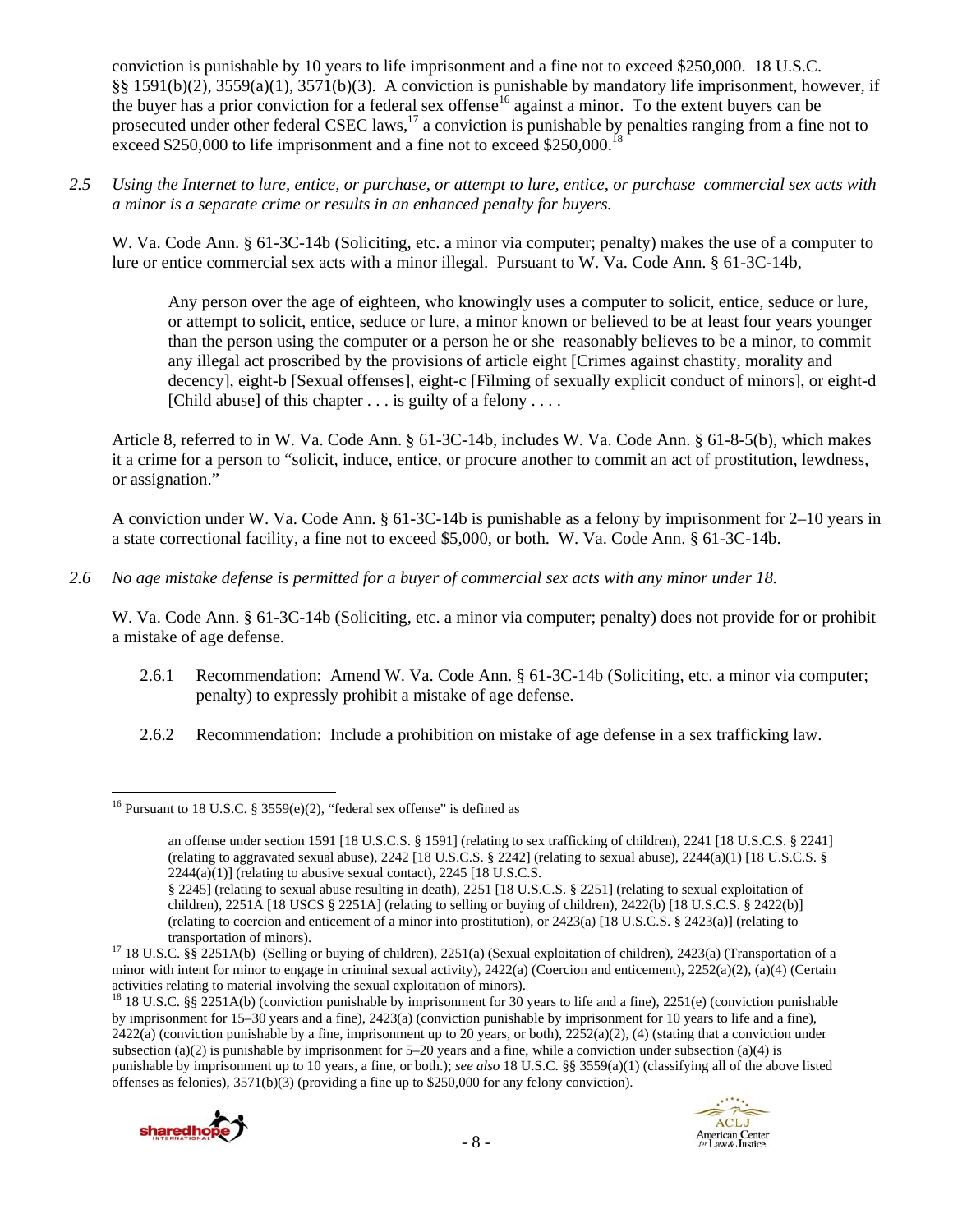*2.7 Base penalties for buying sex acts with a minor are sufficiently high for all minors under 18 and not reduced for older minors.* 

According to W. Va. Code Ann. § 61-3C-14b (Soliciting, etc. a minor via computer; penalty), "Any person over the age of eighteen, who knowingly uses a computer to solicit, entice, seduce or lure or attempt to solicit, entice, seduce or lure . . . a minor known or believed to be at least four years younger than the person using the computer . . . to commit . . . [several crimes, including prostitution,] is guilty of a felony . . . ." A conviction under this statute is punishable by imprisonment for 2–10 years, a fine not to exceed \$5,000, or both. W. Va. Code Ann. § 61-3C-14b. Although this statute does not expressly stagger penalties according to the victim's age, the requirement that the defendant be at least 4 years older than the victim could potentially limit application of this offense in cases involving older minor victims.

*2.8 Financial penalties for buyers of commercial sex acts with minors are sufficiently high to make it difficult for buyers to hide the crime.* 

Convicted buyers over 18 who use a computer to solicit a child for prostitution in violation of W. Va. Code Ann. § 61-3C-14b (Soliciting, etc. a minor via computer; penalty) may be fined up to \$5,000. W. Va. Code Ann. § 61-3C-14b. Absent a law that makes it a crime to purchase commercial sex acts with a minor without using a computer to accomplish the offense, a buyer might be convicted under W. Va. Code Ann. § 61-8-5(b) (Houses of ill fame and assignation; penalties; jurisdiction of courts), which carries a fine of \$50–\$100 for a first conviction and a fine of \$100–\$250 for a second conviction. W. Va. Code Ann. § 61-8-5(b).

Additionally, West Virginia has a general restitution statute that may apply to buyers in certain instances. W. Va. Code Ann. § 61-11A-4(a) (Restitution; when ordered) permits the court, when sentencing defendants, presumably including buyers, to order defendants to pay restitution when "convicted of a felony or misdemeanor causing physical, psychological or economic injury or loss to a victim . . . unless the court finds restitution to be wholly or partially impractical as set forth" in the Victim Protection Act of 1984. Pursuant to W. Va. Code Ann. § 61-11A-4(b)(2), where the victim suffers "bodily injury," a defendant will be ordered to

(A) Pay an amount equal to the cost of necessary medical and related professional services and devices relating to physical, psychiatric and psychological care, including nonmedical care and treatment rendered in accordance with a method of healing recognized by the law of the place of treatment; (B) Pay an amount equal to the cost of necessary physical and occupational therapy and rehabilitation; and

(C) Reimburse the victim for income lost by the victim as a result of the offense.

Persons convicted under W. Va. Code Ann. § 61-8C-3 (Distribution and exhibiting of material depicting minors engaged in sexually explicit conduct prohibited; penalty), discussed in Section 2.9, may also be required, in addition to any penalties and restitution imposed by the court, to "pay all or any portion of the cost of medical, psychological or psychiatric treatment of the minor resulting from the act or acts for which the person is convicted, whether or not the minor is considered to have sustained bodily injury." W. Va. Code Ann. § 61-8C-4.

*2.9 Buying and possessing child pornography carries penalties as high as similar federal offenses.* 

W. Va. Code Ann. § 61-8C-3 (Distribution and exhibiting of material depicting minors engaged in sexually explicit conduct prohibited; penalty) criminalizes the possession of child pornography. W. Va. Code Ann. § 61- 8C-3 provides that "[a]ny person who, with knowledge . . . possesses . . . any material visually portraying a minor engaged in any sexually explicit conduct<sup>19</sup> is guilty of a felony . . . ." A conviction under this statute is punishable by imprisonment for up to 2 years in the penitentiary and a fine not to exceed \$2,000. W. Va. Code

 <sup>19</sup> *See supra* note 6.



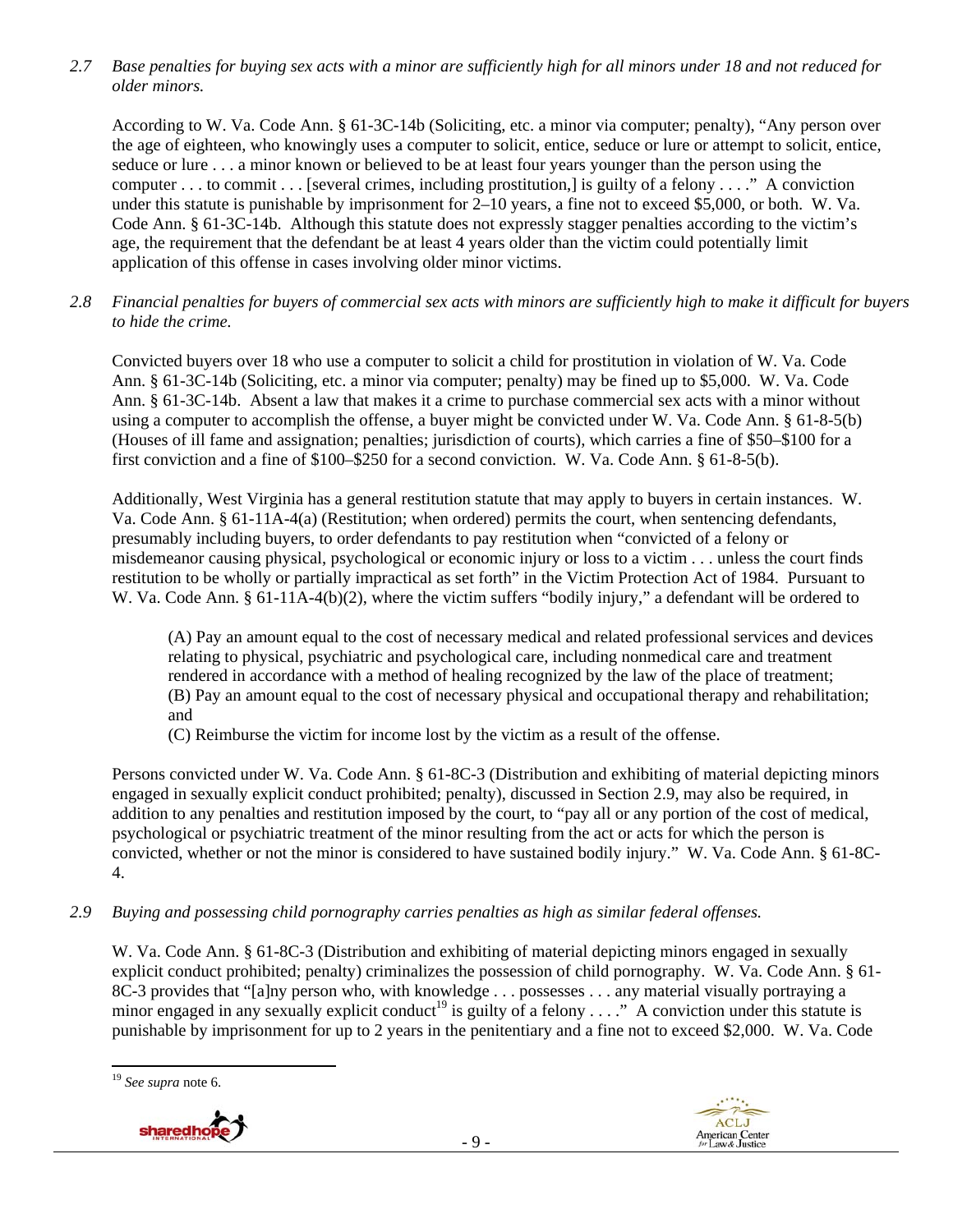Ann. § 61-8C-3. In addition to criminal penalties and restitution imposed by the court, persons convicted under W. Va. Code Ann. § 61-8C-3 (Distribution and exhibiting of material depicting minors engaged in sexually explicit conduct prohibited; penalty) may also be required to "pay all or any portion of the cost of medical, psychological or psychiatric treatment of the minor resulting from the act or acts for which the person is convicted, whether or not the minor is considered to have sustained bodily injury." W. Va. Code Ann. § 61-8C-4.

In comparison, a federal conviction for possession of child pornography<sup>20</sup> is generally punishable by imprisonment for 5–20 years and a fine not to exceed \$250,000.<sup>21</sup> Subsequent convictions, however, are punishable by imprisonment up to 40 years and a fine not to exceed  $$250,000.<sup>22</sup>$ 

2.9.1 Recommendation: Amend W. Va. Code Ann. § 61-8C-3 (Distribution and exhibiting of material depicting minors engaged in sexually explicit conduct prohibited; penalty) to increase the penalties for possession of child pornography.

## *2.10 Convicted buyers of commercial sex acts with minors and child pornography are required to register as sex offenders*.

West Virginia's Sex Offender Registration Act, W. Va. Code Ann. § 15-12-1 et seq., establishes sex offender registration requirements. Specifically, W. Va. Code Ann. § 15-12-2(b) (Registration) requires any person convicted of specified offenses to register as a sex offender. Those specific offenses include convictions under the following statues: W. Va. Code Ann. § 61-8C-3 (Distribution and exhibiting of material depicting minors engaged in sexually explicit conduct prohibited; penalty), § 61-3C-14b (Soliciting, etc. a minor via computer; penalty), § 61-8B-3(a)(2) (Sexual assault in the first degree), § 61-8B-5(a)(2) (Sexual assault in the third degree), § 61-8B-7(a)(3) (Sexual abuse in the first degree), and § 61-8B-9(a) (Sexual abuse in the third degree). Furthermore, "Any person who has been convicted of a criminal offense and the sentencing judge made a written finding that the offense was sexually motivated<sup>23</sup> shall also register as set forth in this article." W. Va. Code Ann. § 15-12-2(c).

A conviction under W. Va. Code Ann. § 61-8-5(b) (Houses of ill fame and assignation; penalties; jurisdiction of courts), however, is not an enumerated offense in W. Va. Code Ann. § 15-12-2(b) automatically requiring a convicted defendant to register as a sex offender, even if the victim is a minor. Thus, registration as a sex offender could only be required for convictions under W. Va. Code Ann. § 61-8-5(b) pursuant to W. Va. Code Ann. § 15-12-2(c) by written findings of the court that the offense was sexually motivated.

<sup>&</sup>lt;sup>22</sup> 18 U.S.C. §§ 2252(b) (stating if a person has a prior conviction under subsection (a)(2), or a list of other statutes, a conviction is punishable by a fine and imprisonment for 15–40 years, but if a person has a prior conviction under subsection (a)(4), or a list of other statutes, a conviction is punishable by a fine and imprisonment for  $10-20$  years),  $2252A(b)(1)$  (stating if a person has a prior conviction under subsection (a)(2), (a)(3), or a list of other statutes, a conviction is punishable by a fine and imprisonment for 15–40 years), 1466A(a), (b) (stating that the penalty scheme for section 2252A(b) applies); *see also* 18 U.S.C. §§ 3559(a)(1) (classifying all of the above listed offenses as felonies),  $3571(b)(3)$  (providing a fine up to \$250,000 for any felony conviction).<br><sup>23</sup> "For purposes of this article, the term 'sexually motivated' means that one of the p crime was for any person's sexual gratification." W. Va. Code Ann. § 15-12-2(j).





 <sup>20</sup> 18 U.S.C. §§ 2252(a)(2), (a)(4) (Certain activities relating to material involving the sexual exploitation of minors), 2252A(a)(2)–(3) (Certain activities relating to material constituting or containing child pornography), 1466A(a), (b) (Obscene visual representations of the sexual abuse of children).

<sup>&</sup>lt;sup>21</sup> 18 U.S.C. §§ 2252(b) (stating that a conviction under subsection (a)(2) is punishable by imprisonment for 5–20 years and a fine, while a conviction under subsection (a)(4) is punishable by imprisonment up to 10 years, a fine, or both),  $2252A(b)(1)$  (a conviction is punishable by imprisonment for  $5-20$  years and a fine), 1466A(a), (b) (stating that a conviction under subsection (a) is "subject to the penalties provided in section 2252A(b)(1)," imprisonment for 5–20 years and a fine, while a conviction under subsection (b) is "subject to the penalties provided in section 2252A(b)(2)," imprisonment up to 10 years, a fine, or both); *see also* 18 U.S.C. §§ 3559(a)(1) (classifying all of the above listed offenses as felonies), 3571(b)(3) (providing a fine up to \$250,000 for any felony conviction).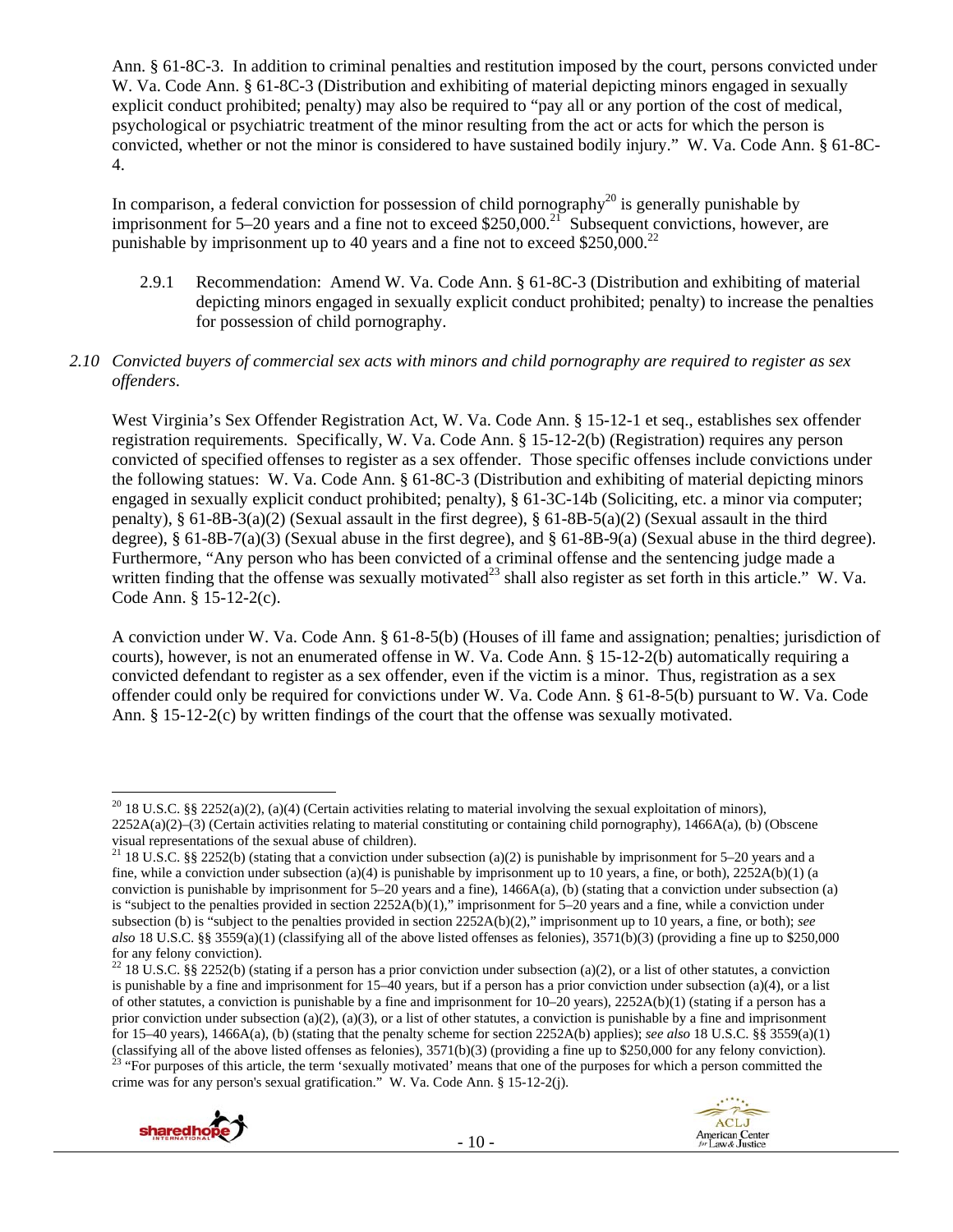#### Framework Issue 3: Criminal provisions for traffickers

## *Legal Components:*

- *3.1 Penalties for trafficking a child for sexual exploitation are as high as federal penalties.*
- *3.2 Creating and distributing child pornography carries penalties as high as similar federal offenses.*
- *3.3 Using the Internet to lure, entice, recruit, or sell commercial sex acts with a minor is a separate crime or results in an enhanced penalty for traffickers.*
- *3.4 Financial penalties for traffickers, including asset forfeiture, are sufficiently high.*
- *3.5 Convicted traffickers are required to register as sex offenders.*
- *3.6 Laws relating to termination of parental rights for certain offenses include sex trafficking or CSEC offenses in order to remove the children of traffickers from their control and potential exploitation.*

*\_\_\_\_\_\_\_\_\_\_\_\_\_\_\_\_\_\_\_\_\_\_\_\_\_\_\_\_\_\_\_\_\_\_\_\_\_\_\_\_\_\_\_\_\_\_\_\_\_\_\_\_\_\_\_\_\_\_\_\_\_\_\_\_\_\_\_\_\_\_\_\_\_\_\_\_\_\_\_\_\_\_\_\_\_\_\_\_\_\_\_\_\_\_* 

## *Legal Analysis:*

*3.1 Penalties for trafficking a child for sexual exploitation are as high as federal penalties.*<sup>24</sup>

Although West Virginia has not specifically enacted a human trafficking law, traffickers may be prosecuted under various criminal laws.

A person who "takes away a child under the age of sixteen years from any person having lawful charge of such child, for the purpose of prostitution or concubinage, shall be guilty of a felony . . . ." W. Va. Code Ann. § 61- 2-14(a). A conviction under this statute is punishable by imprisonment for 3–10 years in the penitentiary. W. Va. Code Ann. § 61-2-14(a).

Traffickers could also be prosecuted under W. Va. Code Ann. § 61-8-8 (Receiving support from prostitution; pimping; penalty), which provides, "Any person who, knowing another person to be a prostitute, shall live or derive support or maintenance, in whole or in part, from the earnings or proceeds of the prostitution of such prostitute, or from money loaned or advanced to or charged against such prostitution by any keeper or manager or inmate of a house or other place where prostitution is practiced or allowed, or shall tout or receive compensation for touting for such prostitution, shall be guilty of pimping . . . ." When the person prostituted is a minor, a conviction under W. Va. Code Ann. § 61-8-8 is a felony punishable by a minimum of imprisonment for 2 years, a fine not to exceed \$5,000, or both.

Traffickers may also face prosecution under W. Va. Code Ann. § 61-8-6 (Detention of person in place of prostitution; penalty) and § 61-8-7 (Procuring for house of prostitution; penalty), both of which are considered felonies when the victim is a minor and are punishable by imprisonment for 2–5 years, a fine not to exceed \$5,000, or both. W. Va. Code Ann. §§ 61-8-6, 61-8-7. Traffickers convicted under W. Va. Code Ann. § 61-3C-14b (Soliciting, etc. a minor via computer; penalty) will receive a sentence of imprisonment for 2–10 years in a state correctional facility, a fine not to exceed \$5,000, or both. W. Va. Code Ann. § 61-3C-14b.

West Virginia's Anti-Organized Criminal Enterprise Act, W. Va. Code Ann. Chapter 61 (Crimes and their punishment), Article 13 (Anti-organized criminal enterprise act), may also be used to prosecute traffickers. Pursuant to W. Va. Code Ann. § 61-13-3(a), (b) (Offenses),

(a) Any person who knowingly and willfully becomes a member of an organized criminal enterprise and who knowingly promotes, furthers or assists in the commission of any qualifying offense himself or herself or in combination with another member of an organized criminal enterprise shall be guilty of a

 <sup>24</sup> See supra Section 1.2 for a full description of the substantive provisions of the West Virginia CSEC laws applicable to traffickers.

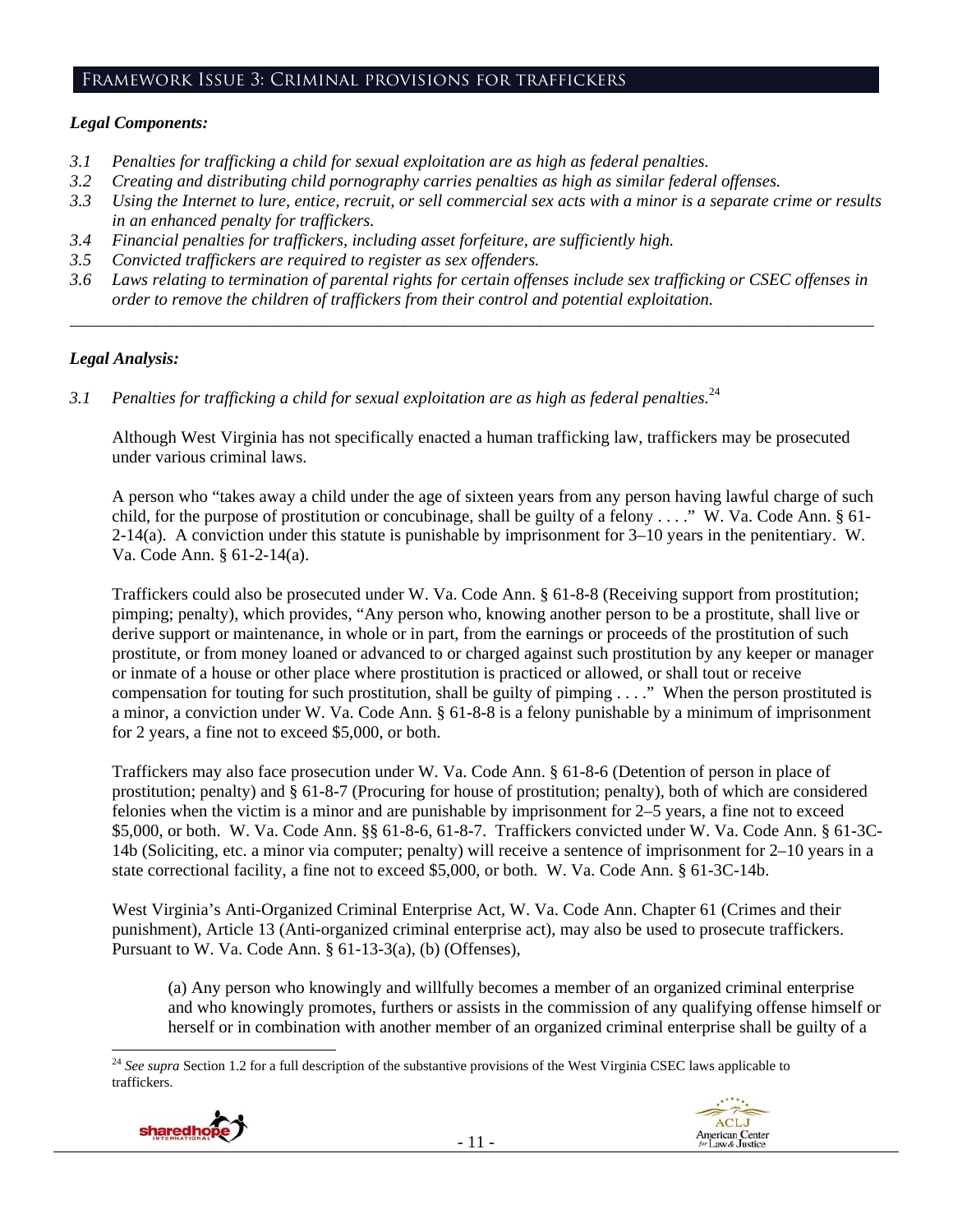felony and, upon conviction, shall be confined in a state correctional facility for not more than ten years or fined not more than \$25,000, or both. The offense set forth in this subsection is separate and distinct from that of any qualifying offense and may be punished separately.

(b) Any person who knowingly solicits, invites, recruits, encourages or causes another to become a member of an organized criminal enterprise or to assist members of an organized criminal enterprise to aid or assist in the commission of a qualifying offense by one or more members of an organized criminal enterprise shall be guilty of a felony and, upon conviction, be confined in a state correctional facility for not more than five years or fined not more than \$10,000, or both.

W. Va. Code Ann. § 61-13-2 (Definitions) defines "organized criminal enterprise" as "a combination of five or more persons engaging over a period of not less than six months in one or more of the qualifying offenses set forth in this section." Qualifying offenses include felony convictions under W. Va. Code Ann. § 61-2-14(a) (Abduction of person; kidnapping or concealing child; penalties), § 61-3C-14b (Soliciting, etc. a minor via computer; penalty), § 61-8C-2 (Use of minors in filming sexually explicit conduct prohibited; penalty), § 61- 8C-3 (Distribution and exhibiting of material depicting minors engaged in sexually explicit conduct prohibited; penalty), or any convictions under § 61-8-8 (Receiving support from prostitution; pimping; penalty). W. Va. Code Ann. § 61-13-2.

In comparison, if the victim is under the age of 14, a conviction under the Trafficking Victims Protection Act  $(TVPA)^{25}$  for child sex trafficking is punishable by 15 years to life imprisonment and a fine not to exceed \$250,000. 18 U.S.C. §§ 1591(b)(1), 3559(a)(1), 3571(b)(3). If the victim is between the ages of 14–17, a conviction is punishable by 10 years to life imprisonment and a fine not to exceed \$250,000. 18 U.S.C. §§ 1591(b)(2), 3559(a)(1), 3571(b)(3). A conviction is punishable by mandatory life imprisonment, however, if the trafficker has a prior conviction for a federal sex offense<sup>26</sup> against a minor.

## *3.2 Creating and distributing child pornography carries penalties as high as similar federal offenses*.

Pursuant to W. Va. Code Ann. § 61-8C-2(a) (Use of minors in filming sexually explicit conduct prohibited; penalty), "Any person who causes or knowingly permits, uses, persuades, induces, entices or coerces such minor to do or assist in any sexually explicit conduct<sup>27</sup> shall be guilty of a felony when such person has knowledge that any such act is being photographed or filmed." Under subsection (b), "Any person who photographs or films such minor engaging in any sexually explicit conduct shall be guilty of a felony . . . ." W. Va. Code Ann. § 61-8C-2(a), (b). Additionally, pursuant to W. Va. Code Ann. § 61-8C-2(c),

Any parent, legal guardian or person having custody and control of a minor, who photographs or films such minor in any sexually explicit conduct<sup>28</sup> or causes or knowingly permits, uses, persuades, induces, entices or coerces such minor child to engage in or assist in any sexually explicit act shall be guilty of a felony when such person has knowledge that any such act may be photographed or filmed.

A conviction under any of the provisions of this statute is punishable by imprisonment for up to 10 years, a fine not to exceed \$10,000, or both. W. Va. Code Ann. § 61-8C-2(a), (b).

Pursuant to W. Va. Code Ann. § 61-8A-5 (Employment or use of minor to produce obscene matter or assist in doing sexually explicit conduct; penalties),





<sup>25</sup> *See supra* note 15. 26 *See supra* note 16. 27 *See supra* note 7. 28 *See supra* note 7.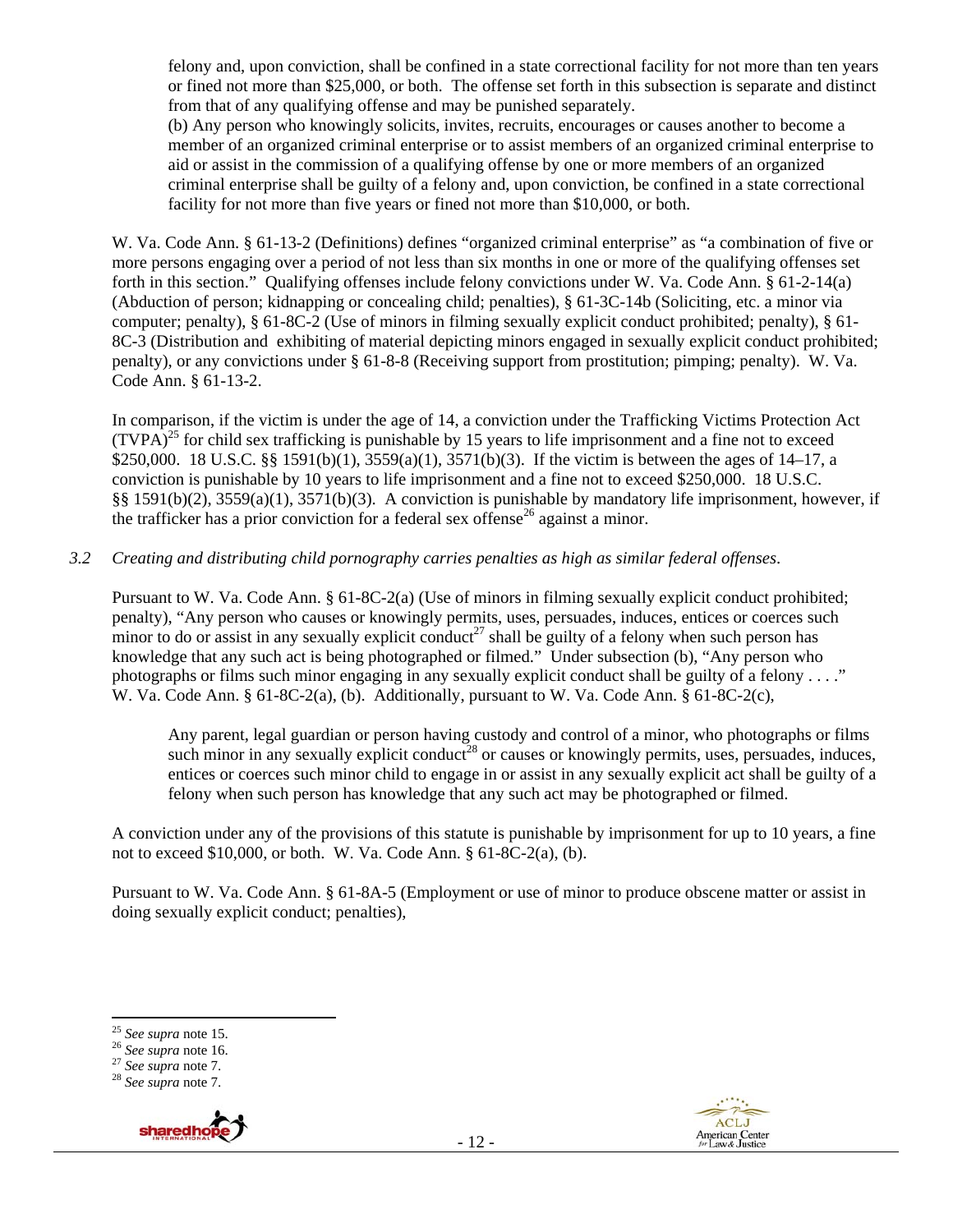Any adult who, with knowledge that a person is a minor or who fails to exercise reasonable care in ascertaining the age of a minor, hires, employs or uses such minor to produce obscene matter $^{29}$  or to do or assist in doing any sexually explicit conduct,  $30$  is guilty of a felony ...

A conviction under W. Va. Code Ann. § 61-8A-5 is punishable by imprisonment for up to 10 years, a fine not to exceed \$50,000, or both.

In comparison, if the victim is under the age of 14, a conviction under the TVPA for child sex trafficking is punishable by 15 years to life imprisonment and a fine not to exceed \$250,000. 18 U.S.C. §§ 1591(b)(1),  $3559(a)(1)$ ,  $3571(b)(3)$ . If the victim is between the ages of  $14-17$ , a conviction is punishable by 10 years to life imprisonment and a fine not to exceed \$250,000. 18 U.S.C. §§ 1591(b)(2), 3559(a)(1), 3571(b)(3). A conviction is punishable by mandatory life imprisonment, however, if the trafficker has a prior conviction for a federal sex offense<sup>31</sup> against a minor. Additionally, a federal conviction for distribution of child pornography<sup>32</sup> is generally punishable by imprisonment for  $5-20$  years and a fine not to exceed \$250,000.<sup>33</sup> Subsequent convictions, however, are punishable by imprisonment up to 40 years and a fine not to exceed \$250,000.<sup>34</sup>

*3.3 Using the Internet to lure, entice, recruit, or sell commercial sex acts with a minor is a separate crime or results in an enhanced penalty for traffickers.* 

W. Va. Code Ann. § 61-3C-14b (Soliciting, etc. a minor via computer; penalty) criminalizes the use of a computer to lure or entice a minor to perform commercial sex acts. Pursuant to W. Va. Code Ann. § 61-3C-14b,

Any person over the age of eighteen, who knowingly uses a computer to solicit, entice, seduce or lure, or attempt to solicit, entice, seduce or lure, a minor known or believed to be at least four years younger than the person using the computer or a person he or she reasonably believes to be a minor, to commit any illegal act proscribed by the provisions of article eight [Crimes against chastity, morality and decency], eight-b [Sexual offenses], eight-c [Filming of sexually explicit conduct of minors], or eight-d [Child abuse] of this chapter  $\dots$  is guilty of a felony  $\dots$ 

Article 8 predicate offenses include W. Va. Code Ann. § 61-8-5 (Houses of ill fame and assignation; penalties; jurisdiction of courts), § 61-8-6 (Detention of person in place of prostitution; penalty), and § 61-8-7 (Procuring for house of prostitution; penalty).

A conviction under W. Va. Code Ann. § 61-3C-14b is a felony punishable by imprisonment for 2–10 years, a fine not to exceed \$5,000, or both.

 $34$  18 U.S.C. §§ 2252(b) (stating if a person has a prior conviction under subsection (a)(1), (a)(2), or (a)(3) or a list of other statutes, a conviction is punishable by a fine and imprisonment for 15–40 years), 2252A(b)(1) (stating if a person has a prior conviction under subsection (a)(2), (a)(3), or a list of other statutes, a conviction is punishable by a fine and imprisonment for  $15-$ 40 years), 1466A(a), (b) (stating that the penalty scheme for section 2252A(b) applies); *see also* 18 U.S.C. §§ 3559(a)(1) (classifying all of the above listed offenses as felonies),  $3571(b)(3)$  (providing a fine up to \$250,000 for any felony conviction).





<sup>&</sup>lt;sup>29</sup> *See supra* note 5.<br><sup>30</sup> *See supra* note 6.<br><sup>31</sup> *See supra* note 16.<br><sup>32</sup> 18 U.S.C. §§ 2252(a)(1), (a)(2), (a)(3) (Certain activities relating to material involving the sexual exploitation of minors), 2252A(a)(2), (a)(3) (Certain activities relating to material constituting or containing child pornography), 1466A(a) (Obscene visual representations of the sexual abuse of children).

<sup>&</sup>lt;sup>33</sup> 18 U.S.C. §§ 2252(b) (stating that a conviction under subsection (a)(1), (a)(2), or (a)(3) is punishable by imprisonment for 5– 20 years and a fine), 2252A(b)(1) (a conviction is punishable by imprisonment for 5–20 years and a fine), 1466A(a), (b) (stating that a conviction under subsection (a) is "subject to the penalties provided in section 2252A(b)(1)," imprisonment for 5–20 years and a fine, while a conviction under subsection (b) is "subject to the penalties provided in section  $2252A(b)(2)$ ," imprisonment up to 10 years, a fine, or both); *see also* 18 U.S.C.

<sup>§§ 3559(</sup>a)(1) (classifying all of the above listed offenses as felonies), 3571(b)(3) (providing a fine up to \$250,000 for any felony conviction).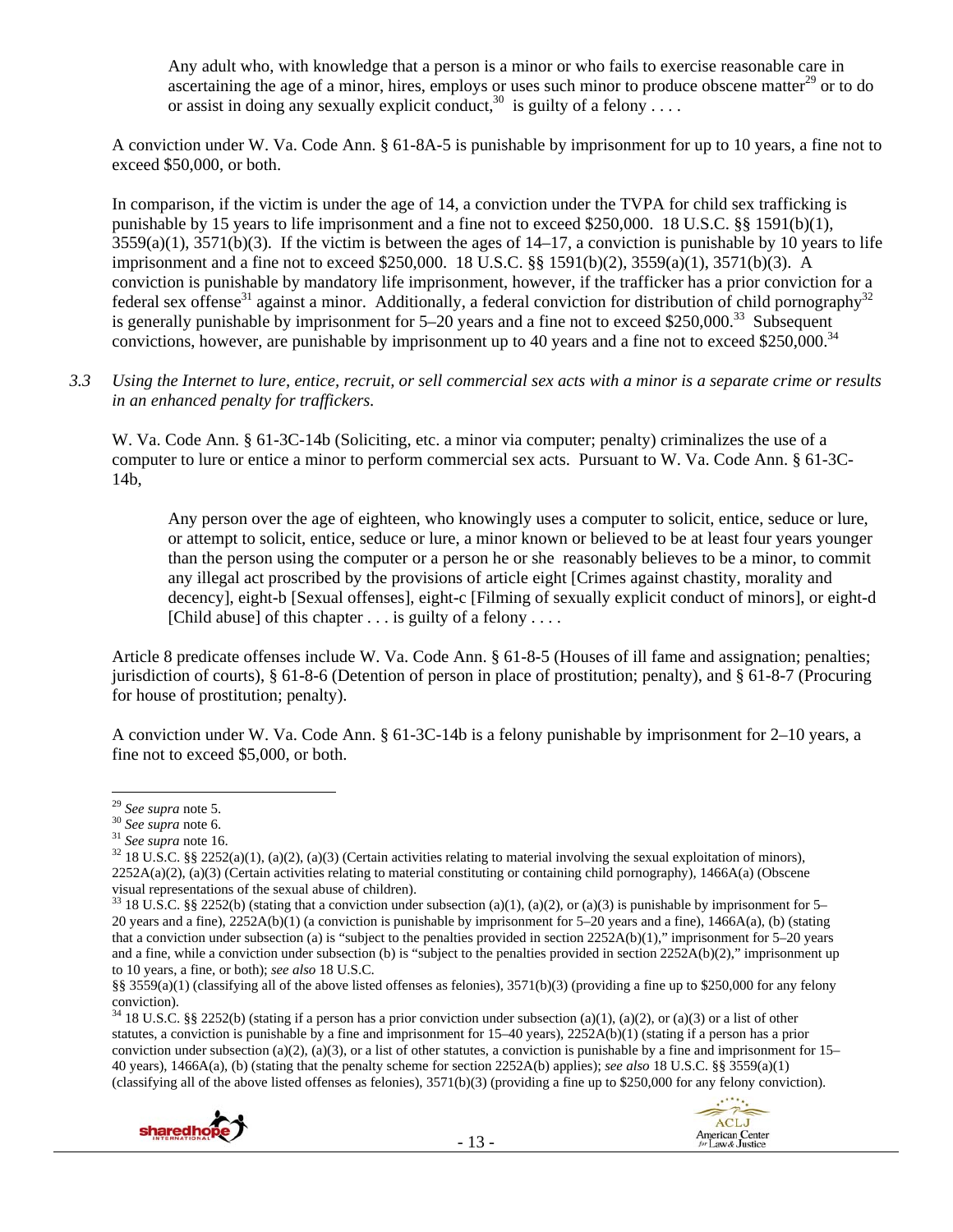# *3.4 Financial penalties for traffickers, including asset forfeiture, are sufficiently high*.

No fines are imposed on traffickers convicted under W. Va. Code Ann. § 61-2-14(a) (Abduction of person; kidnapping or concealing child; penalties). Traffickers convicted under W. Va. Code Ann. § 61-8-6 (Detention of person in place of prostitution; penalty), § 61-8-7 (Procuring for house of prostitution; penalty), § 61-8-8 (Receiving support from prostitution; pimping; penalty), or § 61-3C-14b (Soliciting, etc. a minor via computer; penalty) are subject to a possible fine not to exceed \$5,000, if the victim is a minor. Traffickers convicted under W. Va. Code Ann. § 61-8C-2 (Use of minors in filming sexually explicit conduct prohibited; penalty) are subject to a possible fine not to exceed \$10,000. Traffickers convicted under W. Va. Code Ann. § 61-13-3(a) (Offenses), West Virginia's Anti-Organized Criminal Enterprise Act, are also subject to a possible fine not to exceed \$25,000. Lastly, a trafficker convicted under W. Va. Code Ann. § 61-8A-5 (Employment or use of minor to produce obscene matter or assist in doing sexually explicit conduct; penalties) is subject to a possible fine not to exceed \$50,000.

Additionally, West Virginia has a general restitution statute that may apply to traffickers in certain instances. W. Va. Code Ann. § 61-11A-4(a) (Restitution; when ordered) permits the court, when sentencing defendants, presumably including traffickers, to order defendants to pay restitution when "convicted of a felony or misdemeanor causing physical, psychological or economic injury or loss to a victim . . . unless the court finds restitution to be wholly or partially impractical as set forth" in the Victim Protection Act of 1984. Pursuant to W. Va. Code Ann. § 61-11A-4(b)(2), where the victim suffers "bodily injury," a defendant will be ordered to

(A) Pay an amount equal to the cost of necessary medical and related professional services and devices relating to physical, psychiatric and psychological care, including nonmedical care and treatment rendered in accordance with a method of healing recognized by the law of the place of treatment; (B) Pay an amount equal to the cost of necessary physical and occupational therapy and rehabilitation; and

(C) Reimburse the victim for income lost by the victim as a result of the offense.

W. Va. Code Ann. § 61-11A-4(b)(1) further provides that a defendant who causes a victim to suffer "damage to, loss of, or destruction of property," will be ordered to

(A) Return the property to the owner of the property or someone designated by the owner; or (B) If return of the property under subparagraph (A) is impossible, impractical or inadequate, pay an amount equal to the greater of: (i) The value of the property on the date of sentencing; or (ii) the value of the property on the date of the damage, loss or destruction less the value (as of the date the property is returned) of any part of the property that is returned.

Traffickers convicted under W. Va. Code Ann. § 61-8C-2 (Use of minors in filming sexually explicit conduct prohibited; penalty) may also be required, in addition to any penalties and restitution imposed by the court, to "pay all or any portion of the cost of medical, psychological or psychiatric treatment of the minor resulting from the act or acts for which the person is convicted, whether or not the minor is considered to have sustained bodily injury." W. Va. Code Ann. § 61-8C-4.

To the extent that a trafficker may be convicted under the West Virginia Anti-Organized Criminal Enterprise Act,  $35$  W. Va. Code Ann. § 61-13-5(a) (Forfeiture) provides,

The following are declared to be contraband and no person shall have a property interest in them: (1) All property which is directly or indirectly used or intended for use in any manner to facilitate a violation of this article; and

 <sup>35</sup> *See* W. Va. Code Ann. § 61-13-3(a), (b).



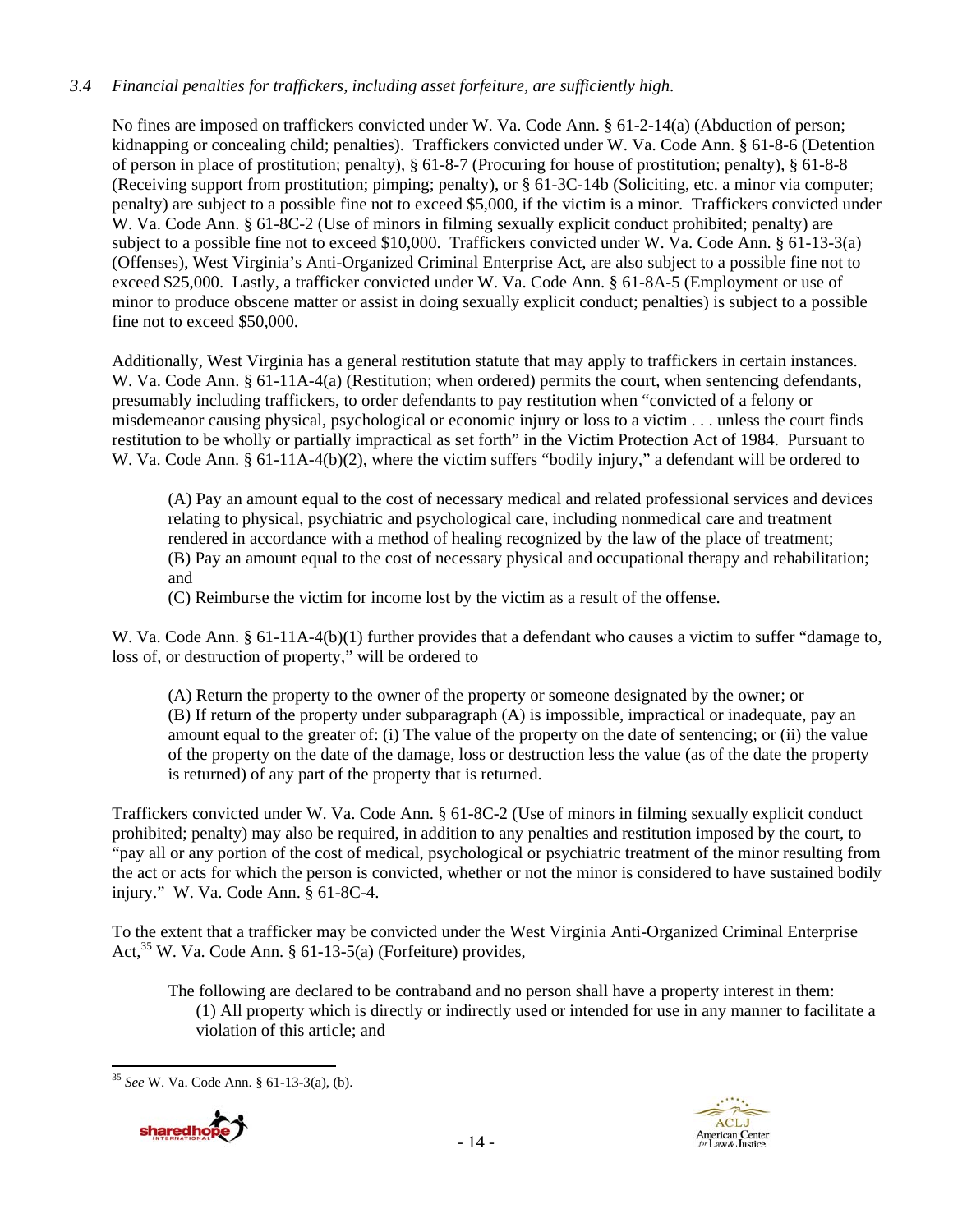(2) Any property constituting or derived from gross profits or other proceeds obtained from a violation of this article.

## *3.5 Convicted traffickers are required to register as sex offenders.*

West Virginia's Sex Offender Registration Act, W. Va. Code. Ch. 15 (Public Safety), Art. 12 (Sex offender registration act), establishes sex offender registration requirements. W. Va. Code Ann. § 15-12-2(b) (Registration) requires any person convicted of specified offenses to register as a sex offender. Those specific offenses include convictions under the following statutes: W. Va. Code § 61-2-14 (Abduction of person; kidnapping or concealing child; penalties), § 61-3C-14b (Soliciting, etc. a minor via computer; penalty), § 61-8- 6 (Detention of person in place of prostitution; penalty), and § 61-8-7 (Procuring for house of prostitution; penalty). Furthermore, "Any person who has been convicted of a criminal offense and the sentencing judge made a written finding that the offense was sexually motivated shall also register as set forth in this article." W. Va. Code Ann. § 15-12-2(c).

## *3.6 Laws relating to termination of parental rights for certain offenses include sex trafficking or CSEC offenses in order to remove the children of traffickers from their control and potential exploitation.*

No provision of West Virginia law expressly mandates the termination of parental rights upon a parent's conviction under any CSEC or sexual offense law. W. Va. Code Ann. § 49-6-5b(a) (When efforts to terminate parental rights required), requires that legal efforts be taken (e.g., filing of a petition) in order to terminate parental rights in any of the following situations:

(1) If a child has been in foster care for fifteen of the most recent twenty-two months as determined by the earlier of the date of the first judicial finding that the child is subjected to abuse or neglect<sup>36</sup> or the date which is sixty days after the child is removed from the home;

(2) If a court has determined the child is abandoned; or

(3) If a court has determined the parent has committed murder or voluntary manslaughter of another of his or her children or the other parent of his or her children; has attempted or conspired to commit such murder or voluntary manslaughter or has been an accessory before or after the fact of either crime; has committed unlawful or malicious wounding resulting in serious bodily injury to the child or to another of his or her children or to the other parent of his or her children; or the parental rights of the parent to a sibling have been terminated involuntarily.

Additionally, pursuant to W. Va. Code Ann. § 49-6-5(a)(6) (Disposition of neglected or abused children), where the court has determined a child to be abused or neglected and finds that "there is no reasonable likelihood that the conditions of neglect or abuse can be substantially corrected in the near future and . . . [that termination of parental rights is] necessary for the welfare of the child" the court may terminate parental rights of the abusive parent. However, subsection (a) also requires that "[t]he court shall give precedence to dispositions in . . . sequence," giving precedence to subsections (a)(1) through (a)(5)—all of which contemplate family

<sup>(2)</sup> A parent, guardian or custodian persuades, induces, entices or coerces a child to display his or her sex organs for the sexual gratification of the parent, guardian, custodian or a third person, or to display his or her sex organs under circumstances in which the parent, guardian or custodian knows such display is likely to be observed by others who would be affronted or alarmed.



  $36$  W. Va. Code Ann. § 49-1-3(d) defines "child abuse and neglect" to include the "sexual abuse" or "sexual exploitation . . . of a child by a parent, guardian or custodian who is responsible for the child's welfare, under circumstances which harm or threaten the health and welfare of the child." Pursuant to W. Va. Code Ann. § 49-1-3(n), "Sexual exploitation" is defined as an act where

<sup>(1)</sup> A parent, custodian or guardian, whether for financial gain or not, persuades, induces, entices or coerces a child to engage in sexually explicit conduct as that term is defined in section one, article eight-c, chapter sixty-one [W. Va. Code Ann. § 61-8C-1 (Definitions)] of this code;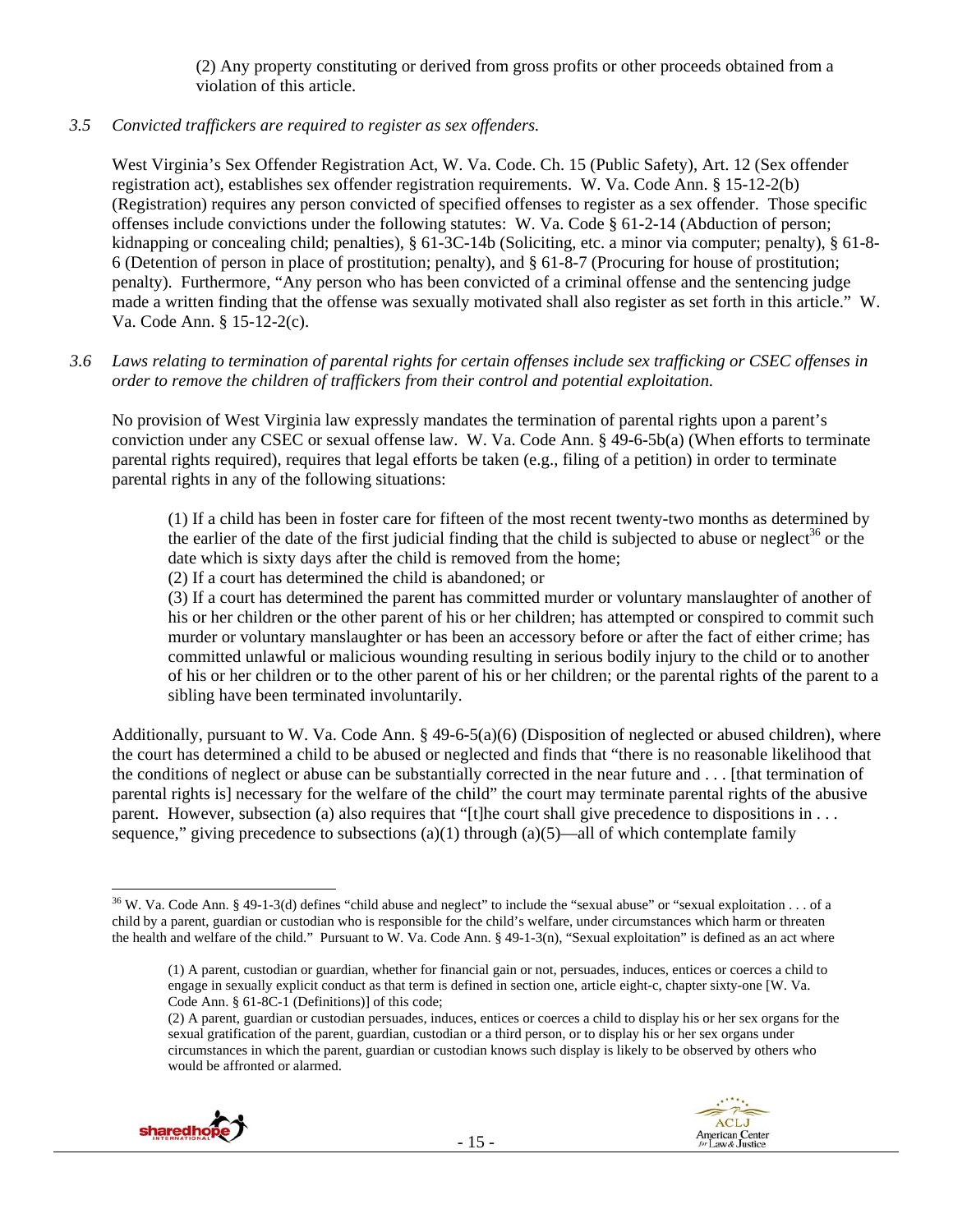reunification—before terminating parental rights under subsection (a)(6). W. Va. Code Ann. § 49-6-5(a)(7) states that the court "is not required to make reasonable efforts to preserve the family if it determines:"

(A) The parent has subjected the child, another child of the parent, or any other child residing in the same household or under the temporary or permanent custody of the parent to aggravated circumstances which include, but are not limited to, abandonment, torture, chronic abuse and sexual abuse; (B) The parent has:

. . . . (v) Committed sexual assault or sexual abuse of the child, the child's other parent, guardian, or custodian, another child of the parent, or any other child residing in the same household or under the temporary or permanent custody of the parent.

. . . .

As an additional avenue for seeking termination of parental rights as provided in W. Va. Code Ann. § 49-6- 5(a)(6), W. Va. Code Ann. § 61-8B-11a (Convictions for offenses against children) requires that,

In any case where a person is convicted of an offense described in this article [Article 8b (Sexual offenses)] against a child and the person has custodial, visitation or other parental rights to the child who is the victim of the offense or any child who resides in the same household as the victim, the court shall, at the time of sentencing, find that the person is an abusing parent within the meaning of article six, chapter forty-nine of this code [W. Va. Code Ann. Chap. 49, Art. 6 (Procedures in cases of child neglect or abuse)] as to the child victim, and may find that the person is an abusing parent as to any child who resides in the same household as the victim, and shall take such further action in accord with the provisions of said article.

Accordingly, a trafficker who has committed a sexual offense against a child in his custody or control may have his parental rights terminated at the time of sentencing with regard to the victimized child as well as any other child living in the same house as the victim pursuant to W. Va. Code Ann.  $\S$  49-6-5(a)(6) and (7). However, because the sexual offense laws under Chapter 8B do not encompass the CSEC and child pornography offenses for which a trafficker may be convicted, W. Va. Code Ann. § 61-8B-11(a) fails to ensure that children in the custody of traffickers are provided this protection.

3.6.1 Recommendation: Amend W. Va. Code Ann. § 61-8B-11a (Convictions for offenses against children) to include violations of W. Va. Code Ann. § 61-2-14(a) (Abduction of person; kidnapping or concealing child), § 61-8A-5 (Employment or use of minor to produce obscene matter or assist in doing sexually explicit conduct; penalties), § 61-8C-2(a) (Use of minors in filming sexually explicit conduct prohibited; penalty) when these offenses involve a child, and § 61-8-8 (Receiving support from prostitution; pimping; penalty), § 61-3C-14b (Soliciting, etc. a minor via computer; penalty), § 61-8-7 (Procuring for house of prostitution; penalty), § 61-8-6 (Detention of person in place of prostitution; penalty) when these offenses involve a minor, as grounds for adjudicating a convicted trafficker as an abusing parent and thereby terminating parental rights pursuant to W. Va. Code Ann. § 49-6-5(a)(6) and (7) (Disposition of neglected or abused children). Also, amend W. Va. Code Ann. § 49-6-5b(a) (When efforts to terminate parental rights required) to require that a petition to terminate parental rights be filed whenever a person is convicted of violating any of the above listed offenses.



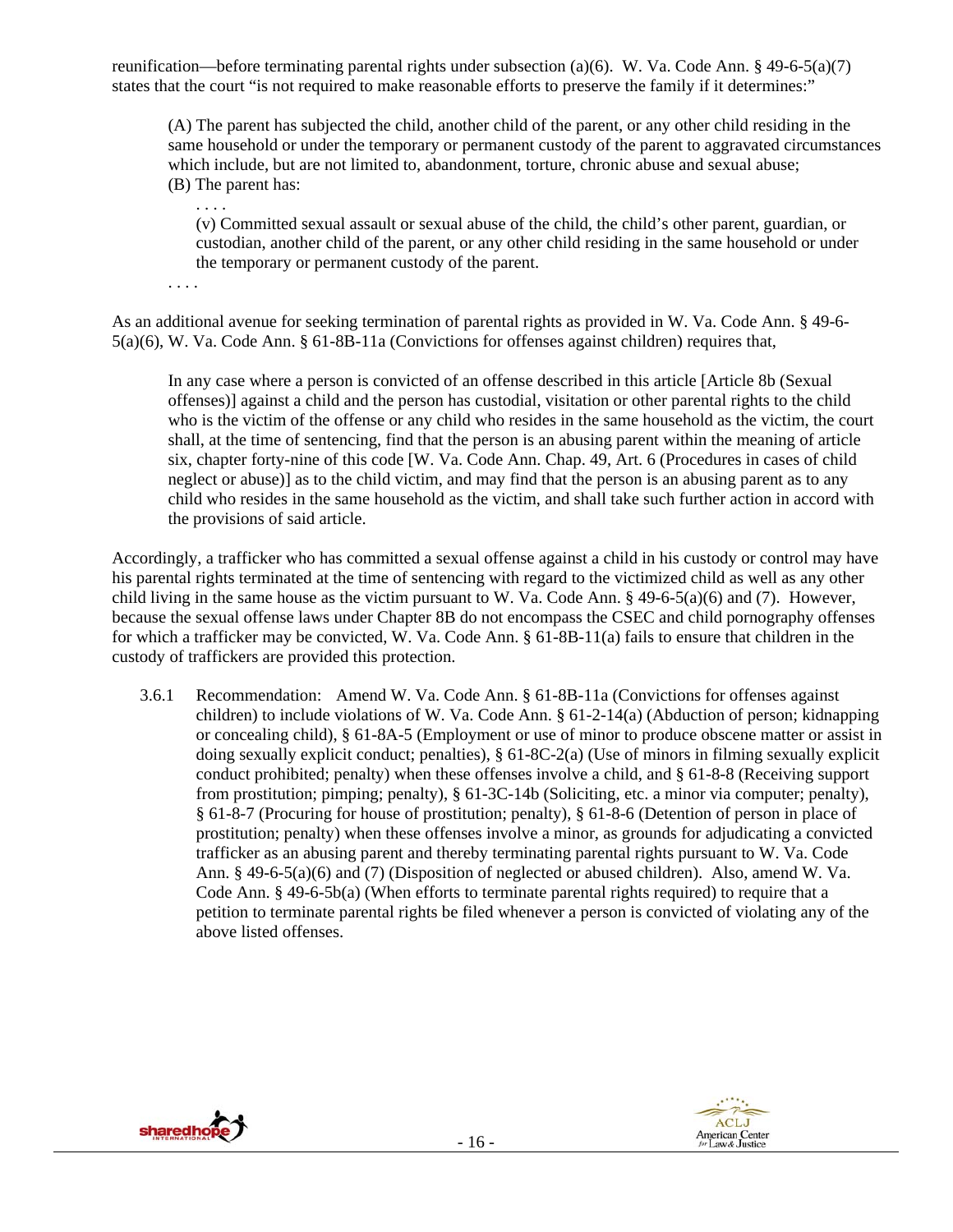#### Framework Issue 4: Criminal provisions for facilitators

## *Legal Components:*

- *4.1 The acts of assisting, enabling, or financially benefitting from child sex trafficking are included as criminal offenses in the state sex trafficking statute.*
- *4.2 Financial penalties, including asset forfeiture laws, are in place for those who benefit financially from or aid and assist in committing domestic minor sex trafficking.*

*\_\_\_\_\_\_\_\_\_\_\_\_\_\_\_\_\_\_\_\_\_\_\_\_\_\_\_\_\_\_\_\_\_\_\_\_\_\_\_\_\_\_\_\_\_\_\_\_\_\_\_\_\_\_\_\_\_\_\_\_\_\_\_\_\_\_\_\_\_\_\_\_\_\_\_\_\_\_\_\_\_\_\_\_\_\_\_\_\_\_\_\_\_\_* 

- *4.3 Promoting and selling child sex tourism is illegal.*
- *4.4 Promoting and selling child pornography is illegal.*

## *Legal Analysis:*

*4.1 The acts of assisting, enabling, or financially benefitting from child sex trafficking are included as criminal offenses in the state sex trafficking statute*.

West Virginia has not enacted a human trafficking law; however, other laws may apply to facilitators. Under W. Va. Code Ann. § 61-2-14e (One aiding or abetting in offense under 61-2-14, 61-2-14a, 61-2-14c or 61-2-14d guilty as principal), those who knowingly aid and abet in the offense of kidnapping face the same criminal liability as the principal for aiding and abetting the commission of certain offenses, including W. Va. Code Ann. § 61-2-14 (Abduction of person; kidnapping or concealing child), which criminalizes conduct constituting minor sex trafficking. W. Va. Code Ann. § 61-2-14e states,

If any person in any way knowingly aid or abet any other person in the commission of any offense described in section fourteen [§ 61-2-14, Abduction of person; kidnapping or concealing child], fourteen-a [§ 61-2-14a, Penalty for enticing away, kidnapping or holding hostage any person], fourteenc [§ 61-2-14c, Penalty for threats to kidnap or demand ransom] or fourteen-d [§ 61-2-14d, Concealment or removal of minor child from custodian or from person entitled to visitation; penalties; defenses] of this article, either as accessory before or an accessory after the fact, such person so aiding and abetting shall be guilty as a principal in the commission of such offense and shall be punished in the same manner and to the same extent as is provided in said sections for the person who committed the offense. . . .

West Virginia's Anti-Organized Criminal Enterprise Act,<sup>37</sup> W. Va. Code Ann. may also be used to prosecute facilitators. Specifically, W. Va. Code Ann. § 61-13-3(a), (b) (Offenses) states,

(a) Any person who knowingly and willfully becomes a member of an organized criminal enterprise and who knowingly promotes, furthers or assists in the commission of any qualifying offense himself or herself or in combination with another member of an organized criminal enterprise shall be guilty of a felony and, upon conviction, shall be confined in a state correctional facility for not more than ten years or fined not more than \$25,000, or both. The offense set forth in this subsection is separate and distinct from that of any qualifying offense and may be punished separately.

(b) Any person who knowingly solicits, invites, recruits, encourages or causes another to become a member of an organized criminal enterprise or to assist members of an organized criminal enterprise to aid or assist in the commission of a qualifying offense by one or more members of an organized criminal enterprise shall be guilty of a felony and, upon conviction, be confined in a state correctional facility for not more than five years or fined not more than \$10,000, or both.

 37 W. Va. Code Ann. § 61-13-1 et seq.



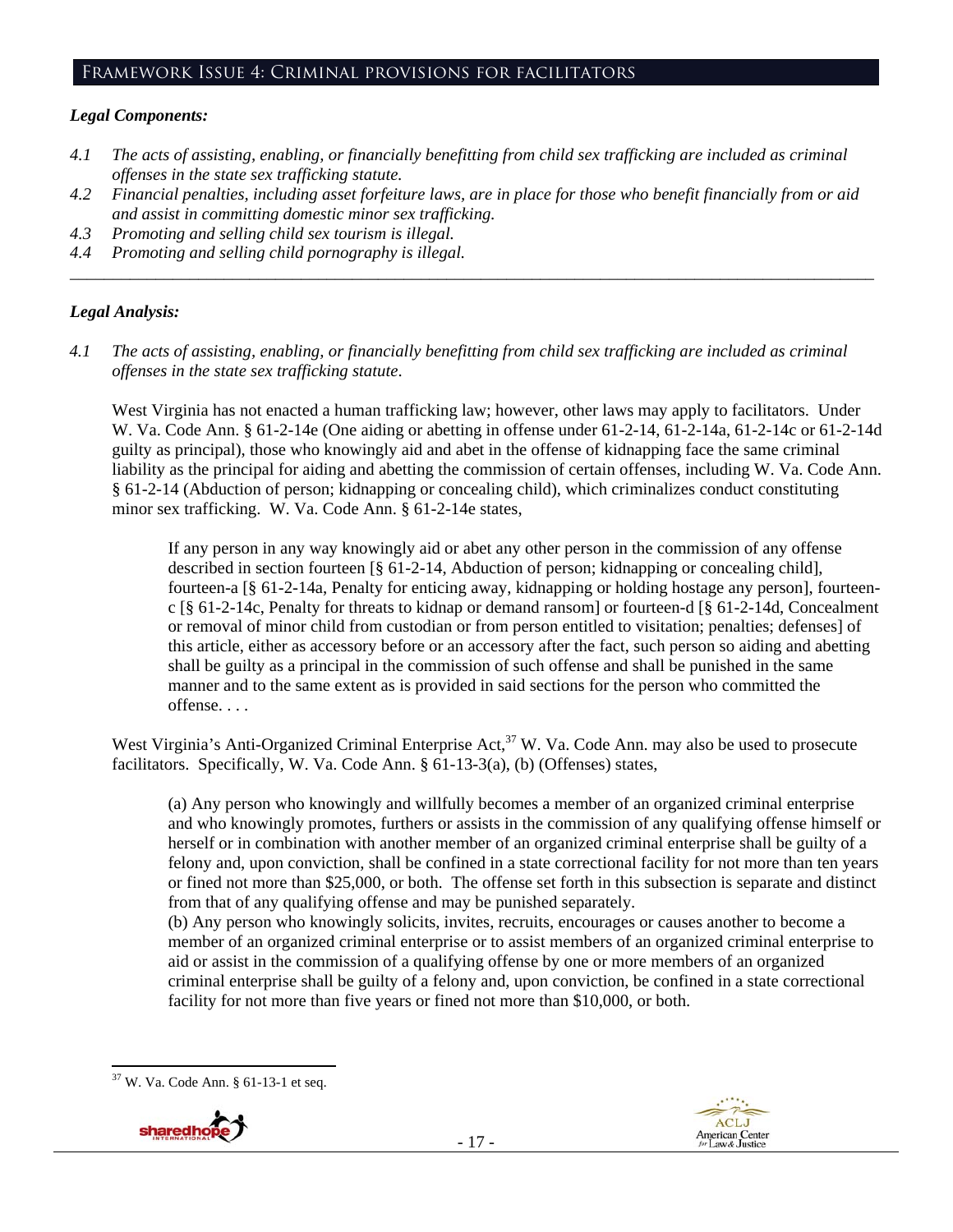W. Va. Code Ann. § 61-13-2 (Definitions) defines "organized criminal enterprise" as "a combination of five or more persons engaging over a period of not less than six months in one or more of the qualifying offenses set forth in this section." Qualifying offenses include felony convictions under W. Va. Code Ann. § 61-2-14(a) (Abduction of person; kidnapping or concealing child; penalties), § 61-3C-14b (Soliciting, etc. a minor via computer; penalty), § 61-8C-2 (Use of minors in filming sexually explicit conduct prohibited; penalty), § 61- 8C-3 (Distribution and exhibiting of material depicting minors engaged in sexually explicit conduct prohibited; penalty), or any convictions under § 61-8-8 (Receiving support from prostitution; pimping; penalty). W. Va. Code Ann. § 61-13-2. Under the definitions of "organized criminal enterprise" and "qualifying offense" in W. Va. Code Ann. § 61-13-2, a facilitator who "promotes, furthers, or assists" a violation of the West Virginia laws listed above with 5 or more other people "over a period of not less than six months" will be guilty of a felony punishable by a maximum imprisonment for 10 years, a fine not to exceed \$25,000, or both. W. Va. Code Ann.  $§ 61-13-3(a).$ 

*4.2 Financial penalties, including asset forfeiture laws, are in place for those who benefit financially from or aid and assist in committing domestic minor sex trafficking.* 

Facilitators convicted under W. Va. Code Ann. § 61-8C-3 (Distributing and exhibiting of material depicting minors engaged in sexually explicit conduct prohibited; penalty) are subject to a mandatory fine not to exceed \$2,000. Also, facilitators convicted under W. Va. Code Ann. § 61-13-3(a) (Offenses) are subject to a possible fine not to exceed \$25,000.

Additionally, West Virginia has a general restitution statute that may apply to facilitators in certain instances. W. Va. Code Ann. § 61-11A-4(a) (Restitution; when ordered) permits the court, when sentencing defendants, presumably including facilitators, to order defendants to pay restitution when "convicted of a felony or misdemeanor causing physical, psychological or economic injury or loss to a victim . . . unless the court finds restitution to be wholly or partially impractical as set forth" in the Victim Protection Act of 1984. Pursuant to W. Va. Code Ann. § 61-11A-4(b)(2), where the victim suffers "bodily injury," a defendant will be ordered to

(A) Pay an amount equal to the cost of necessary medical and related professional services and devices relating to physical, psychiatric and psychological care, including nonmedical care and treatment rendered in accordance with a method of healing recognized by the law of the place of treatment; (B) Pay an amount equal to the cost of necessary physical and occupational therapy and rehabilitation; and

(C) Reimburse the victim for income lost by the victim as a result of the offense.

W. Va. Code Ann. § 61-11A-4(b)(1) further provides that a defendant who causes a victim to suffer "damage to, loss of, or destruction of property," will be ordered to

(A) Return the property to the owner of the property or someone designated by the owner; or (B) If return of the property under subparagraph (A) is impossible, impractical or inadequate, pay an amount equal to the greater of: (i) The value of the property on the date of sentencing; or (ii) the value of the property on the date of the damage, loss or destruction less the value (as of the date the property is returned) of any part of the property that is returned.

To the extent that a facilitator may be convicted under the West Virginia Anti-Organized Criminal Enterprise Act,  $38$  W. Va. Code Ann. § 61-13-5(a) (Forfeiture) provides,

The following are declared to be contraband and no person shall have a property interest in them: (1) All property which is directly or indirectly used or intended for use in any manner to facilitate a violation of this article; and

 <sup>38</sup> *See* W. Va. Code Ann. § 61-13-3(a), (b).



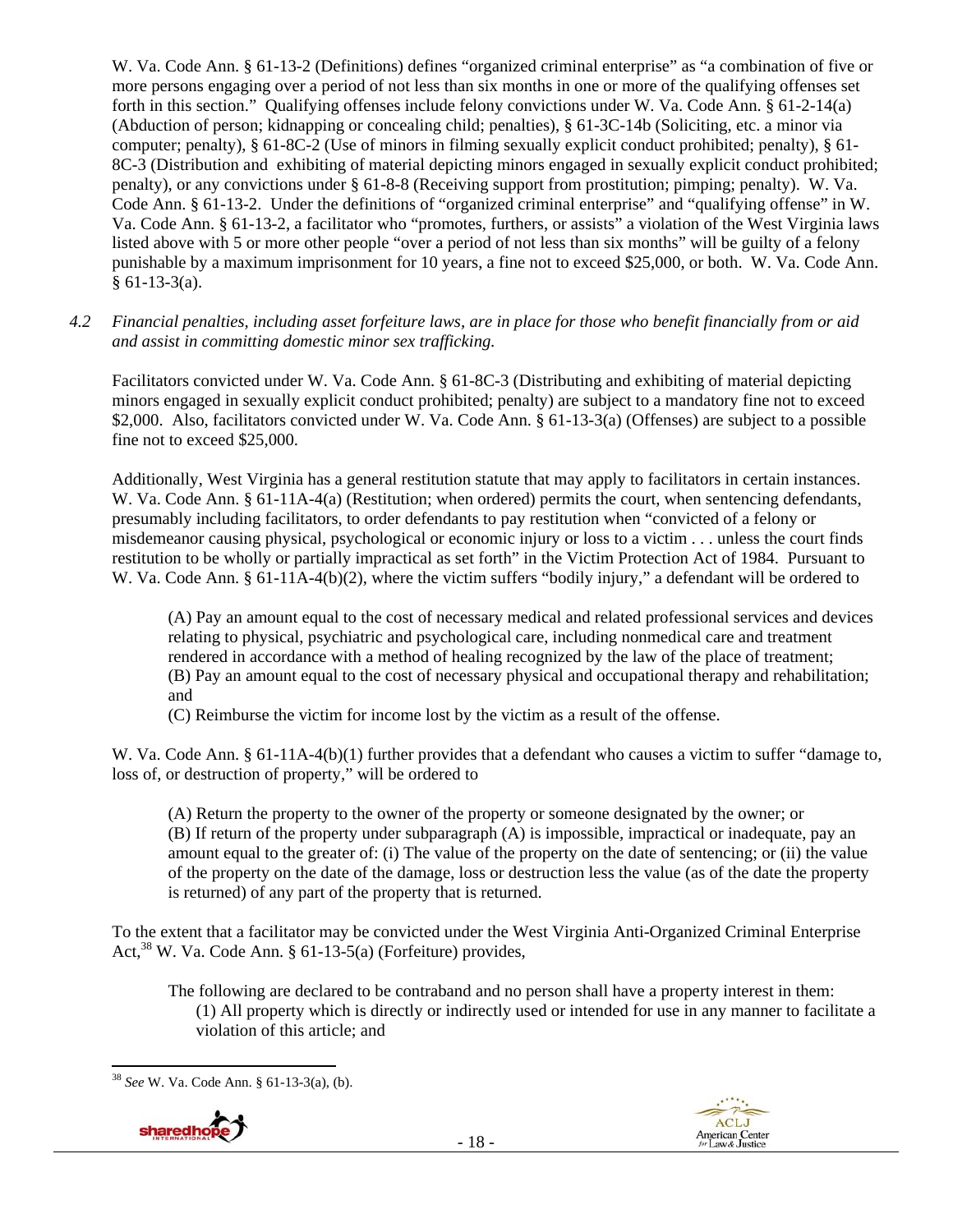(2) Any property constituting or derived from gross profits or other proceeds obtained from a violation of this article.

Additionally, any "private building or place used by members of an organized criminal enterprise for the commission of qualifying offenses" will be declared "a nuisance and may be the subject of an injunction or cause of action for damages or for abatement of the nuisance" as provided for in W. Va. Code Ann. Chapter 61 (Crimes and their punishment), Article 9 (Equitable remedies in aid of chastity, morality and decency). W. Va. Code Ann. § 61-13-4(a).

## *4.3 Promoting and selling child sex tourism is illegal*.

West Virginia has no specific provision criminalizing the promotion or selling of child sex tourism.

- 4.3.1 Recommendation: Enact a law that prohibits selling or offering to sell travel services that include or facilitate travel for the purpose of engaging in commercial sexual exploitation of a minor, if the offer, sale, or travel occurs in West Virginia.
- *4.4 Promoting and selling child pornography is illegal*.

Pursuant to W. Va. Code Ann. § 61-8C-3 (Distribution and exhibiting of material depicting minors engaged in sexually explicit conduct prohibited; penalty), "Any person who, with knowledge, sends or causes to be sent, or distributes . . . or transports any material visually portraying a minor engaged in any sexually explicit conduct<sup>39</sup> is guilty of a felony . . . ." A conviction under W. Va. Code Ann. § 61-8C-3 is a felony punishable by a maximum of imprisonment for 2 years and a fine not to exceed \$2,000.

<sup>39</sup> *See supra* note 7.



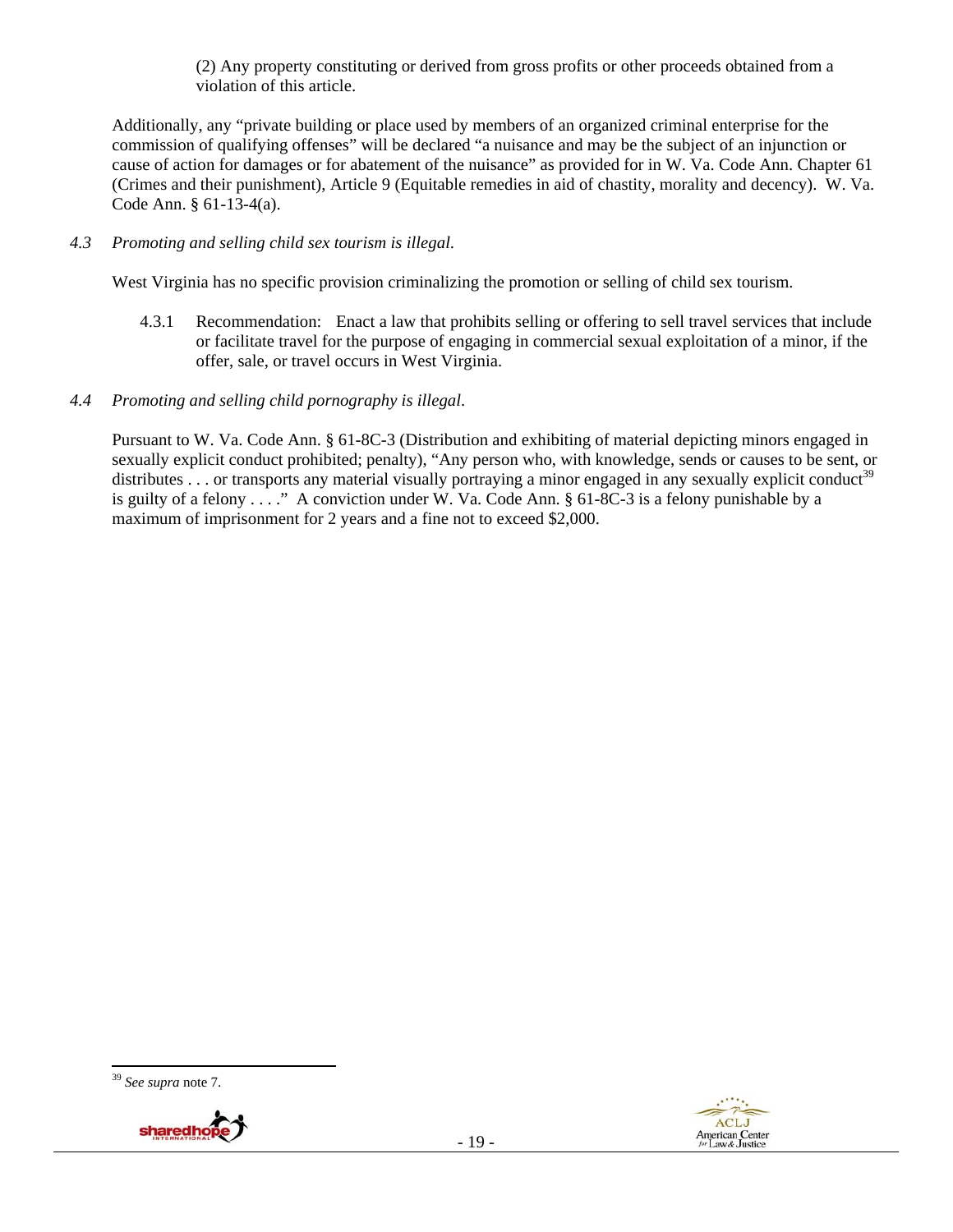# Framework Issue 5: Protective provisions for the child victims

## *Legal Components:*

- *5.1 A victim of domestic minor sex trafficking or CSEC is defined as a victim for purposes of qualifying for crime victims' compensation and other victim benefits.*
- *5.2 The state sex trafficking statute expressly prohibits a defendant from raising consent of the minor to the commercial sex acts as a defense.*
- *5.3 Prostitution laws apply only to adults, making minors under 18 specifically immune from this offense.*
- *5.4 Commercially sexually exploited children are provided with a child protection response, including specialized shelter and services, and are not detained in juvenile detention facilities.*
- *5.5 Commercial sexual exploitation or sex trafficking is identified as a type of abuse and neglect within child protection statutes.*
- *5.6 The definition of "caregiver" (or similar term) in the child welfare statutes is broad enough to include a trafficker who has custody or control of a child in order to bring a trafficked child into the protection of child protective services.*
- *5.7 Crime victims' compensation is specifically available to a child victim of sex trafficking or CSEC without regard to ineligibility factors.*
- *5.8 Victim-friendly procedures and protections are provided in the trial process for minors under 18.*
- *5.9 Expungement or sealing of juvenile arrest or criminal records resulting from arrests or adjudications for prostitution-related offenses committed as a result of, or in the course of, the commercial sexual exploitation of a minor is available within a reasonable time after turning 18.*
- *5.10 Victim restitution and civil remedies are authorized by law for minor victims of sex trafficking or CSEC.*
- *5.11 Statutes of limitations for civil and criminal actions for child sex trafficking or CSEC offenses are eliminated or lengthened sufficiently to allow prosecutors and victims a realistic opportunity to pursue criminal action and legal remedies.*

*\_\_\_\_\_\_\_\_\_\_\_\_\_\_\_\_\_\_\_\_\_\_\_\_\_\_\_\_\_\_\_\_\_\_\_\_\_\_\_\_\_\_\_\_\_\_\_\_\_\_\_\_\_\_\_\_\_\_\_\_\_\_\_\_\_\_\_\_\_\_\_\_\_\_\_\_\_\_\_\_\_\_\_\_\_\_\_\_\_\_\_\_\_* 

## *Legal Analysis:*

*5.1 A victim of domestic minor sex trafficking or CSEC is defined as a victim for purposes of qualifying for crime victims' compensation and other victim benefits.* 

West Virginia's Victim Protection Act of 1984, Chapter 61, Article 11A, does not provide a general definition of "victim." Specific definitions of "victim" are provided for certain sections of West Virginia's Victim Protection Act, but no general definition is provided. For example, for purposes of W. Va. Code § 61-11A-2 (Testimony of crime victim at sentencing hearing), "victim" is defined in part as a "person who is a victim of a felony," and for purposes of W. Va. Code § 61-11A-8 (Notification to victim of offender's release, placement or escape from custody), "victim" is any person who is a "victim of [certain specified crimes, including kidnapping or any sexual offense against a minor] . . . who is alive and competent." W. Va. Code Ann. §§ 61-11A-2(a), 61-11A-8(i)(2).

For purposes of the West Virginia Crime Victims Compensation Act,<sup>40</sup> "victim" includes "[a] person who suffers personal injury or death as a result of . . . [c]riminally injurious conduct . . . ." W. Va. Code Ann. § 14-2A-3(k)(1)(A). Pursuant to W. Va. Code Ann. § 14-2A-3(c), "criminally injurious conduct" is defined in part as conduct, "which poses a substantial threat of personal injury or death and is punishable by fine, imprisonment or death or would be so punishable but for a finding by a court of competent jurisdiction that the person committing the crime lacked capacity."

  $40$  W. Va. Code Ann. § 14-2A-1 et seq.



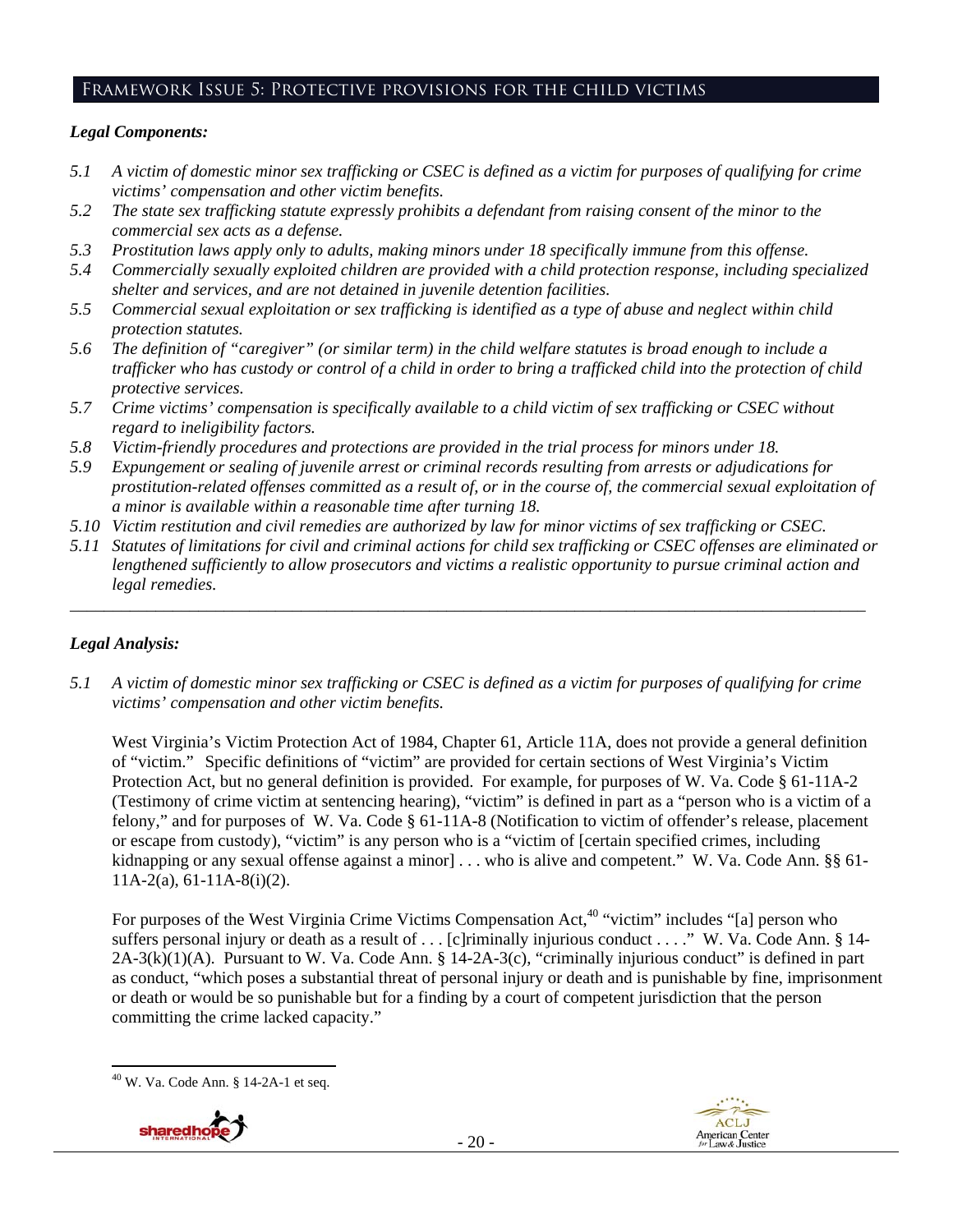*5.2 The state sex trafficking statute expressly prohibits a defendant from raising consent of the minor to the commercial sex acts as a defense.* 

W. Va. Code Ann. § 61-2-14(a) (Abduction of person; kidnapping or concealing child; penalties), § 61-8-6 (Detention of person in place of prostitution; penalty), § 61-8-7 (Procuring for house of prostitution; penalty), § 61-8-8 (Receiving support from prostitution; pimping; penalty), § 61-8-5(b) (Houses of ill fame and assignation; penalties), § 61-8C-2 (Use of minors in filming sexually explicit conduct prohibited; penalty), and § 61-8C-3 (Distribution and exhibiting of material depicting minors engaged in sexually explicit conduct prohibited; penalty) do not expressly provide that the consent of a minor to a commercial sex act is immaterial to the crime.

- 5.2.1 Recommendation: Amend W. Va. Code Ann. § 61-2-14(a) (Abduction of person; kidnapping or concealing child; penalties), § 61-8-6 (Detention of person in place of prostitution; penalty), § 61-8- 7 (Procuring for house of prostitution; penalty), § 61-8-8 (Receiving support from prostitution; pimping), § 61-8-5(b) (Houses of ill fame and assignation; penalties), § 61-8C-2 (Use of minors in filming sexually explicit conduct prohibited; penalty), and § 61-8C-3 (Distribution and exhibiting of material depicting minors engaged in sexually explicit conduct prohibited; penalty) to expressly provide that the minor's consent to a commercial sex act is not a defense to the crime.
- *5.3 Prostitution laws apply only to adults, making minors under 18 specifically immune from this offense.*

W. Va. Code Ann. § 61-8-5(b) (Houses of ill fame and assignation; penalties) is age-neutral, and therefore, applies to minors. The applicable portion of W. Va. Code Ann. § 61-8-5(b) states the following:

Any person who shall engage in prostitution, lewdness, or assignation . . . shall, upon conviction for the first offense under this section, be punished by imprisonment in the county jail for a period of not less than sixty days nor more than six months . . . .

- 5.3.1 Recommendation: Amend W. Va. Code Ann. § 61-8-5(b) (Houses of ill fame and assignation; penalties; jurisdiction of courts) to make the laws inapplicable to minors under 18.
- *5.4 Commercially sexually exploited children are provided with a child protection response, including specialized shelter and services, and are not detained in juvenile detention facilities.*

West Virginia provides some protective provisions to commercially sexually exploited<sup>41</sup> children. Pursuant to W. Va. Code Ann. § 49-6A-2, when certain specified persons, including healthcare professionals, social service workers, school personnel, and law enforcement officers, have "reasonable cause to suspect that a child is neglected or abused or observe[] the child being subjected to conditions that are likely to result in abuse or neglect," they must

report the circumstances or cause a report to be made to the Department of Health and Human Resources: Provided, That in any case where the reporter believes that the child suffered serious physical abuse or sexual abuse or sexual assault, the reporter shall also immediately report, or cause a report to be made, to the State Police and any law-enforcement agency having jurisdiction to investigate the complaint . . . .

Any other person who reasonably suspects that a child is abused or neglected may report child abuse. W. Va. Code Ann. § 49-6A-2. Once a local child protective services office receives a report of alleged child abuse or neglect, the office must investigate the report, and, if necessary, "initiate the appropriate legal proceeding." W. Va. Code Ann. § 49-6A-9(b), (c).

<sup>41</sup> *See supra* note 36.



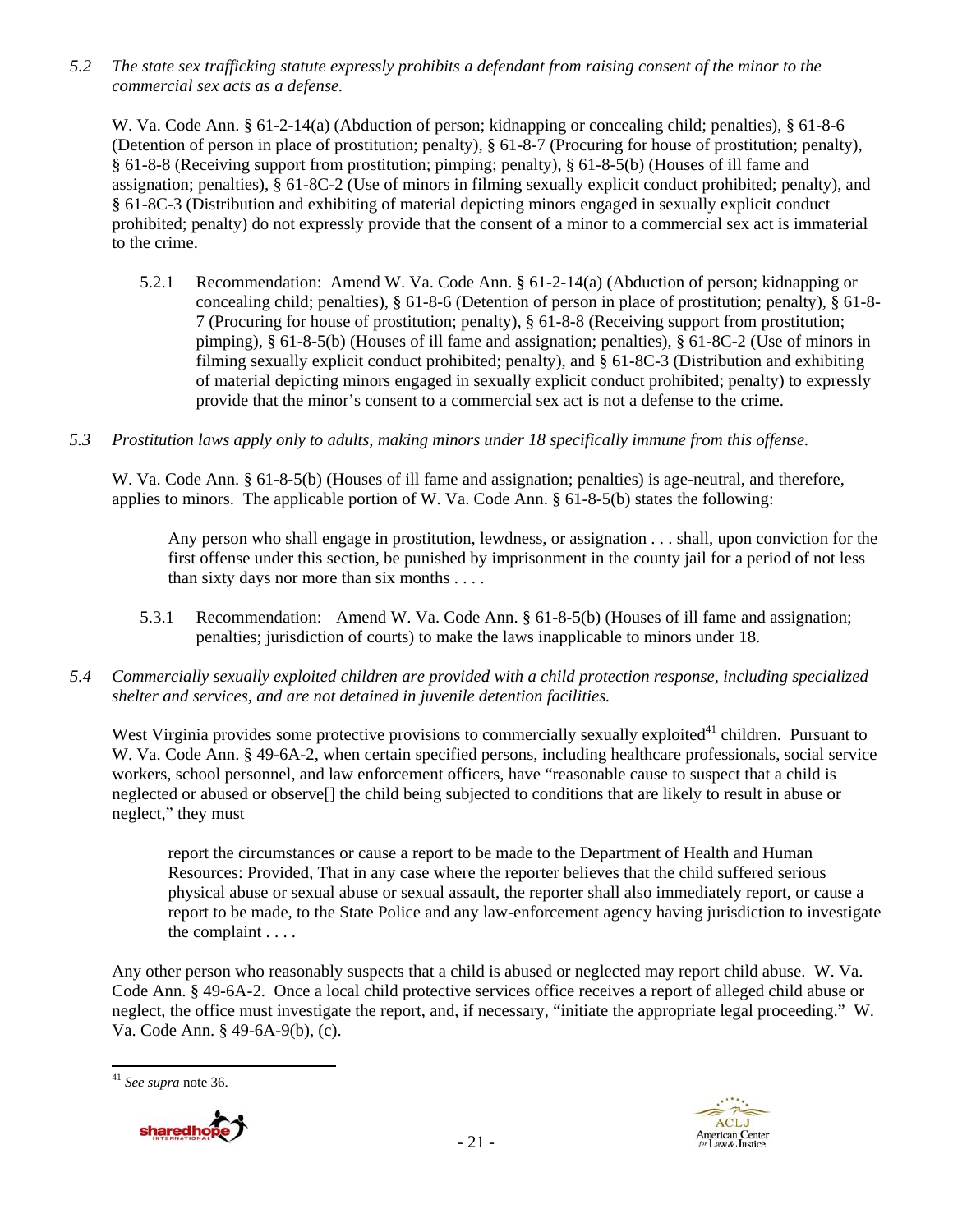Under W. Va. Code Ann. § 49-6-1(a) (Petition to the court when child believed neglected or abused; notice), "If the [Department of Health and Human Resources] or a reputable person believes that a child is neglected or abused, the department or the person may present a petition setting forth the facts to the circuit court . . . ." After the petition is filed, W. Va. Code Ann. § 49-6-3(a) (Petition to court when child believed neglected or abused—temporary custody) states that

the court may order that the child alleged to be an abused or neglected child be delivered for not more than ten days into the custody of the state department or a responsible person found by the court to be a fit and proper person for the temporary care of the child pending a preliminary hearing, if it finds that:

(1) There exists imminent danger to the physical well-being of the child; and (2) There are no reasonably available alternatives to removal of the child, including, but not limited to, the provision of medical, psychiatric, psychological or homemaking services in the child's present custody: Provided, That where the alleged abusing person, if known, is a member of a household, the court shall not allow placement pursuant to this section of the child or children in said home unless the alleged abusing person is or has been precluded from visiting or residing in said home by judicial order. . . .

. . . .

Under W. Va. Code Ann. § 49-6-3(b), if the child is in "imminent danger,"<sup>42</sup> the court may hold a preliminary hearing at which, if it determines that "there are no alternatives less drastic than removal of the child and that a hearing on the petition cannot be scheduled in the interim period," it can "order that the child be delivered into the temporary custody of the department or a responsible person or agency found by the court to be a fit and proper person for the temporary care of the child for a period not exceeding sixty days . . . ."

Additionally, pursuant to W. Va. Code Ann. § 49-6-3(c), a child protective service worker who observes a child whose "physical well-being" is in "imminent danger" and

has probable cause to believe that the child or children will suffer additional child abuse or neglect or will be removed from the county before a petition can be filed and temporary custody can be ordered . . . may, prior to the filing of a petition, take the child or children into his or her custody without a court order: Provided, That after taking custody of such child or children prior to the filing of a petition, the worker shall forthwith appear before a circuit judge or a juvenile referee of the county wherein custody was taken, or if no such judge or referee be available, before a circuit judge or a juvenile referee of an adjoining county, and shall immediately apply for an order ratifying the emergency custody of the child pending the filing of a petition. . . . If the emergency taking is ratified by the judge or referee, emergency custody of the child or children shall be vested in the department until the expiration of the next two judicial days, at which time any such child taken into emergency custody shall be returned to the custody of his or her parent or guardian or custodian unless a petition has been filed and custody of the child has been transferred under the provisions of section three of this article.

Despite these protections, however, a child may be arrested and detained by law enforcement for actions related to the child being trafficked. Pursuant to W. Va. Code Ann. § 49-5-8(b) (Taking a juvenile into custody), a child may be taken into custody by a law-enforcement officer without a court order under any of the following circumstances:

  $42$  W. Va. Code Ann. § 49-1-3(7) (Definitions relating to abuse and neglect) defines "Imminent danger to the physical well-being of the child" in part as "an emergency situation in which the welfare or the life of the child is threatened. Such emergency situation exists when there is reasonable cause to believe that any child in the home is or has been sexually abused or sexually exploited . . . ."

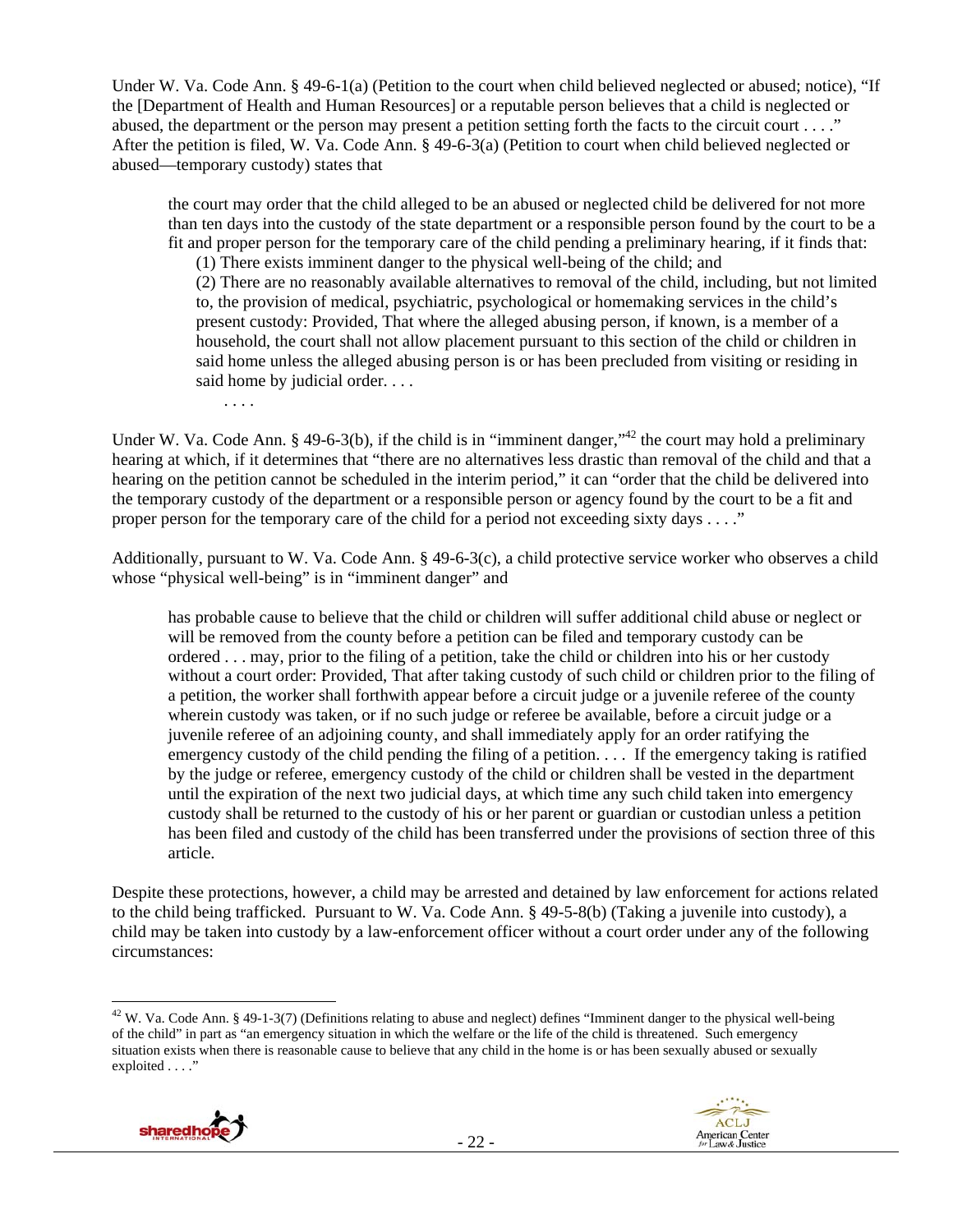(1) Grounds exist for the arrest of an adult in identical circumstances; (2) emergency conditions exist which, in the judgment of the officer, pose imminent danger to the health, safety and welfare of the juvenile; [or] (3) the official has reasonable grounds to believe that the juvenile has left the care of his or her parents, guardian or custodian without the consent of such person and the health, safety and welfare of the juvenile is endangered . . . .

Alternatively, W. Va. Code Ann. § 49-5-8(a) states that a child may be taken into custody pursuant to a court order when there is showing of probable cause for any of the following: "(1) The petition shows that grounds exist for the arrest of an adult in identical circumstances; (2) the health, safety and welfare of the juvenile demand such custody . . . ."

Under W. Va. Code Ann. § 49-5-8(c)(2) (Taking a juvenile into custody) after a child is taken into custody, the child must be released to her parent, guardian or custodian, except under the following conditions:

(A) Circumstances present an immediate threat of serious bodily harm to the juvenile if released; (B) No responsible adult can be found into whose custody the juvenile can be delivered: Provided, That each day the juvenile is detained, a written record must be made of all attempts to locate such a responsible adult; or

. . . .

Under W. Va. Code. Ann. § 49-5-8(c)(3), "If the juvenile is an alleged status offender . . . ['the official shall'] immediately notify the Department of Health and Human Resources and, if the circumstances of either paragraph (A) or (B), subdivision (2)  $\lbrack \S$  49-5-8(c)(2)(A), (B)] of this subsection exist and the requirements therein are met, the official may detain the juvenile, but only in a nonsecure or staff-secure facility." Pursuant to W. Va. Code Ann. § 49-5-8(d), "In all cases when a juvenile is delivered into a sheriff's or detention center director's custody, that official shall release the juvenile to his or her parent, guardian or custodian by the end of the next day unless the juvenile has been placed in detention after a hearing conducted pursuant to section eighta [§ 49-5-8a] of this article." At the detention hearing, under W. Va. Code Ann. § 49-5-8a(a), the judge, juvenile referee, or magistrate will determine "the possible need for detention in accordance with [W. Va. Code Ann. § 49-5A-2 (Investigation and release of child taken into custody; detention hearings)]." W. Va. Code Ann. § 49-5-8a(a). W. Va. Code Ann. § 49-5a-2 provides, in pertinent part, that

[i]t shall be the duty of the judge or referee to avoid incarceration of such child in any jail. Unless the circumstances of the case otherwise require, taking into account the welfare of the child as well as the interest of society, such child shall be released forthwith into the custody of his parent or parents, relative, custodian or other responsible adult or agency.

The judge, juvenile referee or magistrate "shall, if the health, safety and welfare of the juvenile will not be endangered thereby, release the juvenile on recognizance to his or her parents, custodians or an appropriate agency . . . ." W. Va. Code Ann. § 49-5-8a(a). Under subsection (a)(2), the court is directed to

Release the juvenile into the custody of his or her parent, guardian or custodian unless:

(A) Circumstances present an immediate threat of serious bodily harm to the juvenile if released; (B) No responsible adult can be found into whose custody the juvenile can be delivered: Provided, That each day the juvenile is detained, a written record must be made of all attempts to locate such

a responsible adult; or

(C) The juvenile is charged with an act of delinquency for which secure detention is permissible.



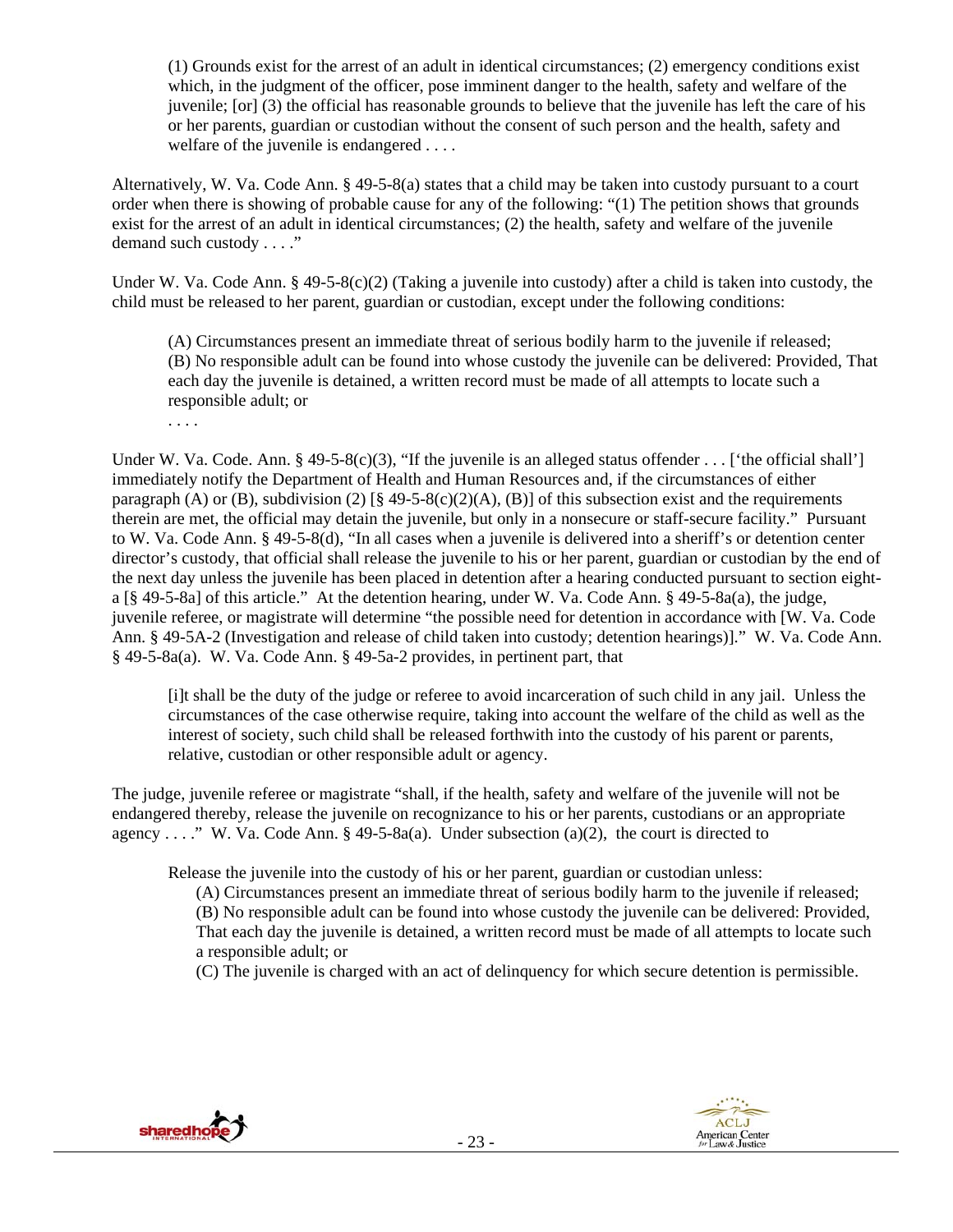After adjudication pursuant to W. Va. Code Ann § 49-5-11 (Adjudication for alleged status offenders and delinquents; mandatory initial disposition of status offenders), W. Va. Code Ann. § 49-5-13(b) (Disposition of juvenile delinquents; appeal) permits the court to choose a disposition

from the following alternatives, consider[ing] the best interests of the juvenile and the welfare of the public:

(1) Dismiss the petition;

(2) Refer the juvenile and the juvenile's parent or custodian to a community agency for needed assistance and dismiss the petition;

(3) Upon a finding that the juvenile is in need of extra-parental supervision: (A) Place the juvenile under the supervision of a probation officer of the court or of the court of the county where the juvenile has his or her usual place of abode or other person while leaving the juvenile in custody of his or her parent or custodian; and (B) prescribe a program of treatment or therapy or limit the juvenile's activities under terms which are reasonable and within the child's ability to perform . . . ; (4) Upon a finding that a parent or custodian is not willing or able to take custody of the juvenile, that a juvenile is not willing to reside in the custody of his parent or custodian or that a parent or custodian cannot provide the necessary supervision and care of the juvenile, the court may place the juvenile in temporary foster care or temporarily commit the juvenile to the department or a child welfare agency. . . ;

(5) Upon a finding that the best interests of the juvenile or the welfare of the public require it, and upon an adjudication of delinquency pursuant to subdivision (1), section four, article one of this chapter,43 the court may commit the juvenile to the custody of the Director of the Division of Juvenile Services for placement in a juvenile services facility for the treatment, instruction and rehabilitation of juveniles: Provided, That the court maintains discretion to consider alternative sentencing arrangements. . . . Commitments shall not exceed the maximum term for which an adult could have been sentenced for the same offense and any such maximum allowable sentence to be served in a juvenile correctional facility may take into account any time served by the juvenile in a detention center pending adjudication, disposition or transfer. . . ;

. . . .

Juveniles adjudicated to be status offenders<sup>44</sup> will be provided services in accordance with W. Va. Code Ann. the West Virginia Juvenile Offender Rehabilitation Act,<sup>45</sup> which includes provisions regarding the treatment of status offenders in rehabilitative facilities and authorizes "[t]he Department of Health and Human Resources . . . to require any juvenile committed to its legal custody to remain at and to return to the residence to which the juvenile is assigned by the department or by the juvenile court." W. Va. Code Ann. §§ 49-5B-5, 49-5B-6.

Additionally, a child who is a victim of abuse or neglect and is "undergoing certain status offense and delinquency proceedings," may be subject to a "multidisciplinary screening, advisory and planning system to assist courts in facilitating permanency planning . . . ." W. Va. Code Ann. § 49-5D-1(a). Pursuant to W. Va. Code Ann. § 49-5D-2(a), "The prosecuting attorney shall establish a multidisciplinary investigative team in

(C) Who is habitually absent from school without good cause. 45 W. Va. Code Ann. §§ 49-5B-1 to -7.



 <sup>43</sup> This statute incorrectly references W. Va. Code Ann. § 49-1-4(1) (Other definitions) (definition of "Child welfare agency"). Although speculative, it is likely that the correct reference should be directed to W. Va. Code Ann § 49-5-11 (Adjudication for alleged status offenders and delinquents; mandatory initial disposition of status offenders). 44 "Status offender" is defined in W. Va. Code Ann. § 49-1-4(15) as

a juvenile who has been adjudicated as one:

<sup>(</sup>A) Who habitually and continually refuses to respond to the lawful supervision by his or her parents, guardian or legal custodian such that the child's behavior substantially endangers the health, safety or welfare of the juvenile or any other person;

<sup>(</sup>B) Who has left the care of his or her parents, guardian or custodian without the consent of such person or without good cause; or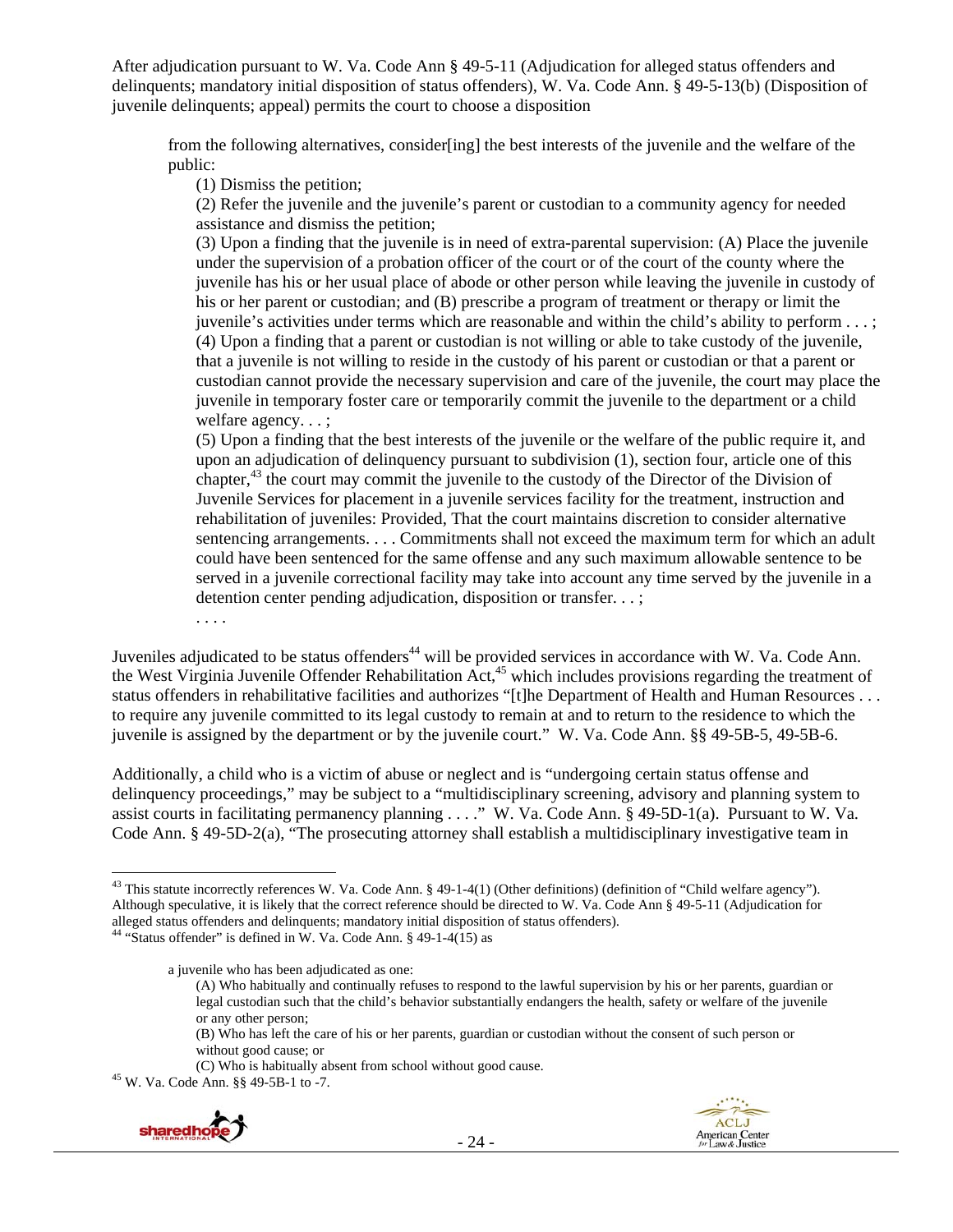each county." Under W. Va. Code Ann. § 49-5D-2(c), "The investigative team shall be responsible for coordinating or cooperating in the initial and ongoing investigation of all civil and criminal allegations pertinent to cases involving child sexual assault, child sexual abuse, child abuse and neglect and shall make a recommendation to the county prosecuting attorney as to the initiation or commencement of a civil petition and/or criminal prosecution." After a case in juvenile court is commenced and "[p]rior to disposition, in each case in which a treatment planning team<sup>46</sup> has been convened, the team shall advise the court as to the types of services the team has determined are needed and the type of placement, if any, which will best serve the needs of the child." W. Va. Code Ann. § 49-5D-3(a)(3).

- 5.4.1 Recommendation: Establish a mandatory response law directing any minor who is a victim of sex trafficking away from the criminal justice system and into a child protective services system.
- *5.5 Commercial sexual exploitation or sex trafficking is identified as a type of abuse and neglect within child protection statutes.*

For purposes of W. Va. Code Ann. Chap. 49 (Child Welfare), the commercial sexual exploitation of a child is expressly identified as a type of child abuse.

W. Va. Code Ann. § 49-1-3(1)(A), (B) (Definitions relating to abuse and neglect)<sup>47</sup> defines an "abused child" as a child "whose health or welfare is threatened by [, among other things,] . . . sexual abuse or sexual exploitation." Additionally, the definition of "child abuse or neglect" includes the "sexual abuse,<sup>48</sup> sexual exploitation, sale or attempted sale or negligent treatment or maltreatment of a child by a parent, guardian or custodian who is responsible for the child's welfare, under circumstances which harm or threaten the health and welfare of the child." W. Va. Code Ann. § 49-1-3(4).

Pursuant to W. Va. Code § 49-1-3(16)

<sup>47</sup> See supra note 42.<br><sup>48</sup> Pursuant to W. Va. Code Ann. § 49-1-3(14), "sexual abuse" is defined as

(A) As to a child who is less than sixteen years of age, any of the following acts which a parent, guardian or custodian shall engage in, attempt to engage in, or knowingly procure another person to engage in, with such child, notwithstanding the fact that the child may have willingly participated in such conduct or the fact that the child may have suffered no apparent physical injury or mental or emotional injury as a result of such conduct:

- (i) Sexual intercourse;
- (ii) Sexual intrusion; or
- (iii) Sexual contact;

(B) As to a child who is sixteen years of age or older, any of the following acts which a parent, guardian or custodian shall engage in, attempt to engage in, or knowingly procure another person to engage in, with such child, notwithstanding the fact that the child may have consented to such conduct or the fact that the child may have suffered no apparent physical injury or mental or emotional injury as a result of such conduct:

- (i) Sexual intercourse;
- (ii) Sexual intrusion; or
- (iii) Sexual contact.

(C) Any conduct whereby a parent, guardian or custodian displays his or her sex organs to a child, or procures another person to display his or her sex organs to a child, for the purpose of gratifying the sexual desire of the parent, guardian or custodian, of the person making such display, or of the child, or for the purpose of affronting or alarming the child.





 <sup>46</sup> Pursuant to W. Va. Code Ann. § 49-5D-3(a)(2),

Treatment teams shall assess, plan and implement a comprehensive, individualized service plan for children who are victims of abuse or neglect and their families when a judicial proceeding has been initiated involving the child or children for juveniles and their families involved in status offense or delinquency proceedings when, in a status offense proceeding, the court refers the juvenile for services pursuant to sections eleven  $\lceil \S 49 - 5 - 11 \rceil$  and eleven-a  $\lceil \S 49 - 5 - 11 \rceil$ , article five of this chapter and when, in a delinquency proceeding, the court is considering placing the juvenile in the department's custody or placing the juvenile out of home at the department's expense pursuant to the provisions of section thirteen  $\lceil \frac{8}{2} \cdot 49 - 5 - 13 \rceil$  of said article....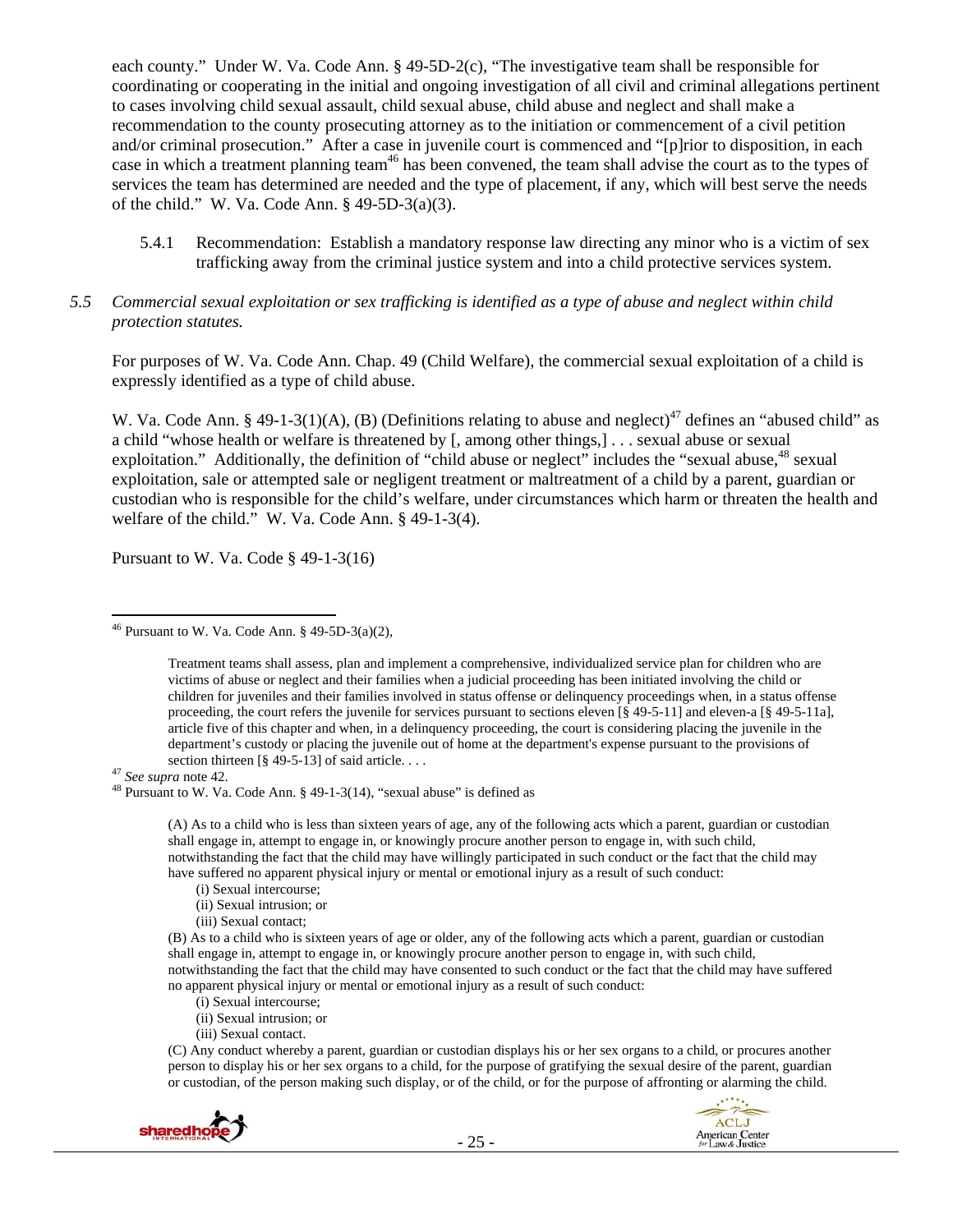"Sexual exploitation" means an act whereby:

(A) A parent, custodian or guardian, whether for financial gain or not, persuades, induces, entices or coerces a child to engage in sexually explicit conduct<sup>49</sup> as that term is defined in section one, article eight-c, chapter sixty-one [W. Va. Code § 61-8C-1 (Definitions)] of this code; (B) A parent, guardian or custodian persuades, induces, entices or coerces a child to display his or her sex organs for the sexual gratification of the parent, guardian, custodian or a third person, or to display his or her sex organs under circumstances in which the parent, guardian or custodian knows such display is likely to be observed by others who would be affronted or alarmed.

*5.6 The definition of "caregiver"(or similar term) in the child welfare statutes is broad enough to include a trafficker who has custody or control of a child in order to bring a trafficked child into the protection of child protective services.* 

For purposes of West Virginia's chapter on "Child Welfare," "custodian" is defined as "a person who has or shares actual physical possession or care and custody of a child, regardless of whether such person has been granted custody of the child by any contract, agreement or legal proceedings." W. Va. Code Ann. § 49-1-4(5). Because W. Va. Code Ann. § 49-1-4(5) does not require a person to have legal custody of a child, but only to have or share "actual physical possession or care and custody of a child," this definition likely is broad enough to cover situations in which a trafficker is in custody or control of a child.

*5.7 Crime victims' compensation is specifically available to a child victim of sex trafficking or CSEC without regard to ineligibility factors.* 

West Virginia does not make compensation available to children who are victims of commercial sexual exploitation without regard to ineligibility requirements. Pursuant to W. Va. Code Ann. §  $14-2A-3(k)(1)(A)$ (Definitions), "victim" includes "[a] person who suffers personal injury or death as a result of . . . [c]riminally injurious conduct." Additionally, "criminally injurious conduct" is defined in part as conduct "which poses a substantial threat of personal injury or death and is punishable by fine, imprisonment or death or would be so punishable but for a finding by a court of competent jurisdiction that the person committing the crime lacked capacity." W. Va. Code Ann. § 14-2A-3(c).

However, several additional requirements for compensation could present difficulties for victims of domestic minor sex trafficking. W. Va. Code Ann. § 14-2A-10(b) (Filing of application for compensation award; contents) requires an application for an award of compensation to "be filed within two years after the occurrence of the criminally injurious conduct that is the basis of the application." Additionally, a victim will not receive an award unless "the criminally injurious conduct upon which the claim is based was reported to a law-enforcement officer or agency within seventy-two hours after the occurrence of the conduct, unless it is determined that good cause existed for the failure to report the conduct within the 72-hour period." W. Va. Code Ann. § 14-2A-14(b). A claim will also be denied where the victim is considered an "offender or an accomplice of the offender." W. Va. Code Ann. § 14-2A-14(c). Lastly, an award of compensation may be denied, reduced or reconsidered, if an award was previously approved, "upon a finding that the claimant or victim has not fully cooperated with appropriate law-enforcement agencies or the claim investigator." W. Va. Code Ann. § 14-2A-14(d). Nothing expressly exempts domestic minor sex trafficking victims from these requirements or award reduction factors, or explains what constitutes good cause for the failure to report the crime to law enforcement within 72 hours.

5.7.1 Recommendation: Amend W. Va. Code Ann. § 14-2A-14 to create exceptions for the above listed ineligibility criteria for victims of domestic minor sex trafficking, with a good cause exception to the criterion listed in W. Va. Code Ann.  $\S$  14-2A-14(d), and to clarify that a domestic minor sex

<sup>49</sup> *See supra* note 7.



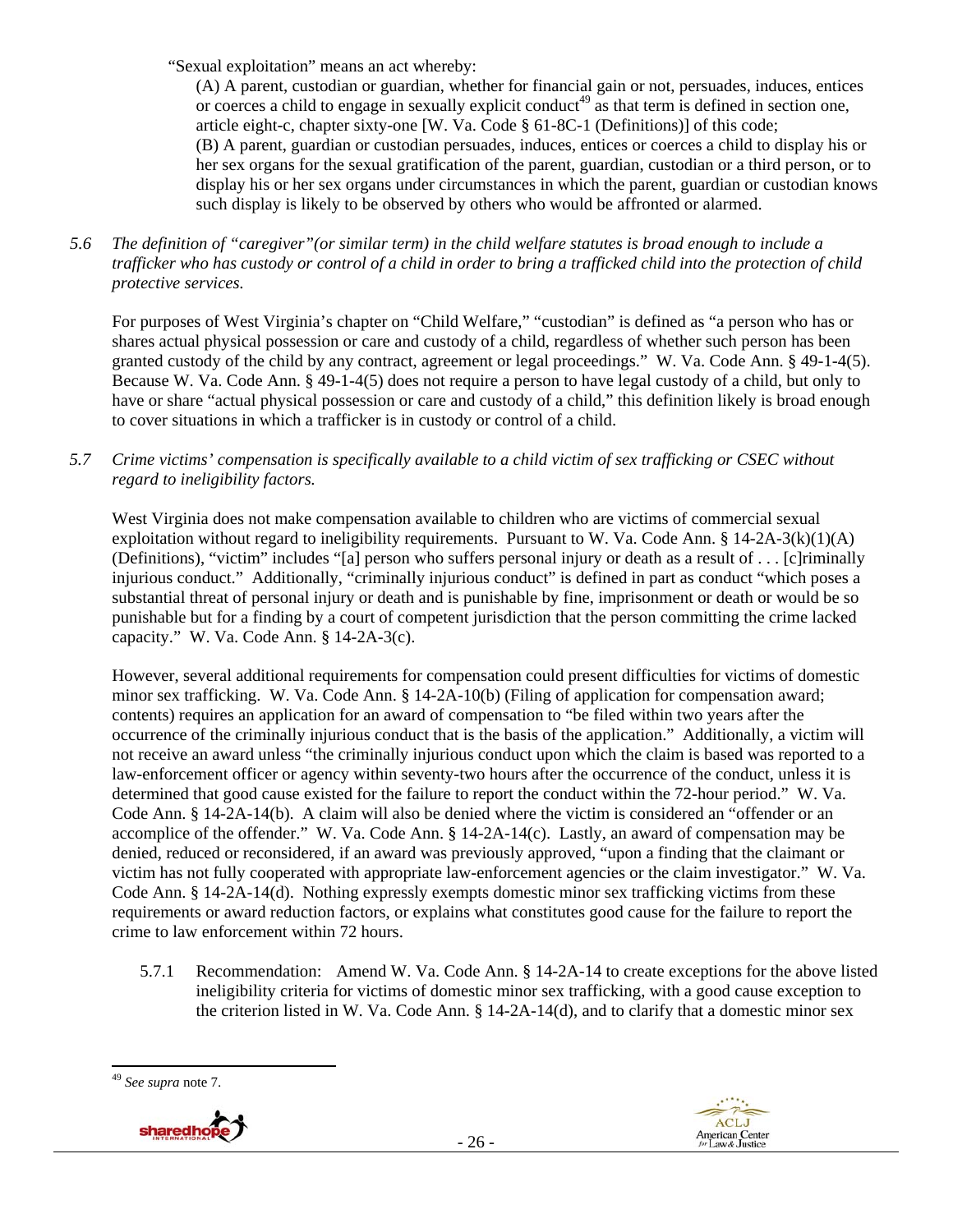trafficking victim has good cause for failure to report a crime related to the child's commercial sexual exploitation within 72 hours of its commission.

## *5.8 Victim-friendly procedures and protections are provided in the trial process for minors under 18.*

West Virginia law includes several victim-friendly criminal justice procedures and protections throughout the criminal justice process, but these are mainly limited to victims of sexual offenses.

Special protections are afforded to child-witnesses<sup>50</sup> who are called to testify as victims in criminal prosecutions involving sexual assault in the first, second, or third degree, or sexual abuse in the first degree. W. Va. Code Ann. § 62-6B-2(1). Pursuant to W. Va. Code Ann. § 62-6B-3(b)–(d) (Findings of fact required for taking testimony of child witness by closed-circuit television; considerations for court),

(b) Prior to ordering that the testimony of a child witness may be taken through the use of live, two-way closed-circuit television, the circuit court must find by clear and convincing evidence, after conducting an evidentiary hearing on this issue, that:

(1) The child is an otherwise competent witness;

(2) That, absent the use of live, two-way closed-circuit television, the child witness will be unable to testify due solely to being required to be in the physical presence of the defendant while testifying;

(3) The child witness can only testify if live, two-way closed-circuit television is used in the trial; and

(4) That the state's ability to proceed against the defendant without the child witness' live testimony would be substantially impaired or precluded.

(c) The court shall consider the following factors in determining the necessity of allowing a child witness to testify by the use of live, two-way closed-circuit television:

(1) The age and maturity of the child witness;

(2) The facts and circumstances of the alleged offense;

(3) The necessity of the child's live testimony to the prosecution's ability to proceed;

(4) Whether or not the facts of the case involve the alleged infliction of bodily injury to the child witness or the threat of bodily injury to the child or another; and

(5) Any mental or physical handicap of the child witness.

(d) In determining whether to allow a child witness to testify through live, two-way closed-circuit television the court shall appoint a psychiatrist, licensed psychologist with at least five years clinical experience or a licensed clinical social worker with at least five years of significant clinical experience in the treatment and evaluation of children who shall serve as an advisor or friend of the court to provide the court with an expert opinion as to whether, to a reasonable degree of professional certainty, the child witness will suffer severe emotional harm, be unable to testify based solely on being in the physical presence of the defendant while testifying and that the child witness does not evidence signs of being subjected to undue influence or coercion. The opinion of the psychiatrist, licensed psychologist or licensed clinical social worker shall be filed with the circuit court at least thirty days prior to the final hearing on the use of live, two-way closed-circuit television and the defendant shall be allowed to review the opinion and present evidence on the issue by the use of an expert or experts or otherwise.

When a child-witness gives testimony via live two-way closed-circuit television, "[o]nly the prosecuting attorney, the attorney for the defendant and the operator of the equipment may be present in the room with the child witness during testimony," and "[o]nly the court, the prosecuting attorney and the attorney for the

  $50$  Pursuant to W. Va. Code Ann. § 62-6B-2(1), "Child witness" is defined as "a person thirteen years of age or less who is or will be called to testify in a criminal matter concerning an alleged violation of [§ 61-8B-3 (Sexual assault in the first degree), § 61- 8B-4 (Sexual assault in the second degree), § 61-8B-5 (Sexual assault in the third degree), or § 61-8B-7 (Sexual abuse in the first degree)] of this code in which the child is the alleged victim."



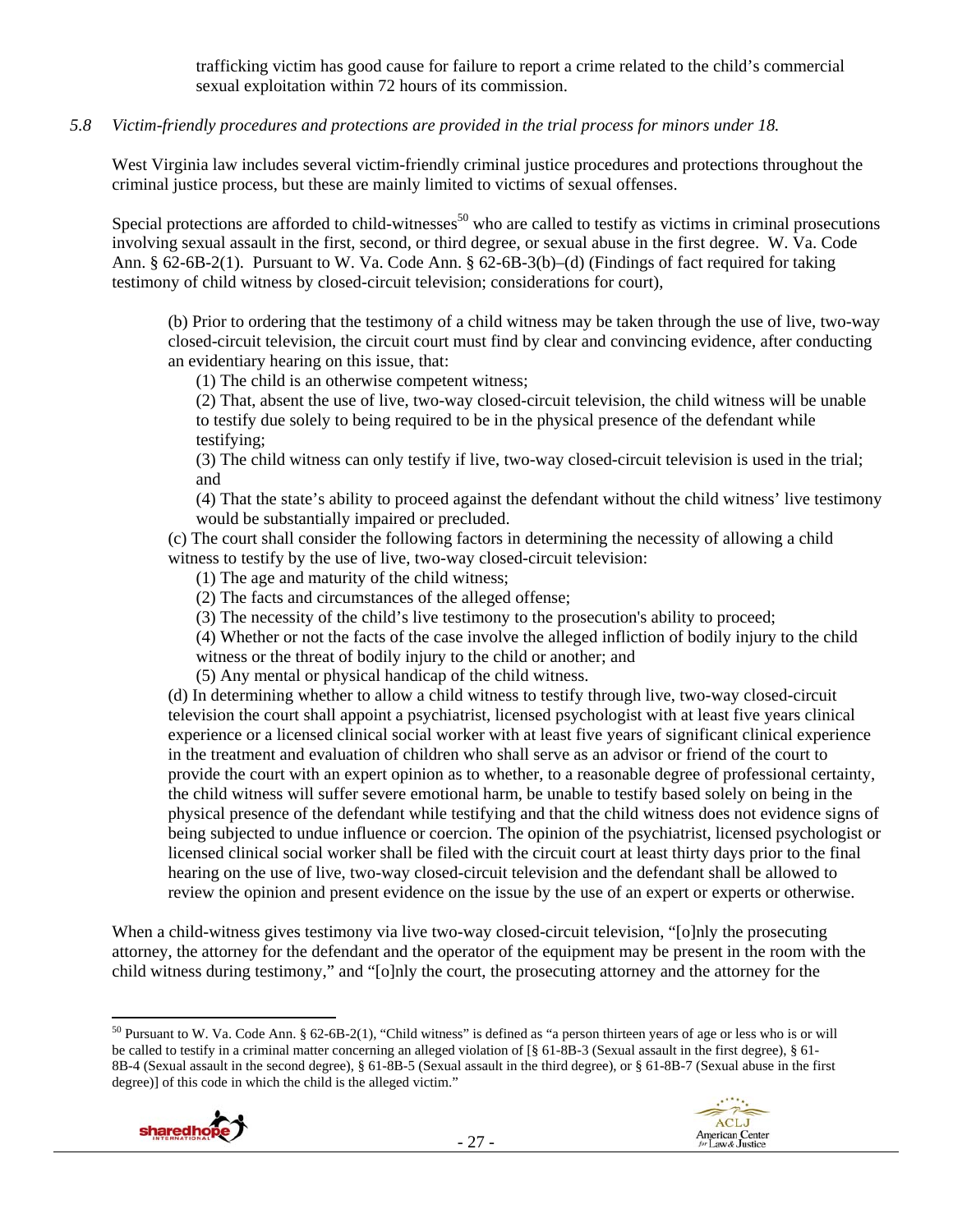defendant may question the child." W. Va. Code Ann.  $\S 62-6B-4(b)(1)$ .<sup>51</sup> Additionally, under W. Va. Code Ann. § 62-6B-5 (Memorialization of statements of certain child witnesses; admissibility; hearing), when any

law-enforcement officer, physician, psychologist, social worker or investigator, in the course of his or her employment or profession or while engaged in an active criminal investigation as a lawenforcement officer or an agent of a prosecuting attorney, obtains a statement from a child thirteen years of age or younger who is an alleged victim in an investigation or prosecution alleging a violation of [sexual assault in the first, second, or third degree, or sexual abuse in the first degree] he or she shall forthwith make a contemporaneous written notation and recitation of the statement received or obtained. An audio recording or video recording with sound capability of the statement may be used in lieu of the written recitation required by the provisions of this section. Failure to comply with the provisions of this section creates a presumption that the statement is inadmissible. The statement may be admitted if, after a hearing on the matter, the court finds by clear and convincing evidence that the failure to comply with the provisions of this section was a good faith omission and that the content of the proffered statement is an accurate recital of the information provided by the child and is otherwise admissible.

In any prosecution for W. Va. Code Ann. § 61-8B-3 (Sexual assault in the first degree), § 61-8B-5 (Sexual assault in the third degree), § 61-8B-7 (Sexual abuse in the first degree), § 61-8B-9 (Sexual abuse in the third degree), § 61-8C-2 (Use of minors in filming sexually explicit conduct prohibited; penalty) or § 61-8C-3 (Distribution and exhibiting of material depicting minors engaged in sexually explicit conduct prohibited; penalty), the court may limit the number of interviews that a child victim who is under 11 years old may be required to give for "law enforcement or discovery purposes." W. Va. Code Ann. §§ 61-8B-14, 61-8C-5(a). For prosecutions under article 8C (Filming of sexually explicit conduct of minors) the child may also be allowed to use "anatomically correct dolls, mannequins or drawings to assist such child in testifying." W. Va. Code Ann. § 61-8C-5(b).

Pursuant to W. Va. Code Ann. § 61-8B-11(a), (b) (Sexual offenses; evidence),

(a) In any prosecution under [Article 8B, Sexual offenses] in which the victim's lack of consent is based solely on the incapacity to consent because such victim was below a critical age [i.e., prosecutions for violations of W. Va. Code Ann.  $\S 61-8B-3(a)(2)$  (Sexual assault in the first degree),  $\S 61-8B-5(a)(2)$ (Sexual assault in the third degree), § 61-8B-7(a)(3) (Sexual abuse in the first degree), and § 61-8B-9(a) (Sexual abuse in the third degree)],<sup>52</sup> evidence of specific instances of the victim's sexual conduct, opinion evidence of the victim's sexual conduct and reputation evidence of the victim's sexual conduct shall not be admissible. In any other prosecution under [Article 8B, Sexual offenses], evidence of specific instances of the victim's prior sexual conduct with the defendant shall be admissible on the issue of consent: Provided, That such evidence heard first out of the presence of the jury is found by the judge to be relevant.

(b) In any prosecution under [Article 8B, Sexual offenses] evidence of specific instances of the victim's sexual conduct with persons other than the defendant, opinion evidence of the victim's sexual conduct and reputation evidence of the victim's sexual conduct shall not be admissible: Provided, That such evidence shall be admissible solely for the purpose of impeaching credibility, if the victim first makes his or her previous sexual conduct an issue in the trial by introducing evidence with respect thereto.

 $52$  W. Va. Code Ann. § 61-8B-2(a) provides, "Whether or not specifically stated, it is an element of every offense defined in this article that the sexual act was committed without the consent of the victim." Under subsection  $(c)(1)$ , "A person is deemed incapable of consent when such person is: (1) Less than sixteen years old."





<sup>&</sup>lt;sup>51</sup> Pursuant to W. Va. Code Ann. § 62-6B-4(b)(1), "In pro se proceedings, the court may modify the provisions of this subdivision relating to the role of the attorney for the defendant to allow the pro se defendant to question the child witness in such a manner as to cause as little psychological trauma as possible under the circumstances."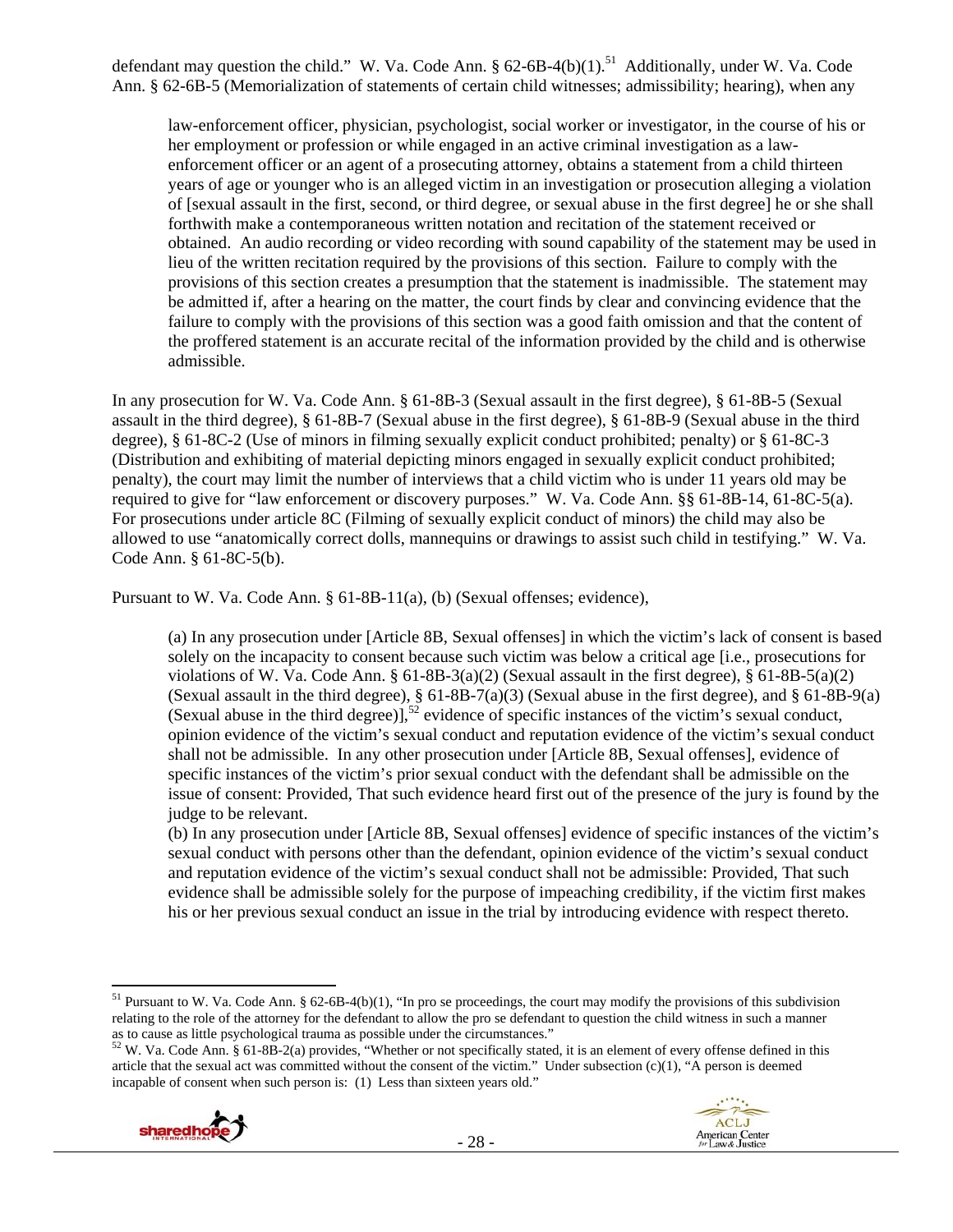Additionally, pursuant to W. Va. Code Ann. § 49-6-2(a), in child abuse and neglect proceedings under W. Va. Code Chapter 49 (Child welfare), Article 6 (Procedure in cases of child neglect or abuse),

the child, his or her or parents and his or her legally established custodian or other persons standing in loco parentis to him or her shall have the right to be represented by counsel at every stage of the proceedings and shall be informed by the court of their right to be so represented and that if they cannot pay for the services of counsel, that counsel will be appointed. Counsel of the child shall be appointed in the initial order. . . .

- 5.8.1 Recommendation: Amend W. Va. Code Ann. § 61-8B-11(a), (b) (Sexual offenses; evidence), § 61-8B-14 (Limits on interviews of children eleven years old or less), § 61-8C-5(b) (Limits on interviews of children eleven years old or less; evidence), § 62-6B-5 (Memorialization of statements of certain child witnesses; admissibility; hearing), and § 62-6B-3(b) (Findings of fact required for taking testimony of child witness by closed-circuit television; considerations for court) to include heightened protections for victims of CSEC offenses.
- *5.9 Expungement or sealing of juvenile arrest or criminal records resulting from arrests or adjudications for prostitution-related offenses committed as a result of, or in the course of, the commercial sexual exploitation of a minor is available within a reasonable time after turning 18.*

Under W. Va. Code Ann. § 49-5-18(a), (b) (Sealing of juvenile records),

(a) One year after the juvenile's eighteenth birthday, or one year after personal or juvenile jurisdiction has terminated, whichever is later, the records of a juvenile proceeding conducted under this chapter, including, but not limited to, law-enforcement files and records, shall be sealed by operation of law. (b) The records of a juvenile proceeding in which a juvenile was transferred to criminal jurisdiction pursuant to the provisions of section ten [§ 49-5-10] of this article shall be sealed by operation of law if the juvenile is subsequently acquitted or found guilty only of an offense other than an offense upon which the waiver or order of transfer was based, or if the offense upon which the waiver or order of transfer was based is subsequently dismissed.<sup>53</sup>

*5.10 Victim restitution and civil remedies are authorized by law for minor victims of sex trafficking or CSEC.* 

Commercially sexually exploited children whose offenders are convicted of a felony or misdemeanor may be eligible to receive restitution under W. Va. Code Ann. § 61-11A-4(a) (Restitution; when ordered). Pursuant to W. Va. Code Ann. § 61-11A-4(a),

The court, when sentencing a defendant convicted of a felony or misdemeanor causing physical, psychological or economic injury or loss to a victim, shall order, in addition to or in lieu of any other penalty authorized by law, that the defendant make restitution to any victim of the offense, unless the court finds restitution to be wholly or partially impractical as set forth in this article. . . .

Under W. Va. Code Ann. § 61-11A-4(b)(2), if the victim suffered bodily injury, the defendant will be required to do the following:

(A) Pay an amount equal to the cost of necessary medical and related professional services and devices relating to physical, psychiatric and psychological care, including nonmedical care and treatment rendered in accordance with a method of healing recognized by the law of the place of treatment; (B) Pay an amount equal to the cost of necessary physical and occupational therapy and rehabilitation; and

 <sup>53</sup> W. Va. Code Ann. § 49-5-18(d) further states that "[s]ealed records may not be opened except upon order of the circuit court."



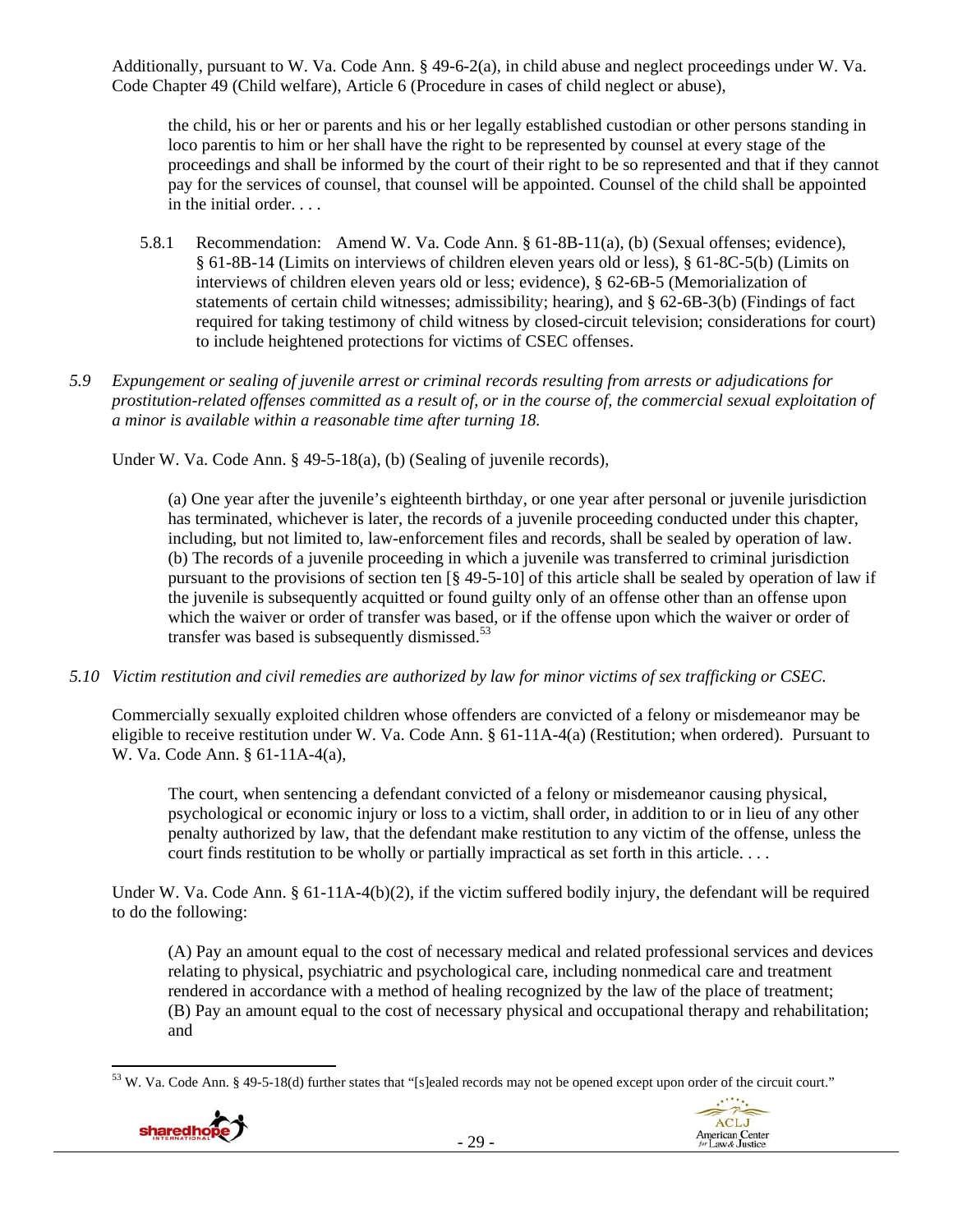(C) Reimburse the victim for income lost by the victim as a result of the offense.

However, restitution will not be awarded to the victim to the extent that "the victim has received or is to receive compensation, except that the court may, in the interest of justice, order restitution to any person who has compensated the victim for loss to the extent that the person paid the compensation." W. Va. Code Ann. § 61-  $11A-4(e)$ .

Defendants convicted of sexual offenses under Chapter 61 (Crimes and their punishment), Article 8B (Sexual offenses) of the West Virginia Code, W. Va. Code Ann. § 61-8C-2 (Use of minors in filming sexually explicit conduct prohibited; penalty), or § 61-8C-3 (Distribution and exhibiting of material depicting minors engaged in sexually explicit conduct prohibited; penalty) may be required, in addition to any penalties and restitution imposed by the court, to "pay all or any portion of the cost of medical, psychological or psychiatric treatment of the minor resulting from the act or acts for which the person is convicted, whether or not the minor is considered to have sustained bodily injury." W. Va. Code Ann. §§ 61-8B-13, 61-8C-4.

Additionally, to the extent that a child is injured by a violation of W. Va. Code Ann. § 61-3C-14b (Soliciting, etc. a minor via computer; penalty), the child may receive relief under W. Va. Code Ann. § 61-3C-16(a) (Civil relief; damages). Pursuant to W. Va. Code Ann. § 61-3C-16(a),

Any person whose property or person is injured by reason of a violation of [the West Virginia Computer and Electronic Communications Device Crime and Abuse Act] may sue therefor in circuit court and may be entitled to recover for each violation:

- (1) Compensatory damages;
- (2) Punitive damages; and

(3) Such other relief, including injunctive relief, as the court may deem appropriate.

Without limiting the generality of the term, "damages" shall include loss of profits.

*5.11 Statutes of limitations for civil and criminal actions for child sex trafficking or CSEC offenses are eliminated or lengthened sufficiently to allow prosecutors and victims a realistic opportunity to pursue criminal action and legal remedies.* 

No statutes of limitations apply to the prosecution of felonies under West Virginia law.<sup>54</sup> However, prosecutions for misdemeanors must commence within 1 year of the commission of the crime. W. Va. Code Ann. § 61-11-9.

Additionally, a victim must bring a civil action under W. Va. Code Ann. § 61-3C-16(d) (Civil relief; damages) seeking damages for a violation of W. Va. Code Ann. § 61-3C-14b (Soliciting, etc. a minor via computer; penalty) "before the earlier of: (1) Five years after the last act in the course of conduct constituting a violation of this article; or (2) two years after the plaintiff discovers or reasonably should have discovered the last act in the course of conduct constituting a violation of this article."

For any civil action where no statute of limitations is provided, a claim must be commenced within 2 years of the accrual date, if the claim relates to property damage or personal injuries. W. Va. Code Ann. § 55-2-12(a), (b). However, pursuant to W. Va. Code Ann. § 55-2-15 (General savings as to persons under disability), the applicable statute of limitations for civil actions will toll until a minor turns 18, at which point the victim may bring a claim "within the like number of years after his becoming of full age . . . that is allowed to a person having no such impediment to bring the same after the right accrues . . . except that it shall in no case be brought after twenty years from the time when the right accrues."

 <sup>54</sup> *See* State v. Parsons, 589 S.E.2d 226, 237 (W. Va. 2003) (noting "'West Virginia has no statute of limitations affecting felony prosecutions.'" (quoting State v. Carrico, 427 S.E.2d 474, 477 (W. Va.1993))).

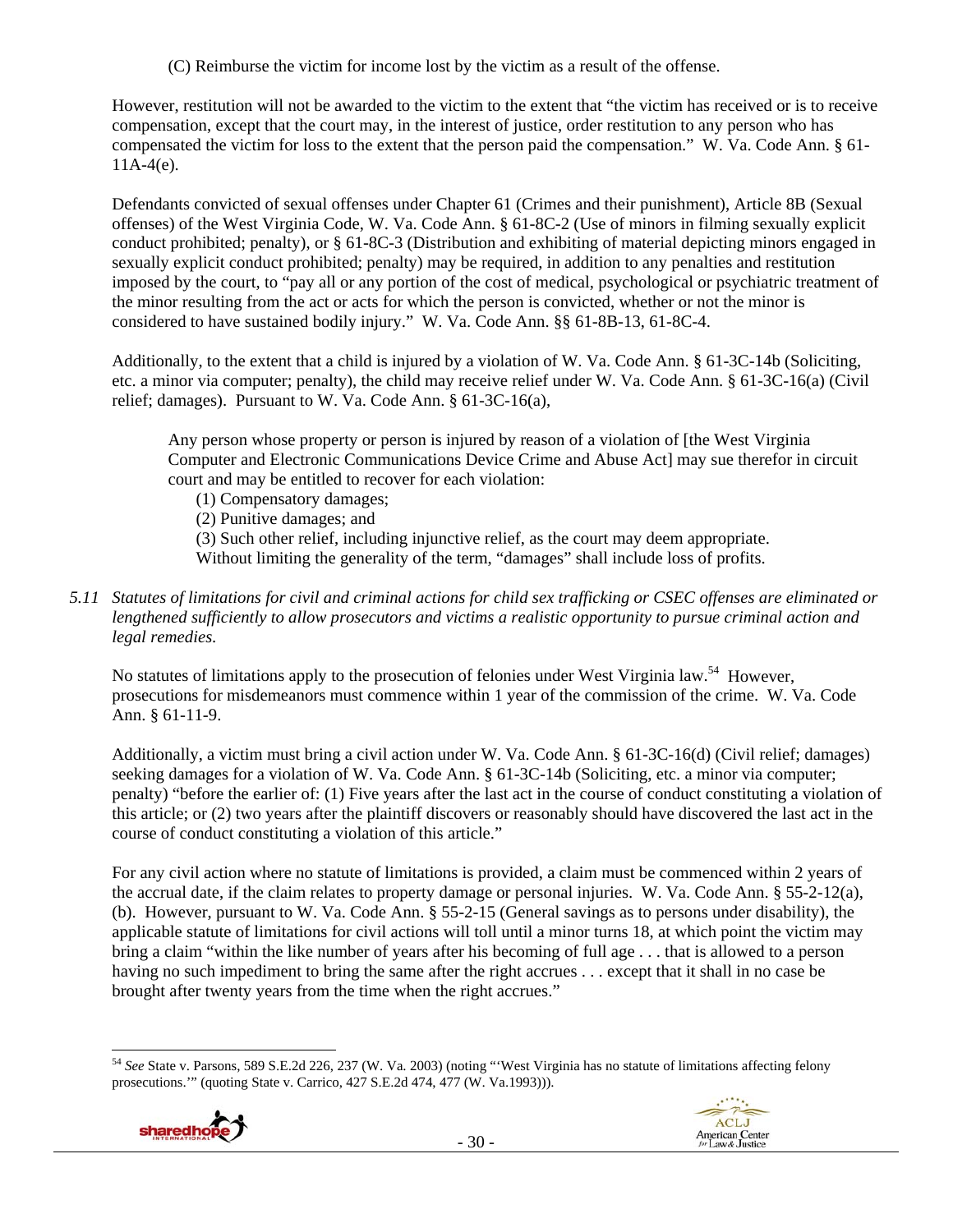5.11.1 Recommendation: Amend W. Va. Code Ann. § 61-3C-16(d) (Civil relief; damages) and §  $55-2-12(a)$ , (b) to provide an extended statute of limitations for civil claims by victims of sexual exploitation, to ensure that in conjunction with the tolling provided in W. Va. Code Ann. § 55-2-15 (General savings as to persons under disability), CSEC victims have an adequately long period of time after reaching the age of majority to bring civil claims.

# Framework Issue 6: Criminal justice tools for investigation and prosecutions

# *Legal Components:*

- *6.1 Training on human trafficking and domestic minor sex trafficking for law enforcement is statutorily mandated.*
- *6.2 Single party consent to audiotaping is permitted in law enforcement investigations.*
- *6.3 Domestic minor sex trafficking investigations may use wiretapping to investigate the crime.*
- *6.4 Using a law enforcement decoy posing as a minor to investigate buying or selling of commercial sex acts is not a defense to soliciting, purchasing, or selling sex with a minor.*
- *6.5 Using the Internet to investigate buyers and traffickers is a permissible investigative technique.*
- *6.6 Law enforcement and child welfare agencies are mandated to promptly report missing and recovered children. \_\_\_\_\_\_\_\_\_\_\_\_\_\_\_\_\_\_\_\_\_\_\_\_\_\_\_\_\_\_\_\_\_\_\_\_\_\_\_\_\_\_\_\_\_\_\_\_\_\_\_\_\_\_\_\_\_\_\_\_\_\_\_\_\_\_\_\_\_\_\_\_\_\_\_\_\_\_\_\_\_\_\_\_\_\_\_\_\_\_\_\_\_\_*

# *Legal Analysis:*

*6.1 Training on human trafficking and domestic minor sex trafficking for law enforcement is statutorily mandated.*

Law enforcement officers in West Virginia are not expressly required to complete training on human trafficking or domestic minor sex trafficking. However, pursuant to W. Va. Code Ann. § 30-29-3(f) (Duties of the Governor's committee and the subcommittee), the West Virginia Governor's committee on crime, delinquency and corrections along with its law-enforcement professional standards subcommittee shall "[p]romulgate standards governing the qualifications of law-enforcement officers and the entry-level law-enforcement training curricula." The committee and subcommittee also shall, pursuant to W. Va. Code Ann. § 30-29-3(i), "[e]stablish standards governing mandatory training to effectively investigate organized criminal enterprises as defined in [W. Va. Code Ann.  $\S$  61-13-2 (Definitions)<sup>55</sup>] . . . for entry level training curricula and for lawenforcement officers who have not received such training as certified by the Governor's committee . . . ." Given that West Virginia's CSEC laws are included within the definition of "qualifying offense,"<sup>56</sup> under the training requirements mandated in W. Va. Code Ann. § 30-29-3(i), it is possible that training these provisions may be required for law-enforcement in West Virginia.

- 6.1.1 Recommendation: Amend W. Va. Code Ann. § 30-29-3 (Duties of the Governor's committee and the subcommittee) to expressly mandate that law-enforcement in West Virginia receive training regarding human trafficking and domestic minor sex trafficking.
- *6.2 Single party consent to audiotaping is permitted in law enforcement investigations.*

Single party consent to audiotaping is permitted in West Virginia. W. Va. Code Ann. § 62-1D-3(e) (Interception of communications generally) states,

<sup>(</sup>Abduction of person; kidnapping or concealing child; penalties), § 61-3C-14b (Soliciting, etc. a minor via computer; penalty), § 61-8-8 (Receiving support from prostitution; pimping; penalty), § 61-8C-2 (Use of minors in filming sexually explicit conduct prohibited; penalty), and § 61-8C-3 (Distribution and exhibiting of material depicting minors engaged in sexually explicit conduct prohibited; penalty).





<sup>&</sup>lt;sup>55</sup> W. Va. Code Ann. § 61-13-2 defines "organized criminal enterprise" as "a combination of five or more persons engaging over a period of not less than six months in one or more of the qualifying offenses set forth in this section."<br><sup>56</sup> Pursuant to W. Va. Code Ann. § 61-13-2, "qualifying offenses" include violations of W. Va. Code Ann. § 61-2-14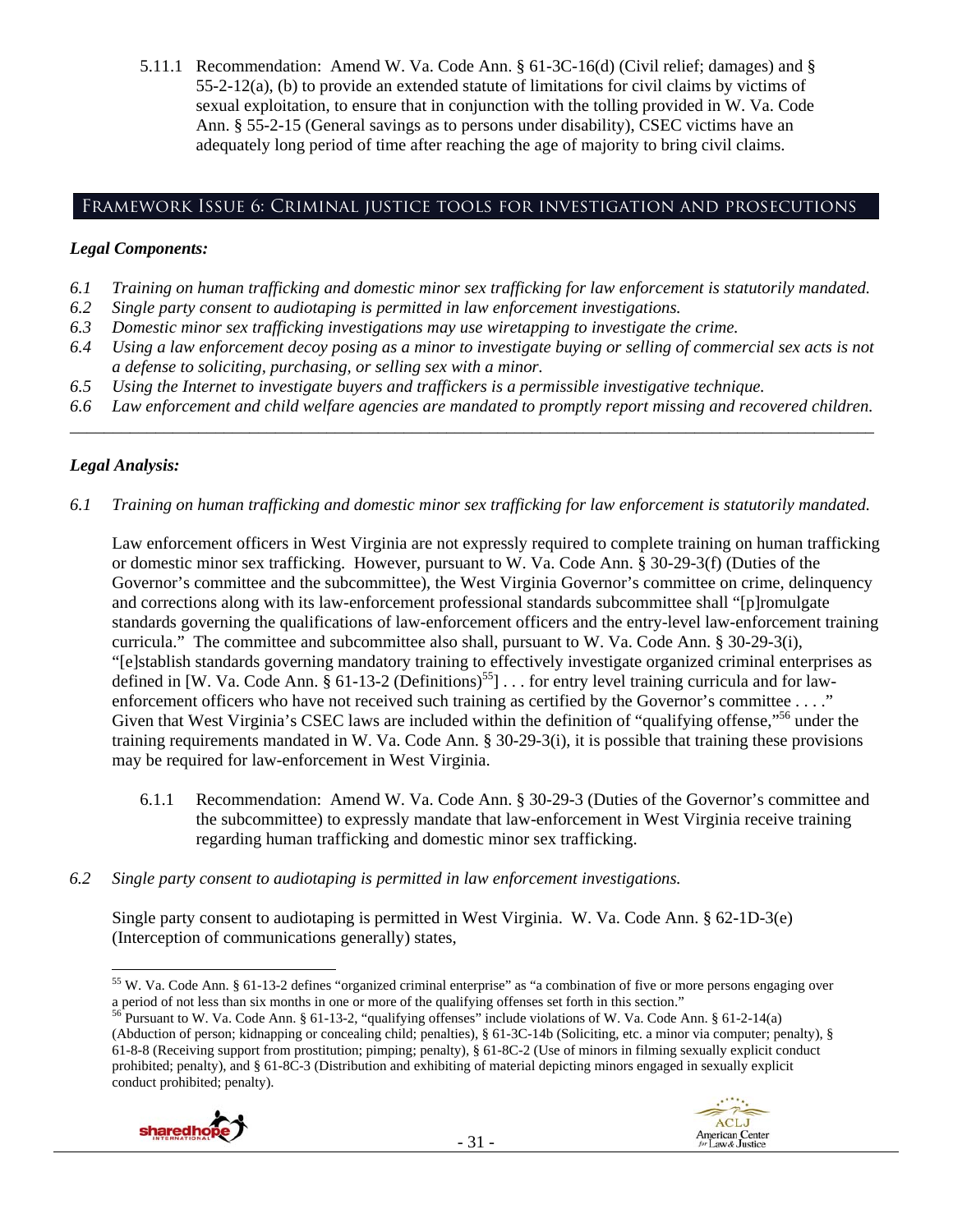It is lawful under this article for a person to intercept a wire, oral or electronic communication where the person is a party to the communication or where one of the parties to the communication has given prior consent to the interception unless the communication is intercepted for the purpose of committing any criminal or tortious act in violation of the constitution or laws of the United States or the constitution or laws of this state.

*6.3 Domestic minor sex trafficking investigations may use wiretapping to investigate the crime.* 

Under W. Va. Code Ann. § 62-1D-8 (County prosecuting attorney or duly appointed special prosecutor may apply for order authorizing interception),

The prosecuting attorney of any county or duly appointed special prosecutor may apply to one of the designated circuit judges referred to in section seven [§ 62-1D-7] of this article and such judge, in accordance with the provisions of this article, may grant an order authorizing the interception of wire, oral or electronic communications by an officer of the investigative or law-enforcement agency when the prosecuting attorney or special prosecutor has shown reasonable cause to believe the interception would provide evidence of the commission of (i) kidnapping or abduction as defined and prohibited by [W. Va. Code Ann. § 61-2-14 (Abduction of person; kidnapping or concealing child; penalties) and § 61-2-14a (Penalty for enticing away, kidnapping or holding hostage any person)] and including threats to kidnap or demand ransom as defined and prohibited by [W. Va. Code Ann. § 61-2-14c (Penalty for threats to kidnap or demand ransom)] . . . or (iv) any aider or abettor to any of the foregoing offenses or any conspiracy to commit any of the foregoing offenses if any aider, abettor or conspirator is a party to the communication to be intercepted.

Any information obtained through a wiretap authorized by an order granted under W. Va. Code Ann. § 62-1D-8, whether obtained by a law enforcement officer or other person receiving the information, may be disclosed in testimony given during "any criminal proceeding held under the authority of this state or of any political subdivision of this state." W. Va. Code Ann.  $\S 62$ -1D-9(c), (f).<sup>57</sup>

6.3.1 Recommendation: Amend W. Va. Code Ann. § 62-1D-8 (County prosecuting attorney or duly appointed special prosecutor may apply for order authorizing interception) to allow a judge to issue an order permitting law-enforcement to use wiretapping in investigating violations of W. Va. Code Ann. § 61-8-6 (Detention of person in place of prostitution; penalty), § 61-8-7 (Procuring for house of prostitution; penalty; venue; competency as witness; marriage no defense), § 61-8-8 (Receiving

<sup>(</sup>g) Any information relating to criminal activities other than those activities for which an order to intercept communications may be granted pursuant to section eight of this article may be disclosed only if such relates to the commission of a felony under the laws of this state, and such information may be offered, if otherwise admissible, as evidence in any such criminal proceeding, but shall not be used for the purpose of obtaining an arrest warrant, or an indictment under laws of this state.





  $57$  To the extent evidence of other crimes not the basis for authorizing the wiretap is obtained through use of an authorized wiretap, W. Va. Code Ann. § 62-1D-9(e) and (g) authorize the use of such evidence by law enforcement and its introduction in evidence through testimony in the criminal prosecution. W. Va. Code Ann. § 62-1D-9(e) and (g) provide,

<sup>(</sup>e) When an investigative or law-enforcement officer, while engaged in intercepting wire, oral or electronic communications in the manner authorized herein, intercepts wire, oral or electronic communications relating to offenses other than those specified in the order of authorization, the contents thereof, and evidence derived therefrom, may be disclosed or used as provided in subsections (a) and (b) of this section. Such contents and any evidence derived therefrom may be used under subsection (c) of this section when authorized or approved by the designated circuit judge where such judge finds on subsequent application that the contents were otherwise intercepted in accordance with the provisions of this article. The application shall be made as soon as may be practicable after such contents or the evidence derived therefrom is obtained.

<sup>. . . .</sup>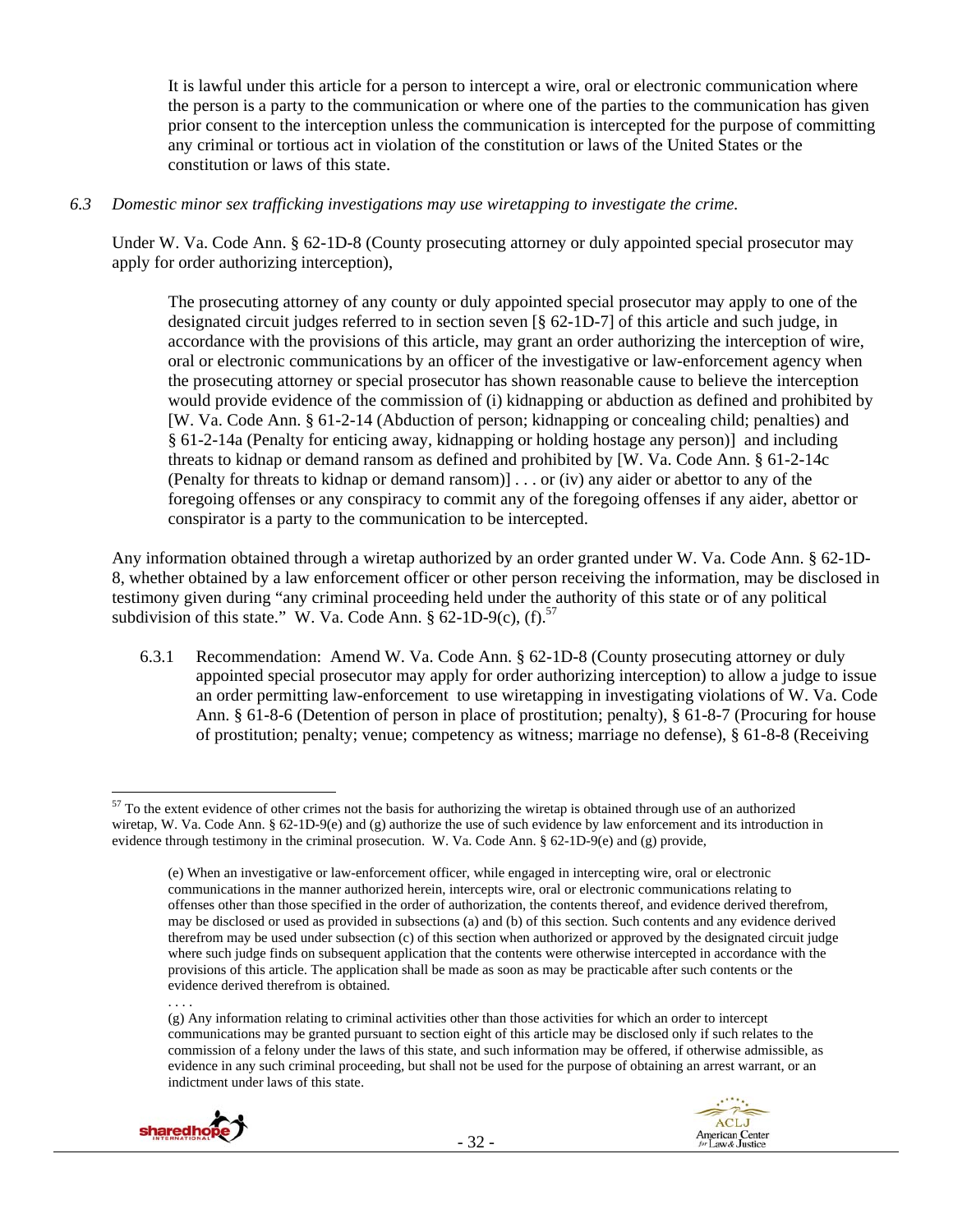support from prostitution; pimping; penalty; prostitute may testify), or  $\S 61-8C-2(a)$ , (b) (Use of minors in filming sexually explicit conduct prohibited; penalty).

*6.4 Using a law enforcement decoy posing as a minor to investigate buying or selling of commercial sex acts is not a defense to soliciting, purchasing, or selling sex with a minor.* 

There is no law in place that explicitly permits the use of a decoy by law enforcement for the purpose of investigating prostitution or sex trafficking cases; however, as discussed in Section 6.5, decoys may be used under W. Va. Code Ann. § 61-3C-14b (Soliciting, etc. a minor via computer; penalty). In addition, case law addressing the defense of entrapment under West Virginia law indicates that to the extent that an undercover investigation of prostitution produces sufficient evidence to show that the buyer was predisposed to commit the crime, the defense of entrapment should not be available.<sup>58</sup>

6.4.1 Recommendation: Enact a law explicitly permitting the use of a decoy to investigate domestic minor sex trafficking related crimes.

## *6.5 Using the Internet to investigate buyers and traffickers is a permissible investigative technique.*

No statute expressly authorizes law enforcement to use the Internet to investigate buyers and traffickers of sex with minors; however, the use of the Internet to investigate buyers and traffickers appears to be a permissible investigative technique under W. Va. Code Ann. § 61-3C-14b (Soliciting, etc. a minor via computer; penalty). According to W. Va. Code Ann. § 61-3C-14b, "Any person over the age of eighteen, who knowingly uses [or attempts to use] a computer to solicit, entice, seduce or lure . . . a minor known or believed to be at least four years younger than the person using the computer . . . to commit . . . [among other crimes, prostitution] is guilty of a felony . . . ." The use of the phrases "a minor . . . believed to be at least [4] years younger" and "believes to be such a minor" suggest that it is permissible for law enforcement to use the Internet to pose as a minor as part of an investigation under W. Va. Code Ann. § 61-3C-14b (Soliciting, etc. a minor via computer; penalty).

- 6.5.1 Recommendation: Enact a law that expressly authorizes law enforcement to use the internet to investigate buyers and traffickers in domestic minor sex trafficking investigations.
- *6.6 Law enforcement and child welfare agencies are mandated to promptly report missing and recovered children.*

Investigating law enforcement agencies are required to update reports of missing children pursuant to W. Va. Code Ann. § 49-9-14(c) which provides,

A law-enforcement agency involved in the investigation of a missing child shall:

(1) Update the initial report filed by the agency that received notification of the missing child upon the discovery of new information concerning the investigation;

(2) Forward the updated report to the appropriate agencies and organizations;

(3) Search the national crime information center's wanted person file for reports of arrest warrants issued for persons who allegedly abducted or unlawfully retained children and compare these reports to the missing child's national crime information center's missing person file; and

<sup>58</sup> *See* State v. Houston, 475 S.E.2d 307, 318 (W. Va. 1996) (holding that the "defense of entrapment is fully contained within the subjective test standard" which focuses on the defendant's predisposition to commit the crime). To prevail based on the defense of entrapment, a defendant must show that "the offense originates with law enforcement officers who procure its commission by an accused who would not have otherwise perpetrated it except for the instigation or inducement by the law enforcement officers." *Id*. at 227. While no West Virginia case law discusses the application of the defense in a case involving an undercover law enforcement officer investigating prostitution, where a law enforcement officer posed as a buyer of illegal drugs, the court found the defense inapplicable where "the State offered evidence beyond a reasonable doubt that the defendant was predisposed to commit the crime." *Id*. at 230.



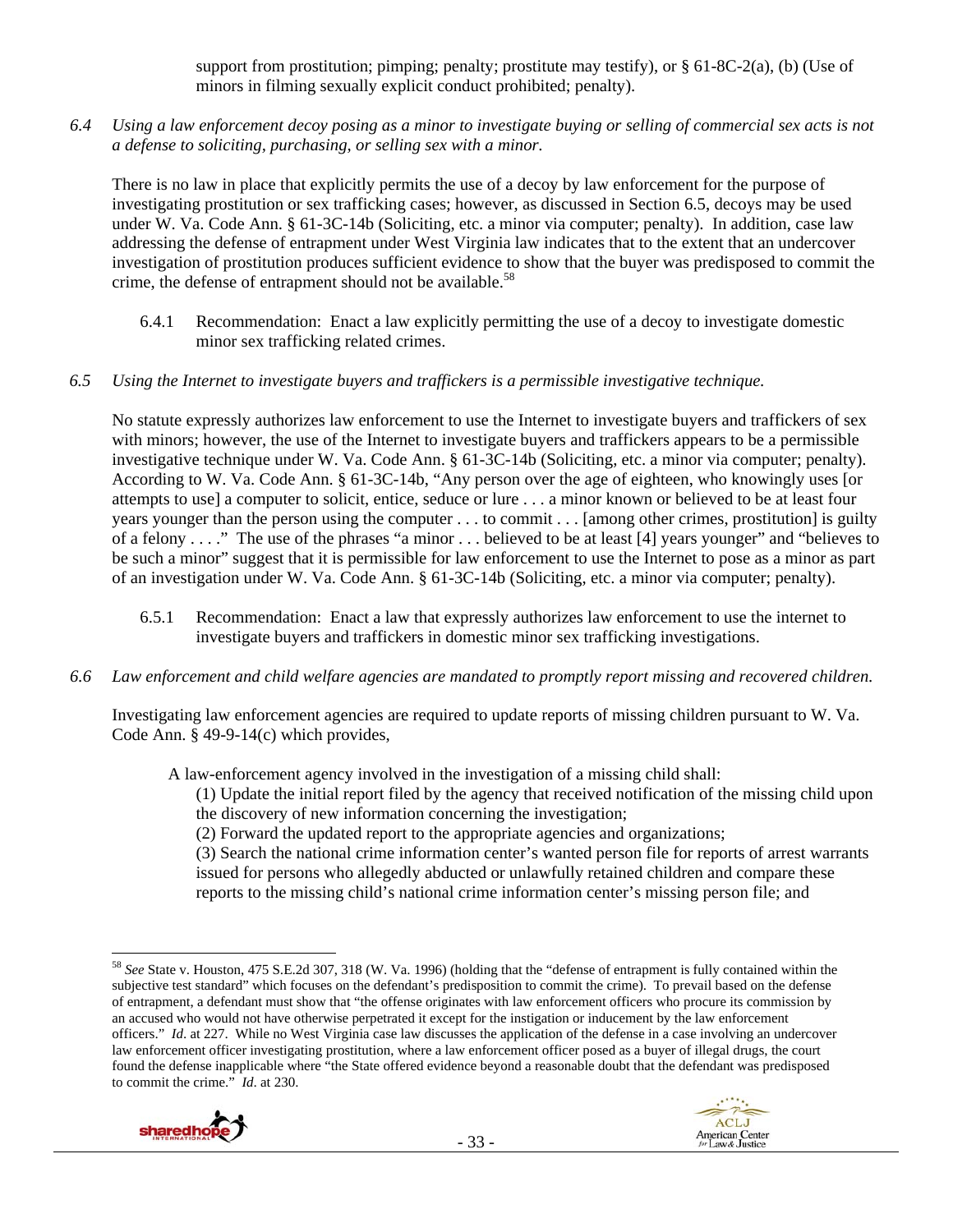(4) Notify all law-enforcement agencies involved in the investigation, the missing children information clearinghouse, and the national crime information center when the missing child is located.

Pursuant to W. Va. Code Ann. § 49-9-3 (Clearinghouse function), the West Virginia Missing Children Information Clearinghouse was established to serve as a "central repository of information on missing children" and, under subsection (c), it shall do the following:

(1) Establish a system of intrastate communication of information relating to missing children; (2) Provide a centralized file for the exchange of information on missing children and unidentified bodies of children within the state;

(3) Communicate with the National Crime Information Center for the exchange of information on missing children suspected of interstate travel;

(4) Collect, process, maintain and disseminate accurate and complete information on missing children; (5) Provide a statewide toll-free telephone line for the reporting of missing children and for receiving information on missing children;

(6) Disseminate to custodians, law-enforcement agencies, the state Department of Education, the Bureau for Children and Families and the general public information that explains how to prevent child abduction and what to do if a child becomes missing;

(7) Compile statistics relating to the incidence of missing children within the state;

(8) Provide training materials and technical assistance to law-enforcement agencies and social services agencies pertaining to missing children; and

(9) Establish a media protocol for disseminating information pertaining to missing children.

Under W. Va. Code Ann. § 49-9-8(a) (Law-enforcement requirements; missing child reports; unidentified bodies), when law enforcement receives a report of a missing child, it shall,

(1) Immediately start an investigation to determine the present location of the child if it determines that the child is in danger; and

(2) Enter the name of the missing child into the clearinghouse and the national crime information center missing person file if the child meets the center's criteria, with all available identifying features, including dental records, fingerprints, other physical characteristics and a description of the clothing worn when the missing child was last seen.

If the missing child is under 13, law enforcement may forward the contents of the missing person report to the child's last known "[c]hild care center or child care home in which the child was enrolled" or "[s]chool the child attended in West Virginia, if any." W. Va. Code Ann. § 49-9-14(b). Additionally, under W. Va. Code Ann. § 49-9-14(c) (Agencies that receive report),

A law-enforcement agency involved in the investigation of a missing child shall:

(1) Update the initial report filed by the agency that received notification of the missing child upon the discovery of new information concerning the investigation;

(2) Forward the updated report to the appropriate agencies and organizations;

(3) Search the national crime information center's wanted person file for reports of arrest warrants issued for persons who allegedly abducted or unlawfully retained children and compare these reports to the missing child's national crime information center's missing person file; and (4) Notify all law-enforcement agencies involved in the investigation, the missing children information clearinghouse, and the national crime information center when the missing child is located.